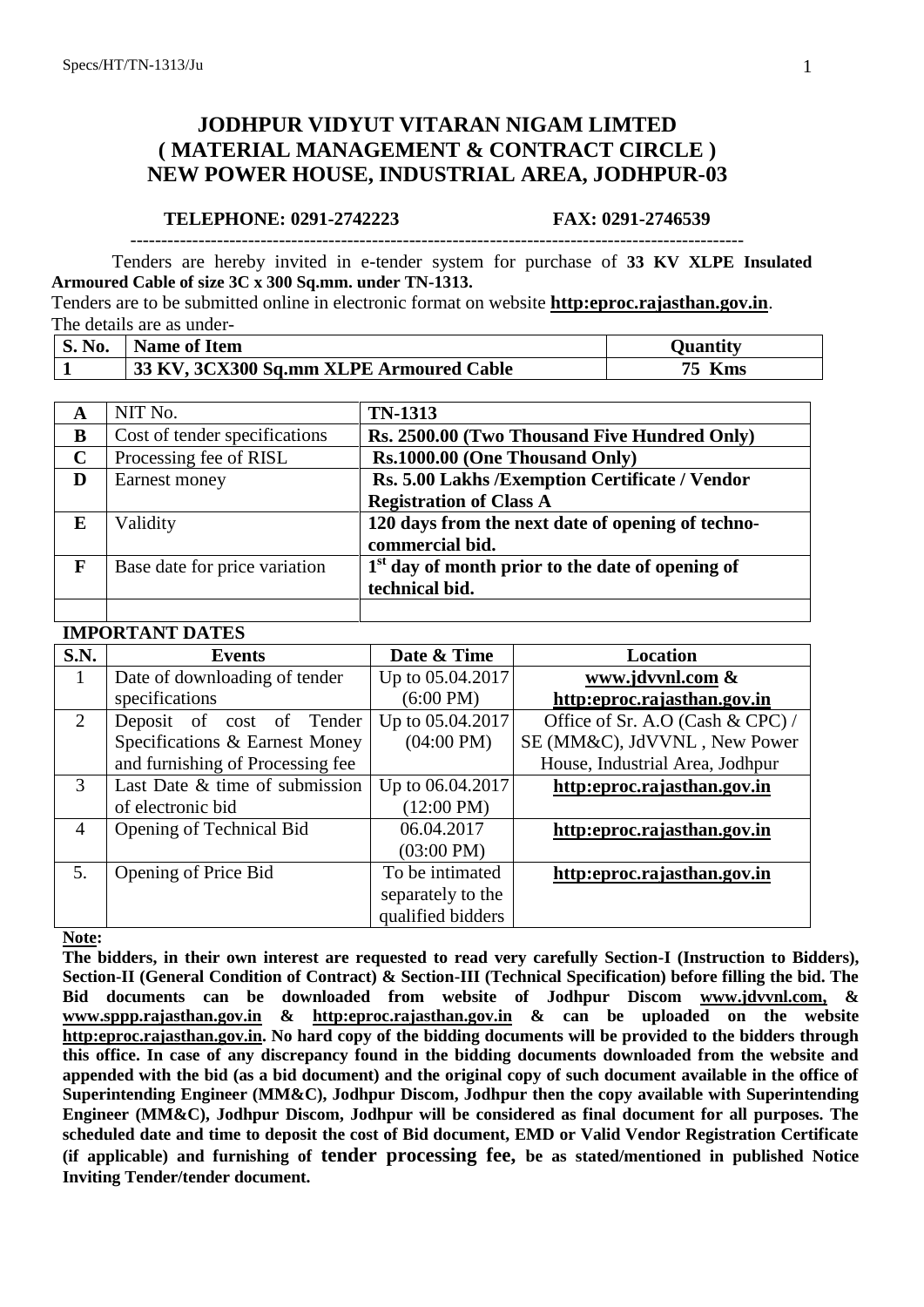|                                                                                    | LINDEA                                                                                                                  |                                                                                                           |  |
|------------------------------------------------------------------------------------|-------------------------------------------------------------------------------------------------------------------------|-----------------------------------------------------------------------------------------------------------|--|
| Section-I                                                                          | <b>Instructions to Bidders</b>                                                                                          | For e-Tendering                                                                                           |  |
| Section-II                                                                         | General Conditions of Contract.                                                                                         |                                                                                                           |  |
| Section -III                                                                       | Technical Specification.                                                                                                |                                                                                                           |  |
| Schedule-I                                                                         | Schedule of Requirement                                                                                                 |                                                                                                           |  |
| Schedule-II                                                                        | Price Variation Formula                                                                                                 |                                                                                                           |  |
| Schedule-III                                                                       | <b>Details of Standards</b>                                                                                             |                                                                                                           |  |
| Schedule -III A                                                                    | Pre Qualification Requirement (PQR)                                                                                     |                                                                                                           |  |
| Schedule -III B                                                                    | Proforma of Bank Guarantee in lieu of Type<br><b>Test Certificate</b>                                                   |                                                                                                           |  |
| Schedule-IV                                                                        | <b>BOQ</b> (Price Schedule)                                                                                             | Online                                                                                                    |  |
| Schedule-IV A                                                                      | Details of tendered quantity, quantity offered<br>along with justification with reference to<br>Qualifying Requirement. | The bidder is required<br>quantity<br>justify<br>to<br>offered<br>as<br>per<br>Qualifying<br>Requirement. |  |
| Schedule-V                                                                         | from<br>Technical<br>Departure<br>Guaranteed<br>Particulars                                                             |                                                                                                           |  |
| Schedule-V A                                                                       | Guaranteed Technical Particulars of 33<br><b>KV</b><br><b>XLPE Armoured Cable</b>                                       |                                                                                                           |  |
| Schedule V B                                                                       | <b>Guaranteed Technical Particulars For Cable</b><br>Drum.                                                              |                                                                                                           |  |
| Schedule VI A                                                                      | Departure from the requirement of Technical<br>Specification.                                                           |                                                                                                           |  |
| Schedule VI B<br>Departure from commercial terms & conditions<br>of specification. |                                                                                                                         |                                                                                                           |  |
| Schedule VII                                                                       | List of Past supplies.                                                                                                  |                                                                                                           |  |
| Schedule VII A                                                                     | C.A. Certificate for Quantity Justification.                                                                            |                                                                                                           |  |
| Schedule VIII                                                                      | Delivery schedule.                                                                                                      |                                                                                                           |  |
| Schedule IX                                                                        | List of equipment & technical hands available<br>with the biding firm.                                                  |                                                                                                           |  |
| Schedule X                                                                         | General Particulars about the tender in brief.                                                                          |                                                                                                           |  |

**INDEX**

**Note:** 

**The bidders, in their own interest are requested to read very carefully Section-I (Instruction to Bidders), Section-II (General Condition of Contract) & Section-III (Technical Specification) before filling the bid. The Bid documents can be downloaded from website of Jodhpur Discom www.jdvvnl.com & [http:eproc.rajasthan.gov.in](Specs%20Section-III%20.doc) & can be uploaded on the website [http:eproc.rajasthan.gov.in.](file:\\192.168.16.65\sk%20bhati%20sir\d\S%20K%20Bhati%20c%20drive\ss\SKB\Bhati-08\TN-937%20Onwards%20(2013-14)\TN-943%2033%20KV%20Pin%20Insulator\Specs%20Section-III%20.doc) No hard copy of the bidding documents will be provided to the bidders through this office. In case of any discrepancy found in the bidding documents downloaded from the website and appended with the bid (as a bid document) and the original copy of such document available in the office of Superintending Engineer (MM&C), Jodhpur Discom, Jodhpur then the copy available with Superintending Engineer (MM&C), Jodhpur Discom, Jodhpur will be considered as final document for all purposes. The scheduled date and time to deposit the cost of Bid document, EMD or Valid Vendor Registration Certificate (if applicable) and furnishing of tender processing fee, be as stated/mentioned in published Notice Inviting Tender/tender document.**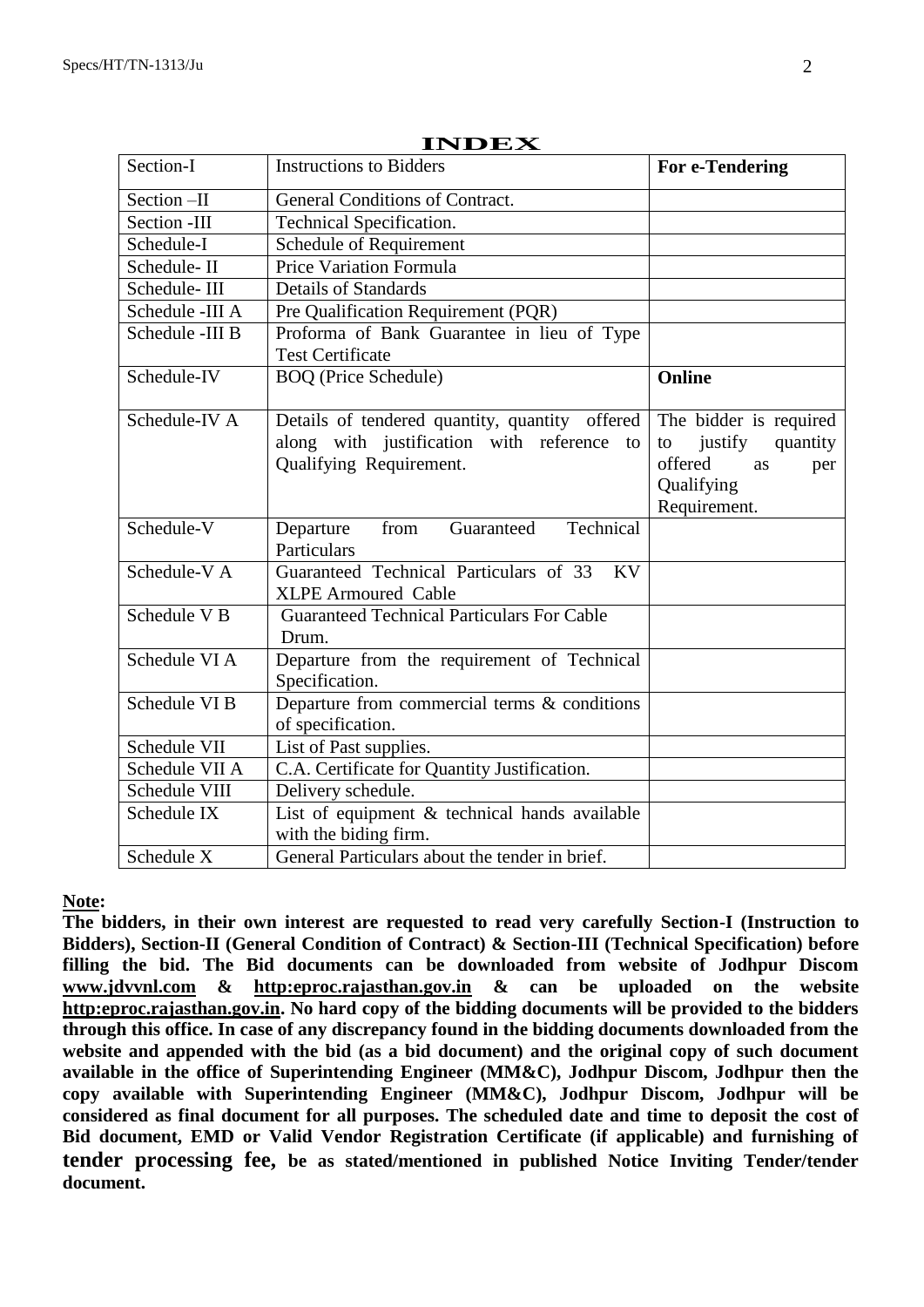# **SECTION – III**

# **TECHNICAL SPECIFICATION AND SCHEDULE OF REQUIREMENT FOR SUPPLY OF 33KV CROSS-LINKED POLYETHYLENE (XLPE) INSULATED POWER CABLES AGAINST TN-1313**

#### **1. SCOPE:**

**1.1** This section provides for manufacture, testing before dispatch, supply and delivery F.O.R. destination of **ISI Marked** 33 KV Aluminium conductor Screened, Cross linked Polyethylene (XLPE) Insulated Armoured Shielded PVC Sheathed cable of rated voltage 33KV (earthed system) conforming to **IS:7098 (Part-II/1985)** with latest amendment. The requirement of 33 KV Power XLPE Armoured Cables shall be as per schedule of requirement Annexed with this section at **Schedule-I**. It may be noted that the requirement indicated in the schedule is tentative & may vary at the time of placement of order.

The 33 KV Aluminium Conductor, Screened CROSS-LINKED POLYETHEYLENE (XLPE) INSULATED Armoured Shielded PVC Sheathed Power cable shall be **ISI marked. The bidder should be a manufacturer of tendered item. The offers from Sole Selling Agents / Authorised Dealers shall not be entertained.**

#### **NOTE:-**

 The Manufacturer shall manufacture the 33 KV **Power Cable with CCV Line** Process only and offer from other type of manufacturing process (Syoplas) shall not be considered.

The bidder must possess valid ISI License for the bid item. **The technical bid of the bidder shall be considered for opening in the absence of non-furnishing of above required ISI License along with the bid. However, Price bid of the responsive bidder shall only be opened if bidder furnishes above valid BIS License up to the official working hours of one working day prior to the schedule / notified date of opening of price bid along with undertaking on NJS of Rs. 100.00 duly notorised that BIS License so furnished is valid till date and same has not been withdrawn/cancelled by Bureau of Indian Standard, failing which price bid of the bidder shall not be opened**.**. Similar undertaking of validity of BIS License be also furnished by the bidder who furnishes BIS License along with Technical Bid. The firm must possess ISO-9001 or above certification.**

# **2**. **STANDARDS:**

 Unless otherwise stipulated in this specification the following standards with latest amendments shall be applicable. Any departure from the Standards be indicated in **Schedule-III.**

|  | $i)$ IS:7098(Part-II) | : Cross linked Polyethylene Insulated PVC sheathed cable<br>for voltage from 3.3 KV upto & Including 33 KV. |
|--|-----------------------|-------------------------------------------------------------------------------------------------------------|
|  | ii) $IS:8130$         | : Conductors for Insulated Cables.                                                                          |
|  | iii) IS:5831          | : PVC insulation and sheath of Electric cables.                                                             |
|  | iv) IS:3975           | : Mild steel wires, strips and tapes for armouring cables.                                                  |
|  | IS:10810              | : Methods of test for cables.                                                                               |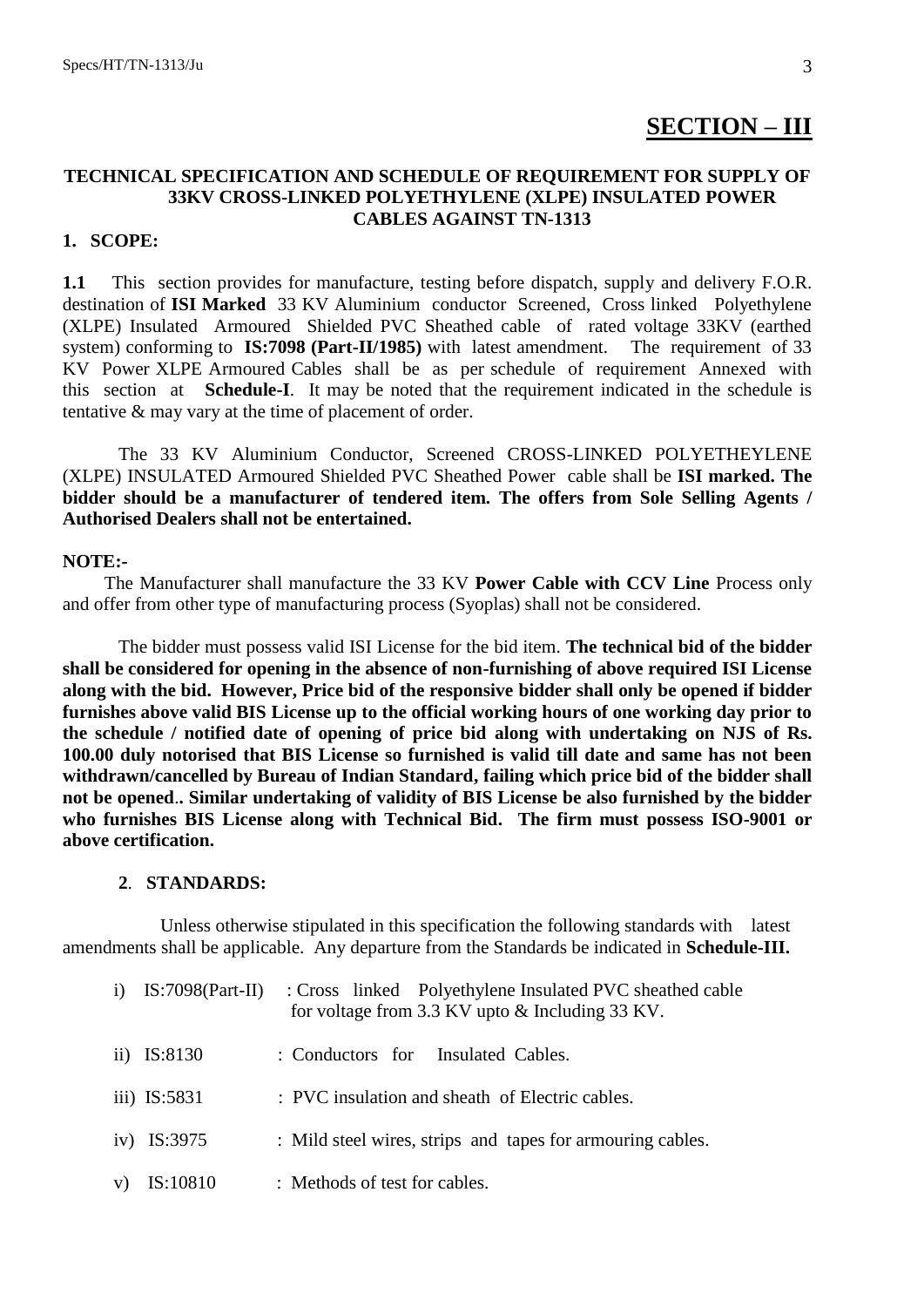## vi) IS:10418 : Drums for Electric Cables

# **3**. **CLIMATIC CONDITIONS**:

| $\mathbf{i}$        | Peak ambient temperature in shade.                                    | 50 Deg.C                    |
|---------------------|-----------------------------------------------------------------------|-----------------------------|
| $\ddot{\mathbf{i}}$ | Maximum average ambient temperature in a 24 hours<br>period in shade. | 40 Deg.C                    |
| iii)                | Min. ambient air temperature in shade                                 | $(-)5 \text{ Deg}.\text{C}$ |
| iv)                 | Maximum temperature attainable by an object<br>exposed to sun.        | 60 Deg.C                    |
| V)                  | Maximum relative humidity                                             | 100%                        |
| vi)                 | Average number of thunder storm days per annum                        | 40                          |
| vii)                | Average number of rainy days per annum.                               | 100                         |
| viii)               | Average annual rainfall                                               | 10 to 100 cm                |
| ix)                 | Number of months of tropical monsoon conditions                       | 4 months                    |
| X)                  | Maximum wind pressure.                                                | $100$ Kg/Sq. mm             |
| xi)                 | Altitude not exceeding                                                | 1000 M                      |

#### **4. GENERAL REQUIREMENT:**

**4.1** The 33 KV power cable shall be **ISI Marked** Aluminium conductor screened cross linked polyethylene insulated armoured shielded and over all PVC sheathed. The 33 KV XLPE Cable shall conform to IS: 7098 (Part-II)/1985 with latest amendments **shall bear ISI Certification mark.** The cable shall be capable of withstanding the normal stresses associated with transportation, erection, reeling and unreeling operations without getting deformed.

**4.2** The 33KV XLPE Cable shall be suitable for the following conditions of laying:

- i) Laid directly in ground.
- ii) Installed outdoor in free air in vertical position.
- iii) Drawn into underground ducts.

**4.3** The 33 KV XLPE Power Cable shall be suitable for use where combination of ambient temperature and temperature rise due to load results in conductor temperature not exceeding 90 degree C. under normal operation and 250 degree C under short circuit conditions.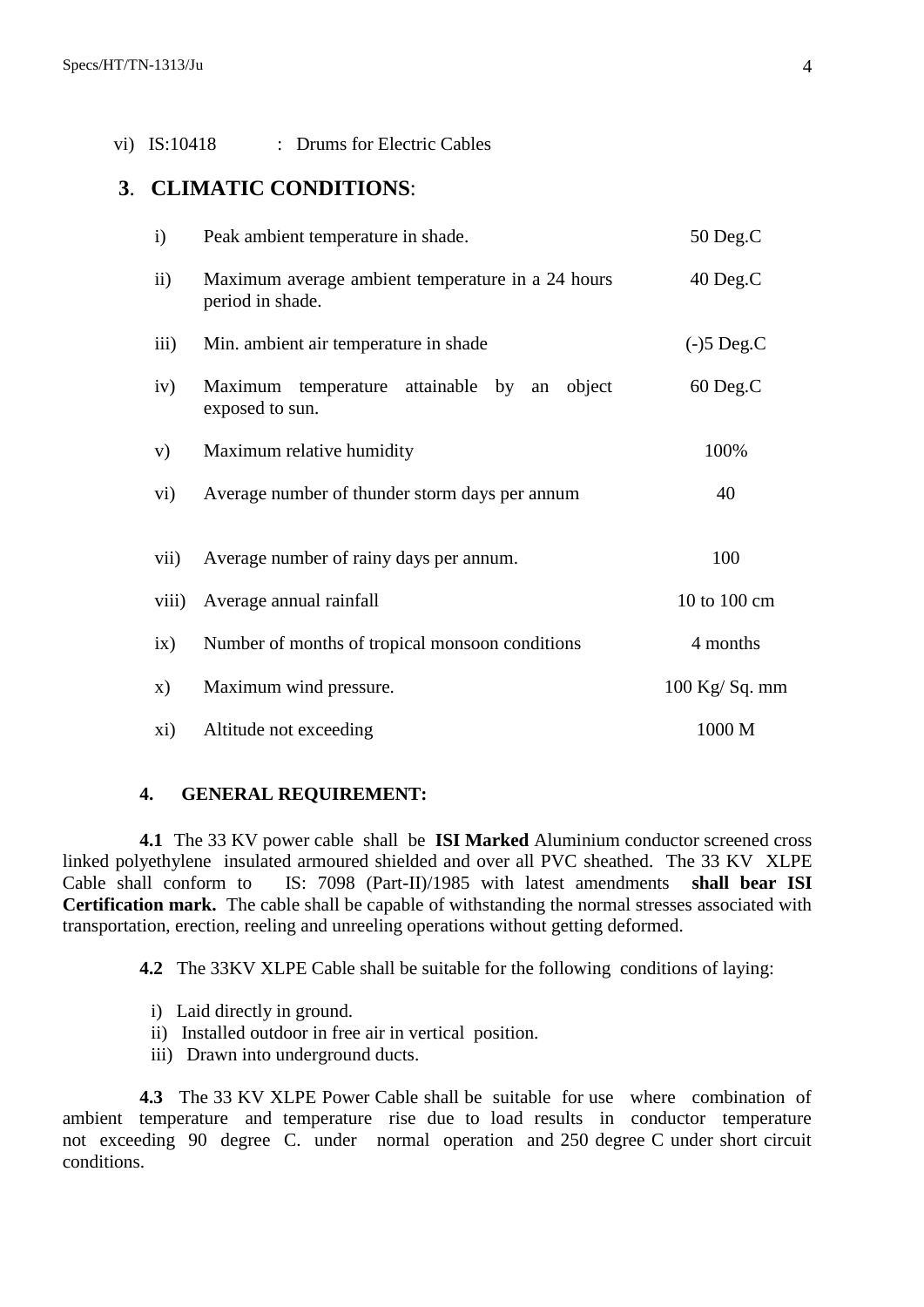**4.4** The cable shall be used on 33 KV earthed system. The cables shall be suitable for continuous operation at a power frequency voltage 10% higher than rated voltage.

# **5.0 MATERIAL:**

# **5.1 CONDUCTOR:**

 The conductor shall be composed of aluminium wires complying with the requirement of **Class-2 of IS: 8130/1984 with latest amendment** .

 **The bidder must guarantee the minimum weight of Aluminium in Kg/Km corresponding to nominal cross sectional area of conductor as mentioned in the G.T.P.**

# **5.2 INSULATION:**

 The insulation shall be cross linked polyethylene conforming to the requirement given in Table-1 of **IS:7098(Part-II)/1985 with latest amendment.**

#### **5.3 SCREENING:**

The screening shall consist of one or more of the following:

- i) Non-Metallic semi conducting tape.
- ii) Non-Metallic semi conducting compound and
- iii) Non-Magnetic Metallic tape wire, strip or sheath.

# **5.4 FILLERS AND INNER SHEATH:**

- **5.4.1** The filler and inner sheath shall be of the following:
	- a) Vulcanized or Un-vulcanized rubber or
	- b) Thermoplastic material.

 **5.4.2** Vulcanized or Un vulcanized rubber or Thermoplastic material used for inner sheath shall not be harder than **XLPE and PVC** used for insulation and outer sheath respectively. The filler and inner sheath material shall be chosen to be compatible with the temperature rating of the cable and shall have no deleterious effect on any other components of the cable.

**5.4.3** The Central hole / void, if any, of the cable shall be invariably filled with suitable filler material so that there is no gap in the centre.

# **5.5 ARMOURING:**

**5.5.1** The Armouring shall be of Galvanized Steel Strip.

 **5.5.2.** Galvanized steel strips shall comply with the requirements of IS:3975/1979 with latest amendments.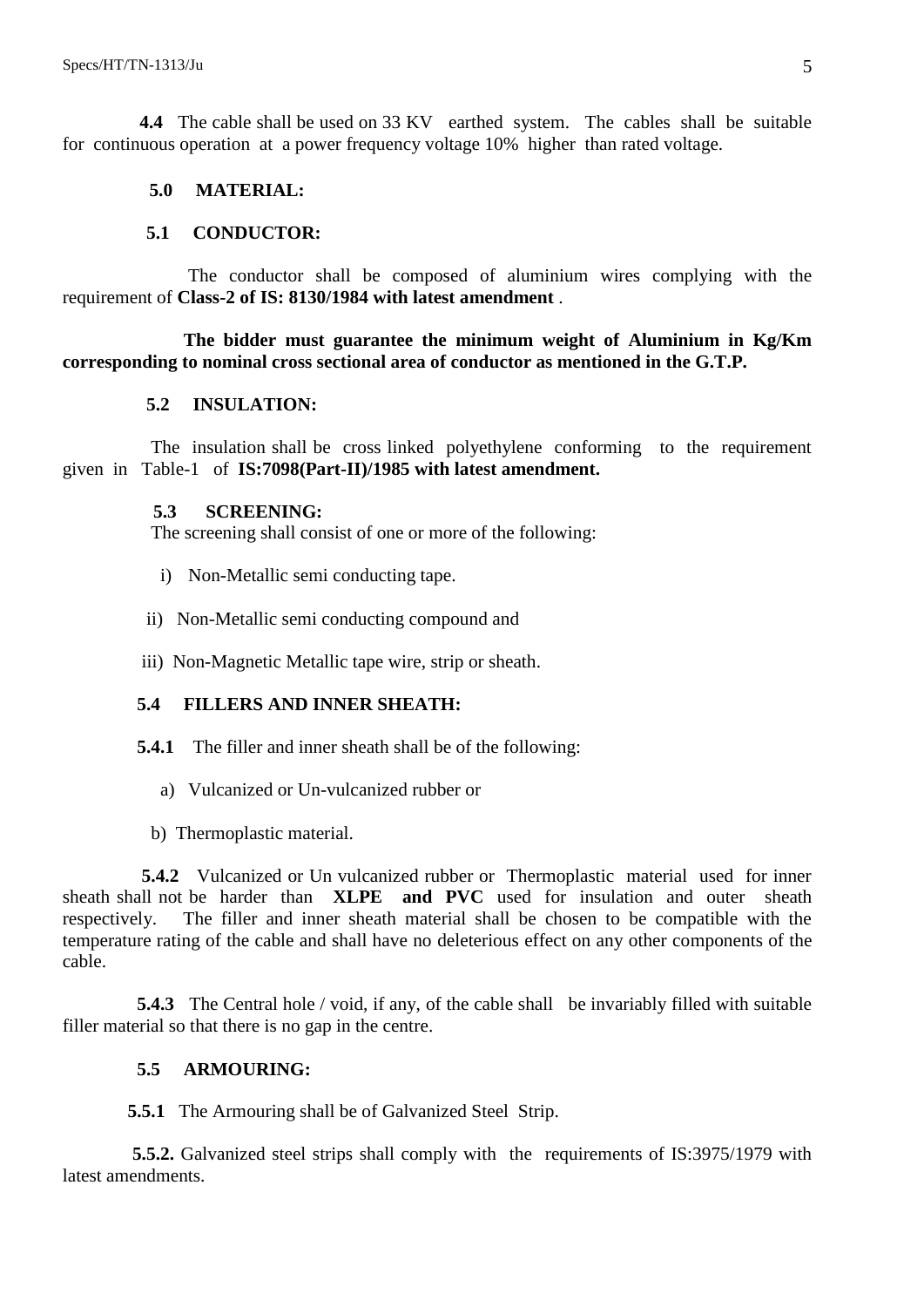#### **5.6 OUTER SHEATH:**

 **5.6.1** The outer sheath shall be of Poly Vinyl Chloride (PVC) compound conforming to the requirement of type **ST-2 of IS:5831/1984 with latest amendment.**

#### **6. CONSTRUCTION:**

#### **6.1 CONDUCTOR:**

 The Conductor shall be of stranded construction complying with Class-2 of IS:8130/1984 with latest amendments. The aluminium shall be reasonably uniform in size and shape and its surface be free from any sharp edges.

## **6.2 CONDUCTOR SCREENING:**

 The conductor screening shall be provided over the conductor by applying non-metallic semi conducing tape or by extrusion of semi conducting compound or a combination of the two.

#### **6.3 INSULATION:**

 The Conductor (with screen) shall be provided with cross linked polyethylene (XLPE) insulation applied by extrusion. The insulation shall be so applied that it fits closely on the conductor (or conductor screening) and it shall be possible to remove it without damaging the conductor. The thickness of insulation and tolerance of thickness of insulation shall be as per Clause No.11 of **IS:7098 (Part-II)/1985** with latest amendments**.**

#### **6.4 INSULATION SCREENING:**

**6.4.1** The insulation screening shall consist of two parts namely metallic and non-metallic.

 **6.4.2** Non-metallic part shall be applied directly over the insulation of each core and shall consist of either a semi conducting tape or extruded semi conducting or a combination of the two or either material with a semi conducting coating.

 **6.4.3** Metallic part shall consist of either tape or braid or concentric serving of wires or a sheath should be non-magnetic and shall be applied over the non metallic part.

### **6.5 CORE IDENTIFICATION:**

 The core identification shall be done as per Clause-13 of IS:7098 (Part-II)/ 1985 with latest amendments.

# **6.6 LAYING UP OF CORES:**

 The Cores (with screening) shall be laid together with a suitable right hand lay. Wherever, necessary the interstices shall be filled with non-hygroscopic material.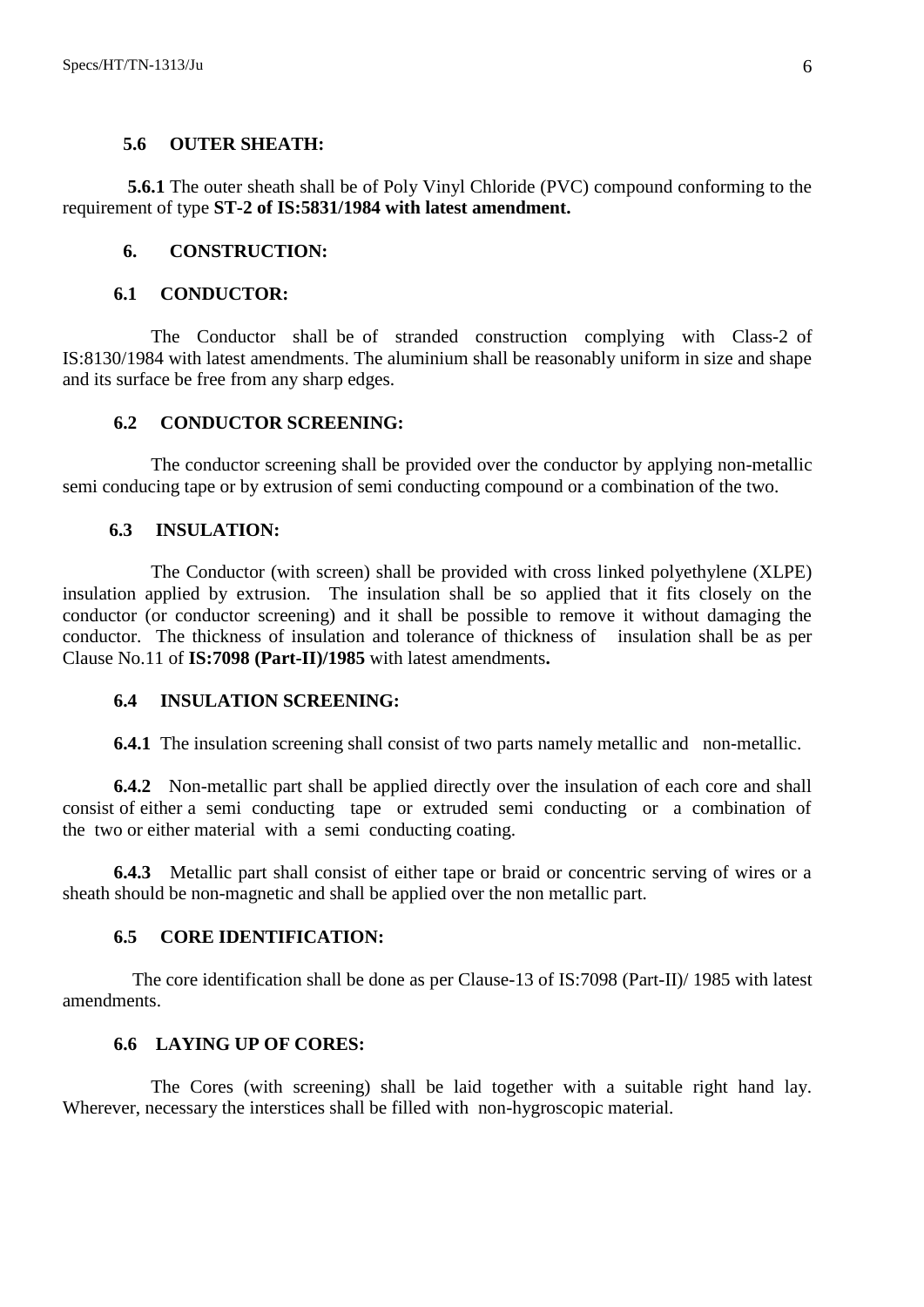#### **6.7 INNER SHEATH (COMMON COVERING):**

 The laid up core shall be provided with inner sheath applied either by extrusion or by wrapping. **However, application of inner sheath by EXTRUSION shall be preferred.** It shall be ensured that the shape is as circular as possible. The inner sheath shall be so applied that it fits closely on the laid up cores and it shall be possible to remove it without damage to the insulation. The thickness of inner sheath shall be as per **Clause No.15.3** of IS: 7098 (Part-II)/ 1985 (with latest amendments).

## **6.8 ARMOURING:**

The armouring shall be applied over the inner sheath. The Galvanized Steel Armoured strips shall be applied as closely as possible with a coverage of not less than 90%.

The direction of lay of the Armour shall be left hand. A binder tape may be applied on the armouring. The dimensions of the galvanized steel strips shall be as specified in Table-4 of IS:7098 (Part-II)/1985 with latest amendments. The joints in Armour strips if any shall be made by brazing or welding and the surface irregularities shall be removed. A joint in any strip shall be at least 300 mm. from the nearest joint in any other armour strips in the completed cable.

#### **6.9 OUTER SHEATH:**

**6.9.1** The outer sheath shall be applied by extrusion over the armouring. The colour of outer sheath shall be black.

**6.9.2** The thickness of the outer sheath shall be as per **Clause No.17.3** of IS: 7098 (Part-II)/1985 with latest amendments.

# **7. TYPE TESTS:**

**7.1** The material offered, shall be fully type tested as per relevant standard of specification of IS:7098 (Part-II/1985) amended up to date. **The bidder must furnish type test reports of similar rating & design of tendered material along with bid as detailed at Schedule-IIIA "Pre-Qualification Requirement".** The following shall constitute type tests:

a) Tests of Conductor:

- i) Annealing test (for copper)
- ii) Tensile test (for aluminium) **(N/A, as per IS)**
- iii) Wrapping test (for aluminium) **(N/A, as per IS)**
- iv) Conductor Resistance Test
- b) Tests for armouring wires/strips.
- c) Tests for thickness of insulation and sheath.
- d) Physical tests for insulation:
- i) Tensile strength and elongation at break.
- ii) Ageing in air oven.
- iii) Hot set test.
- iv) Shrinkage test.
- v) Water absorption (gravimetric).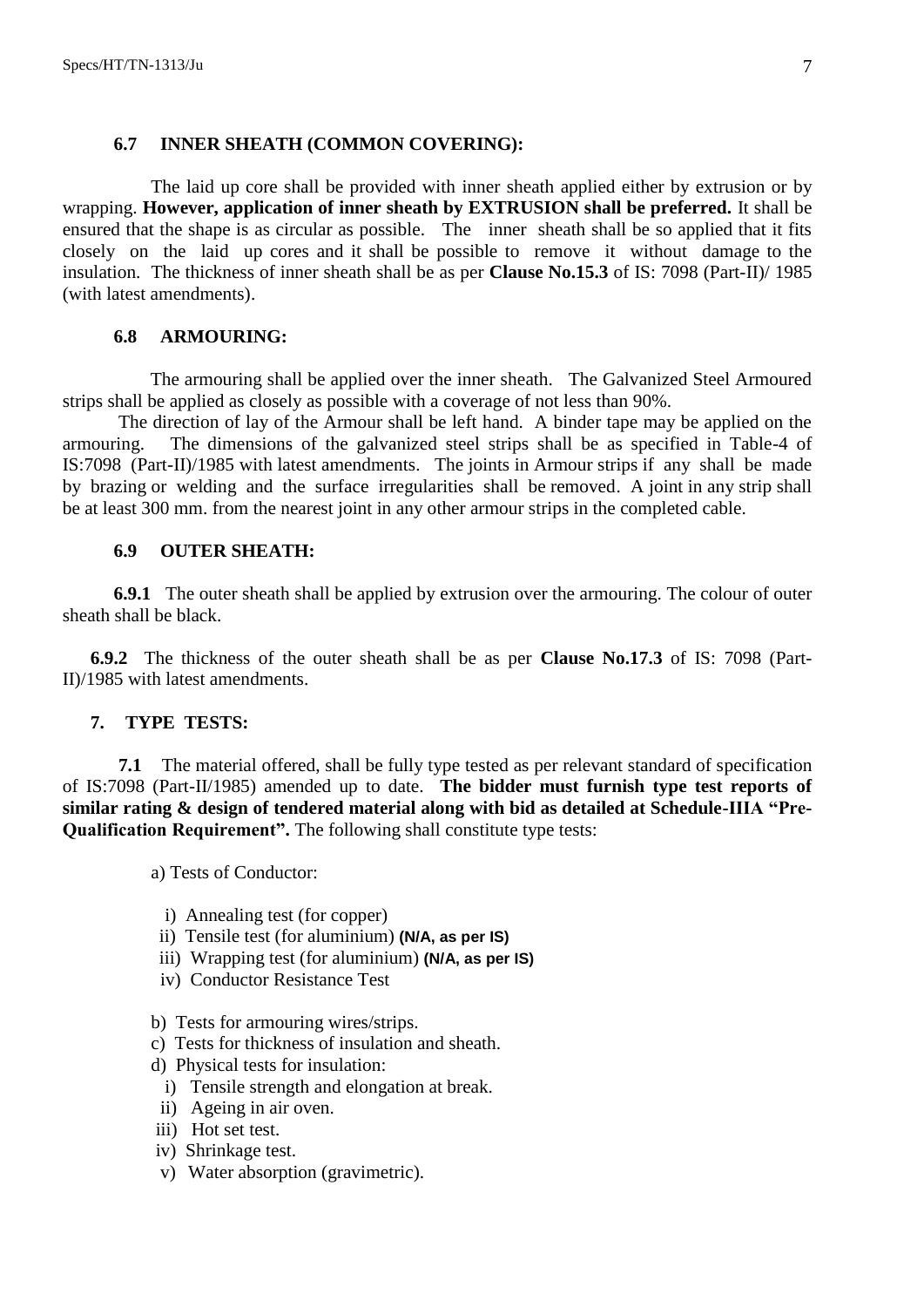- e) Physical test for outer sheath:
	- i) Tensile strength and elongation at break.
	- ii) Ageing in air oven.
	- iii) Shrinkage test.
- iv) Hot deformation.
- f) Partial discharge test.
- g) Bending test.
- h) Dielectric power factor test:
	- i) As a function of voltage.
	- ii) As a function of temperature.

i) Insulation resistance (volume resistivity test).

- j) Heating cycle test.
- k) Impulse withstand test.
- l) High voltage test.
- m) Flammability test.

**7.2** However, the purchaser reserves the right to demand repetition of same or all the type tests in presence of purchaser's representative.

 **7.3** The bidder must also clearly indicate various testing facilities available at their works for testing the material as per relevant standards. In case of otherwise particulars of the place where such testing is proposed to be conducted during the course of inspection shall be indicated with the offer.

# **8. INSPECTION (TEST BEFORE DISPATCH):**

**8.1** The inspection may be carried out by the purchaser at any stage of manufacturer. The Inspection & Testing shall be governed by Clause No. **1.27 of Section-II** (General Conditions Of Contract). Acceptance of any equipment / material under this specification by the purchaser shall not relieve the supplier of his obligation of furnishing equipment in accordance with the specification and shall not prevent subsequent rejection if the equipment/material is found to be defective. The following **Acceptance tests** as per Clause No.18.2 of IS:7098(Part-II)/1985 shall be conducted in presence of the purchaser's authorized representative /agency on each lot of offered cables:

- i) Tensile Test.
- ii) Wrapping Test.
- iii) Conductor Resistance Test.
- iv) Test for thickness of insulation & sheath.
- v) Hot Set Test for insulation.
- vi) Tensile strength & elongation at break test for insulation and sheath.
- vii) Partial Discharge Test (for screened cables only).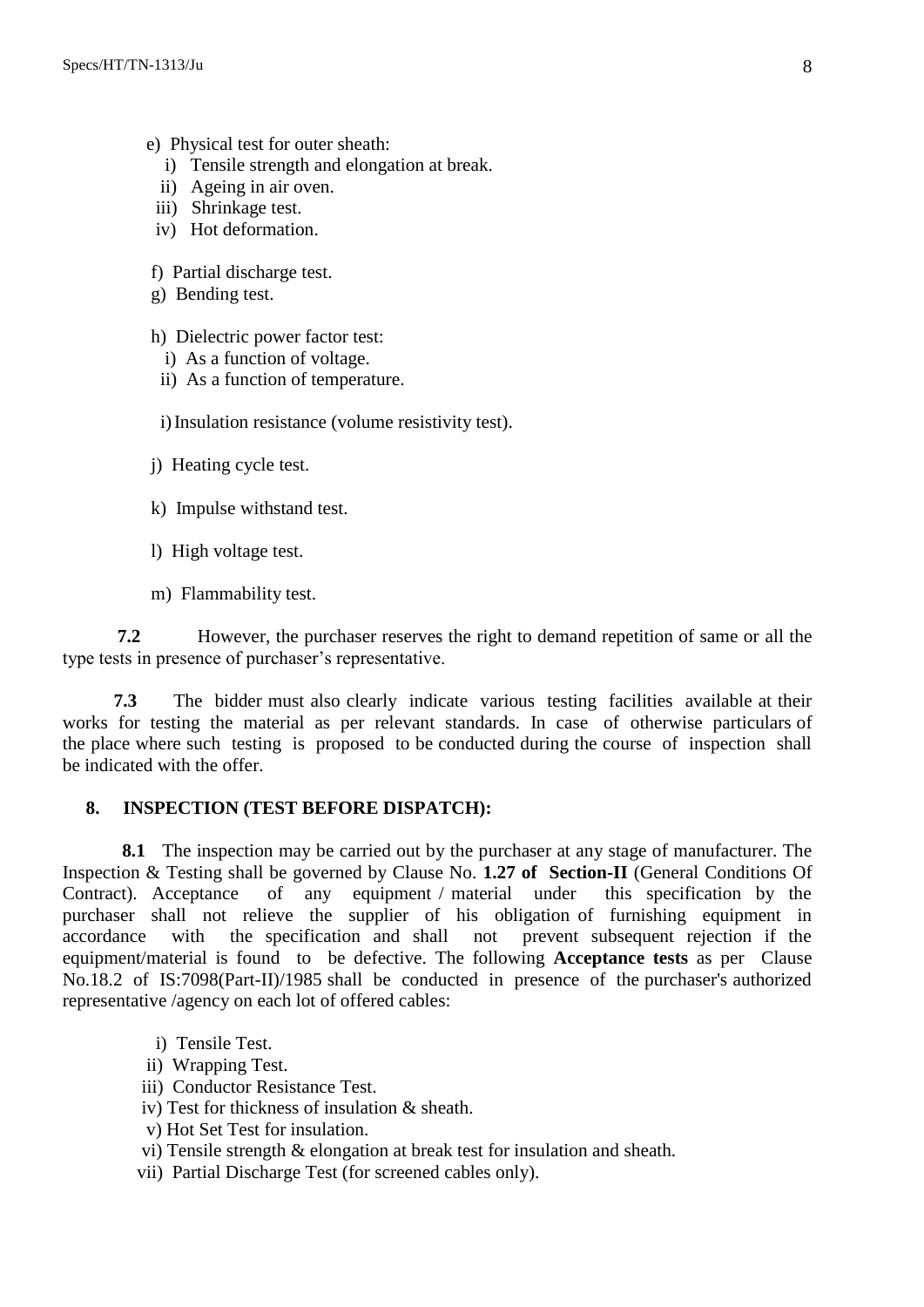- viii) High voltage test and
- xi) Insulation resistance (Volume resistivity) Test.
- x) Test for Armour:
	- a) Verification of Dimension of Strip.
	- b) Tensile Strength & elongation at break.
	- c) Uniformity of Zinc Coating.
	- d) Weight of Zinc Coating.
	- e) Winding Test on Armour.
	- f) Resistivity Test on Armour.

 Cold impact test for outer sheath (IS:5831/1984) shall constitute the optional test and shall be conducted on first lot of the offered cables of each size as per Clause No.18.4 of S:7098(Part-II)/1985 with latest amendments.

## **8.2 ROUTINE TEST:-**

The following shall constitute routine tests:

- a) Conductor resistance test
- b) Partial discharge test
- c) High voltage test.

 **8.3 The bidder shall furnish Packing list mentioning serial Nos. of Drums, length in each drum, gross weight of drum without lagging alongwith inspection offer duly signed by the authorized representative of the firm.** The purchaser reserves the rights to insist for witnessing the acceptance / routine tests of the bought out items.

 **8.4 At least 5%** of total numbers of drums subject to minimum of two (2) in the lot put up for inspection shall be selected at random to ascertain the length of cable by the following method.

"At the works of manufacturer of the cable shall be transferred from one drum to another for checking any manufacturing defects in the cable, at the same time measuring its length with the help of the graduated pulley and cyclometer. The difference in average length thus obtained from the declared length by the supplier in the packing list shall be applied to all the drums if the cable is found short during checking the sample lot (s)."

 **8.5** The supplier shall present the latest Calibration Certificate(s) of testing instruments / equipments to be used for the testing of the material covered in the Purchase Order to the authorized inspecting officer/ inspecting agency of the purchaser. The testing instruments/ meters/ apparatus etc. should be got calibrated by the supplier from time to time from Govt. Laboratory or any independent test laboratory/house having valid accreditation from National Accreditation Board for Testing and Calibrating Laboratories for the testing equipments original manufacturer having trace ability to NABL/NPL or equivalent.

**8.6** The calibration certificate(s) should not in any case be older than one year at the time of presenting the same to the inspecting officer/ inspecting agency of the purchaser. The testing instruments/ equipments should be duly sealed by the Calibrating Agency and mention thereof shall be indicated in the calibration certificate(s).

# **8.7 TYPE TESTS ON SAMPLE(S) TO BE SELECTED FROM MATERIAL RECEIVED IN STORE:**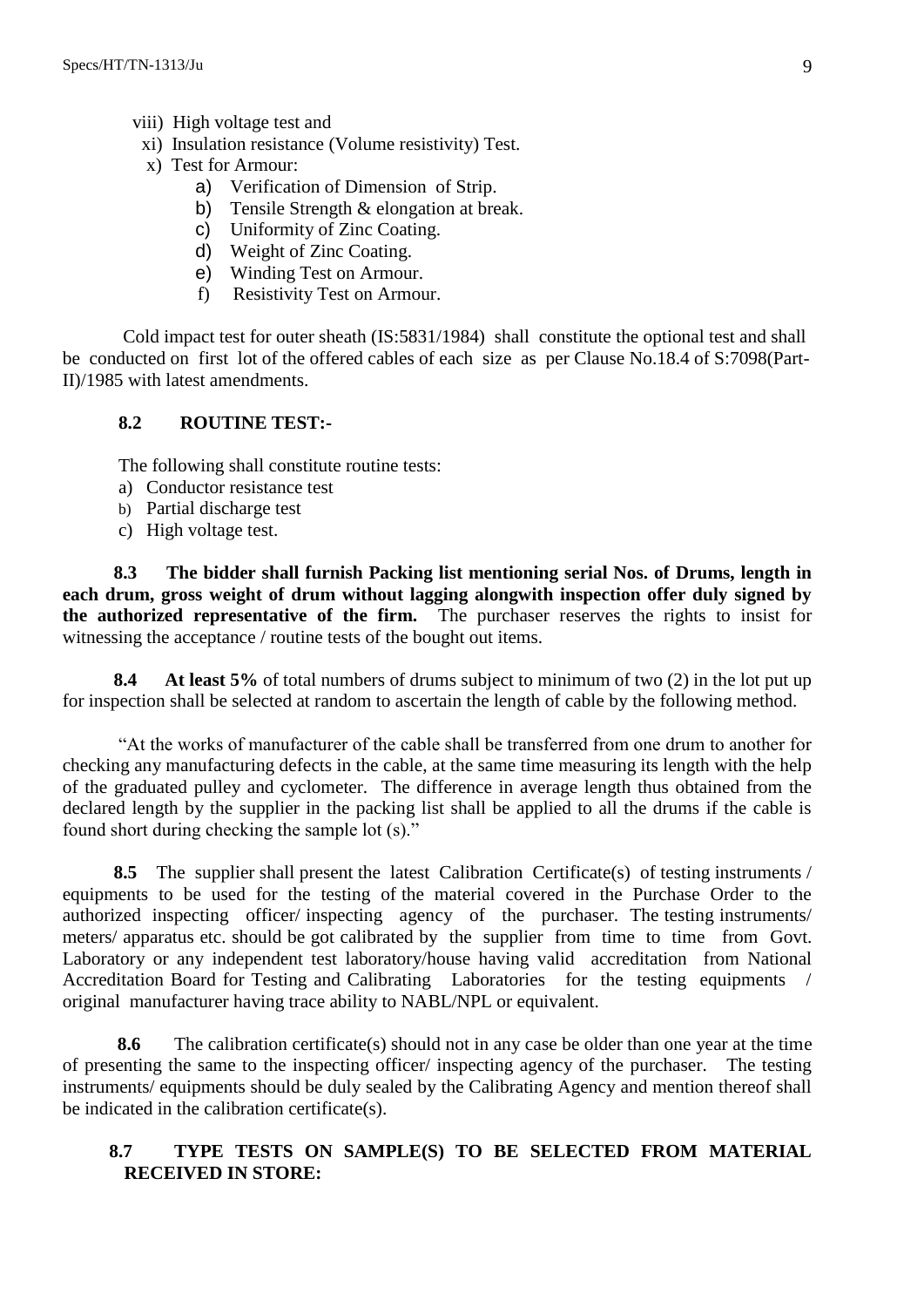# **The first offered lot shall not be less than 10% of ordered quantity of each size of HT Power Cable or minimum quantity of 1 Km. of each size of HT Power Cable whichever is higher.**

If the bidder has already got conducted the requisite type test from the  $1<sup>ST</sup>$  lot of material received in Nigam"s Store against any previous / earlier tender of JdVVNL and such Type Test reports are valid i.e. not older than **5 Years** on the date of opening of Techno-Commercial Bids, then the requirement of conducting Mandatory Type Test on the sample selected from 1<sup>st</sup> lot of supply received in Nigam"s Store is RELAXED. For this purpose date of conducting type test will be considered.

#### **ALTERNATIVELY**

In case the bidder do not meet the above requirement then One sample of 15 Mtr. Length from the  $1<sup>st</sup>$ Lot of each size of HT POWER Cable as received in purchaser's store shall be selected and sealed in the presence of representative of supplier for getting it Type Tested at Govt. / Govt. approved / Govt. Recognized / NABL accrediated Laboratory / ILAC Accrediated Laboratory."

However, suppliers own lab shall not be considered for the purpose of type test reports. **The selected and sealed sample for type test shall be identified by providing Polycarbonate Seals on both ends of cable and two stickers seals provided along the length of the cable.** The transportation charges of sample from store to test house shall be borne by NIGAM, whereas the charges incurred towards type test of the material at test house shall be borne by the Supplier. **The testing charges should be remitted through D.D. in favour of Test House. The name of the Test House shall be intimated separately.**

#### **In case sample from first lot fails then**:

 a) Supplier shall have to replace the full quantity of the respective inspected lot supplied to various stores and lying unused at stores.

b) For the quantity already utilized against the order in field a deduction of  $\omega$  30% (Thirty Percent) of f.o.r. destination price of the material supplied shall be made.

 c) Sample from next lot shall be selected again for type test. All test charges incurred towards type test of the material for second time shall be borne by the Supplier.

 d) The supplier shall have to pay the type test charges again for testing of fresh sample for which the testing charges should be remitted through D.D. in favour of Test House.

In case sample again fails in the type test then:

a) The quantity lying unused at various stores shall be rejected.

b) For the quantity already utilized against the order in field a deduction of @ 30% (Thirty Percent) of F.O.R. destination price of the material supplied shall be made.

c) Further supplies shall not be accepted.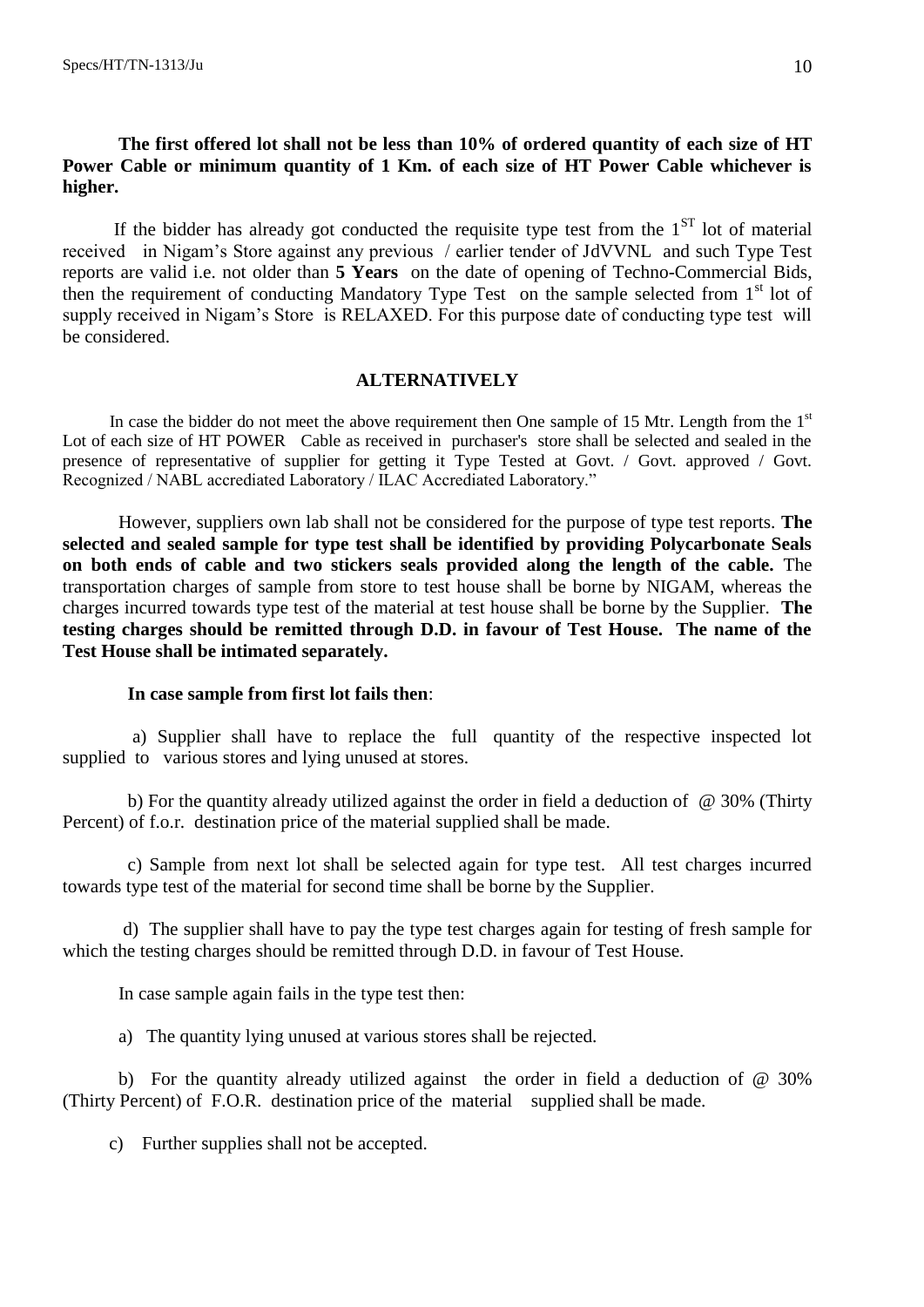**"At the option of purchaser, the material received in the stores may be utilized in the field after receipt of successful test report from CTL, Jodhpur for the mandatory test checking on the samples selected from the material received at stores against first lot and subsequent lot(s) in anticipation of successful type test report(s)."**

# **NOTE:**

**1. The 70% payment shall be released after receipt of successful Test reports from CTL, Jodhpur for the mandatory test checking on the samples selected from the material received at stores against first lot and subsequent lot(s) in anticipation of successful type test reports.**

**2. The balance 30% payment shall be released after receipt of successful type test reports on the samples selected from the material received in the stores.**

# **8.8 TEST CHECKING OF MATERIAL AT STORES:**

**i) Sample drums from the material received at stores shall be selected for testing at CTL as per sampling plan given hereunder in presence of firm's representative. The selected sample drum / drums shall be transported to CTL by concern S.S. / ACOS of Nigam.**

**ii) The selected sample drum for CTL testing shall be identified by the seals provided by Inspecting Officer / Inspecting Agency during pre-dispatch inspection at firms works and these sealing details shall be invariably mentioned in the selection Memo by the nominated officers of Nigam.**

**iii)** The tests in the Nigam Testing laboratory (CTL) shall be conducted in the presence of representative of supplier for which a 7 days notice shall be issued through Fax / Speed Post stating Date & Time to the firm, so that supplier can depute their representative to witness the test. In case the supplier or his representative does not turn up the testing shall be proceeded & completed. **The payment shall be released only after receipt of successful test reports** for the samples selected at purchaser"s stores for mandatory test checking on the samples to be selected from material received at Nigam"s stores by officers to be nominated by Circle SE"s for testing at CTL.

# **iv) SAMPLING:**

 One number Drum out of each lot / sub-lot of 25 Nos. Drums or part thereof for the material received in Stores of Nigam.

 **v) TESTS:** The following tests shall be carried out as per relevant clause of latest IS on each selected drum by drawing sample of 10 Mtr. at CTL from random distance during re-winding:

- a) Rewinding test (Measurement of Length) & Checking of Manufacturing defects.
- b) Measurement of Resistance of conductor.
- c) Tensile strength & Elongation at Break Test for Insulation & Sheath.
- d) Test for Thickness of Insulation & Sheath.
- e) Hot Set Test.
- f) Test for Armour:
	- i) Verification of Dimension of Wire / Strip.
	- ii) Tensile Strength & elongation at break.
	- iii) Uniformity of Zinc Coating.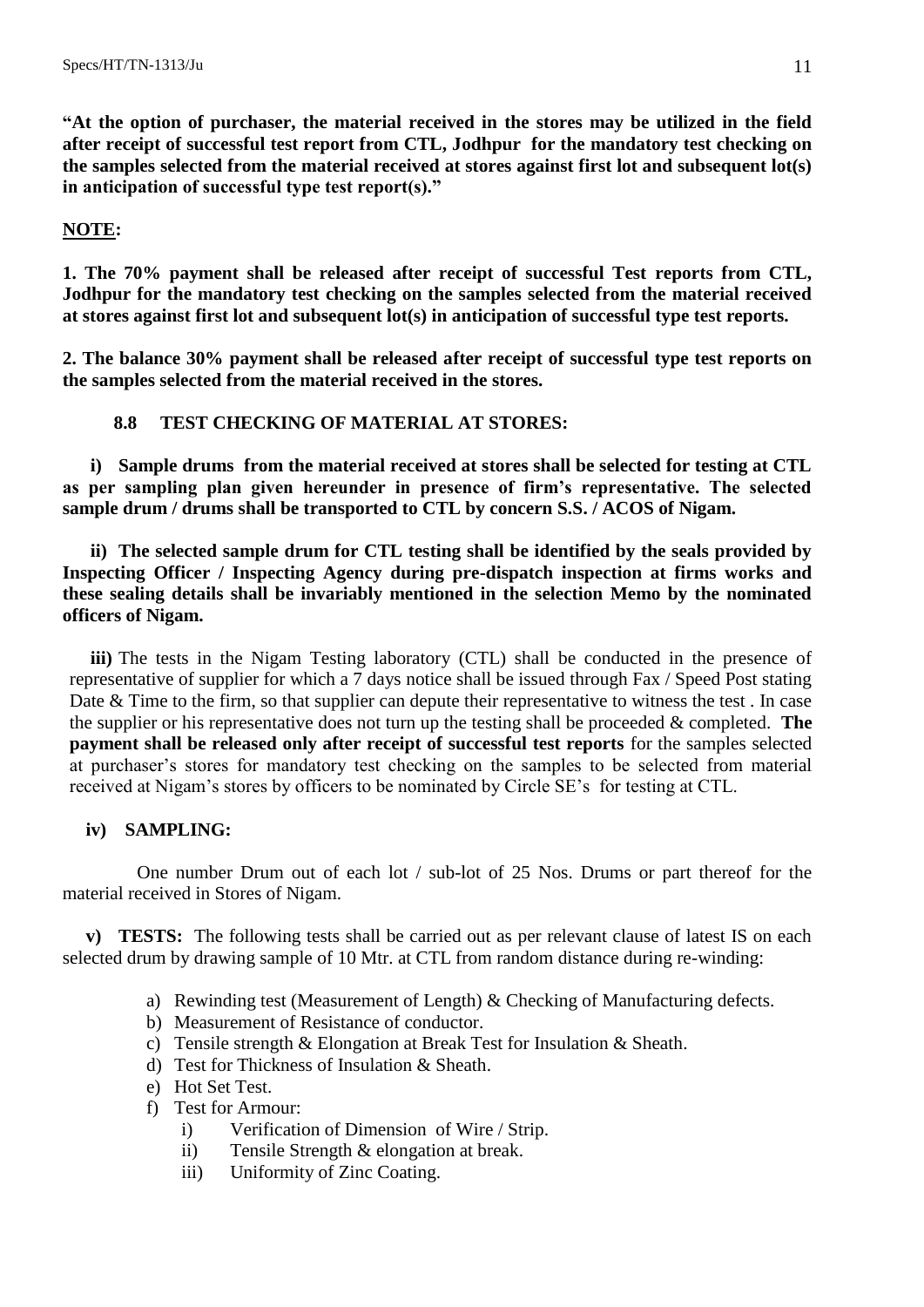- iv) Weight of Zinc Coating.
- v) Winding Test on Armour.
- vi) Resistivity Test on Armour.
- g) Verification of Marking.

**In addition to above tests remaining acceptance tests as per relevant IS shall also be conducted at CTL provided the testing facility is available at CTL for these tests time to time. Only those tests shall be conducted for which testing facilities are available in NIGAM's Lab.**

# **vi) CRITERIA FOR ACCEPTANCE:**

 a) If the measured conductor resistance of the sample(s) exceeds beyond 2% as per the resistance specified in the contract, the material shall be rejected and the same shall have to be replaced by the supplier.

 b) If the measured conductor resistance of the sample(s) exceeds the value specified in the contract but does not exceed by more than 2% of the resistance value specified in the contract, the material contained in the lot / sub-lot to which the sample belongs shall be accepted with a deduction @ 1.5% of the cost of cable for increase in resistance for every 1% or part thereof.

c) If the sample(s) fails in any other test, the material shall be rejected and shall have to be replaced by the supplier.

d) If the contractor / supplier fails to lift the material declared rejected or any part thereof from the consignee within a period of 15 days from the date of dispatch of information from the purchaser, the purchaser shall be entitled to effect recovery along with other actions as per Clause No. 1.62 of Section-II (General Condition of Contract).

e) The results of measurement of length test shall be made applicable to all drums contained in each lot / sub lot by making deduction of less length of cable in a Sample Drum.

# **8.9 TEST CHARGES :**

 All test charges incurred towards test checking of the material received in our stores shall be borne by the NIGAM.

# **9. CHALLENGE TESTING CLAUSE :**

 **The other manufacturer can also request challenge testing for any test based on specification. The challenger would request for testing with testing fee. The challenge test fee are proposed at least three time cost of testing. This is likely to deter un-necessary challenges. The challenger would have the opportunity to select the sample from the store and any such challenge should be made within the guarantee period. The party challenged, the challenger & the utility could witness the challenge testing. The challenged testing would cover all the type tests as per relevant IS.** 

 **The challenge test could be conducted at NABL Accredited Laboratory like ERDA, CPRI, Bangalore / Muradnagar / Bhopal. If the values are within limit the products gets confirmed else not confirmed. If the product is not confirmed the manufacturer would**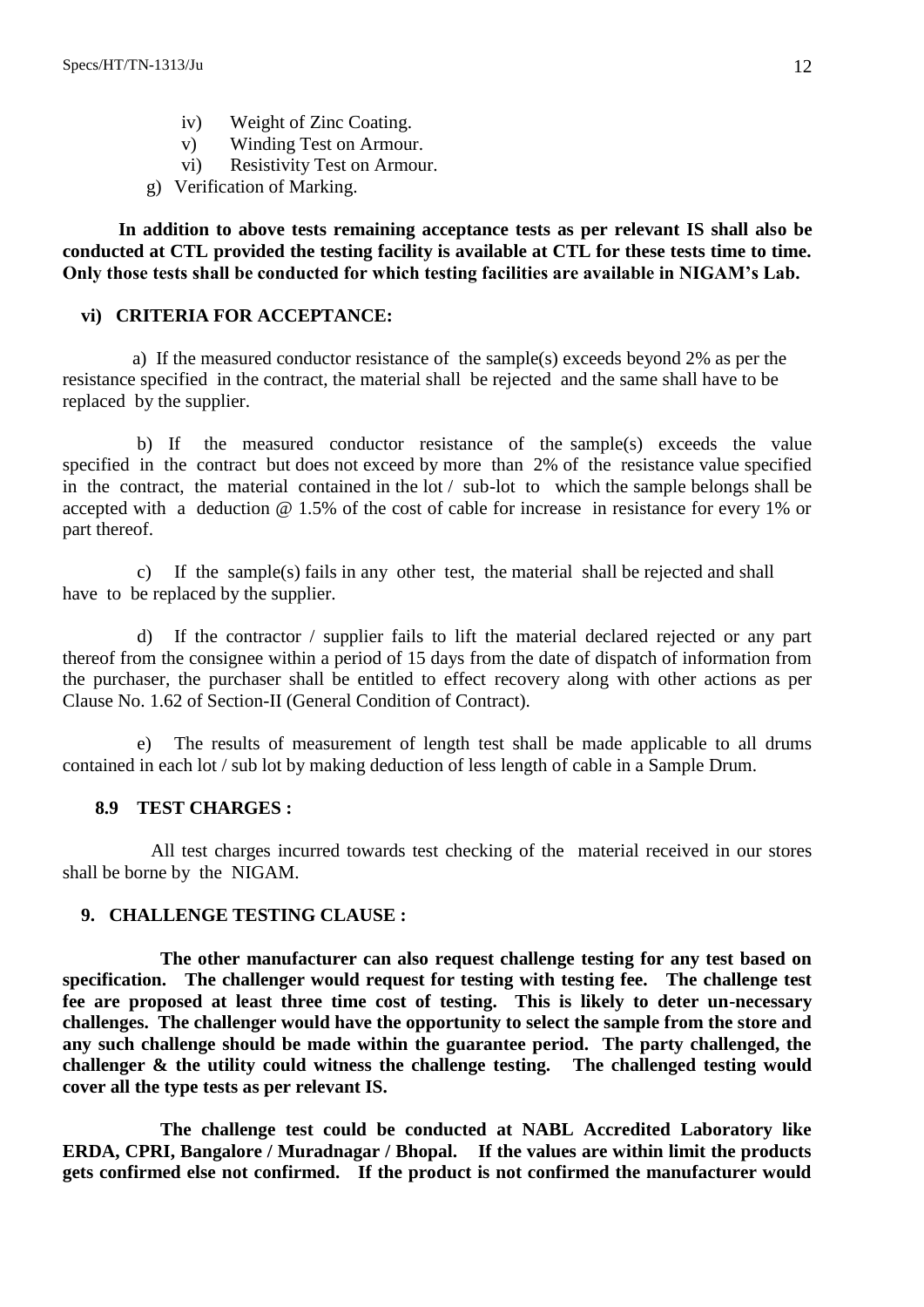**pay the challenge fee and challenger would get the fee refunded. However, as a redressal system the challenger would be asked for fresh selection of two more samples from the stores and the same be tested in a NABL Laboratory (which shall be other than previously selected NABL Accredited Lab) at the cost of supplier in presence of party challenged, challenger and the utility. If any one or both samples does not confirmed the tests then the product is said to have failed the tests. In such cases, the manufacturer will be declared as unsuccessful manufacturer for the said product and balance supply shall not be availed and the order shall be cancelled with levy of maximum penalty.** 

# **10 IDENTIFICATION:**

- **10.1** The manufacturer shall be identified throughout the length of cable as per Clause No.20.1 of IS:7098(Part-II)/ 1985 with latest amendment .
- **10.2** The cable code employed shall be as per Clause No.20.3 of IS:7098 (Part-II) /1985 with latest amendment.

# **10.3 EMBOSSING:**

 The cable shall also be required to be embossed with the word `Name of manufacturer or Trade name, ELECTRIC/ Voltage Grade/ NAME OF DISCOM/ TN-\_\_\_\_ cable code, size of cable & year of manufacture at every meter length for which no extra charges shall be paid. **The cable should be ISI marked & same should be embossed on the outer sheath of every meter length of HT Cable.**

# **11. MARKING:**

 **The progressive length of cable in meter shall be marked on the outer sheath of every meter length of HT Cable.**

# **12. PACKING AND MARKING:**

**12.1** The cable shall be wound on a non returnable wooden drum conforming to IS: 10418/1982 of suitable size. The ends of cables shall be sealed by means of non-hygroscopic material. Only one cable length shall be supplied on a drum. The cable can also be supplied on M-Steel Drums as per relevant ISS as applicable.

**12.2** The cable drums shall carry the following information either stenciled or painted.

- i) Manufacturer's name, Brand or trade mark.
- ii) Type of cable and voltage grade.
- iii) Number of cores.
- iv) Nominal cross-sectional area of the Conductor.
- v) Cable Code.
- vi) Length of cable on the drum.
- vii) Direction of rotation of drum (by means of an arrow).
- viii) Gross mass.
- ix) Year of manufacture.
- x) ISI Certification mark.
- xi) Purchase order/bid No. and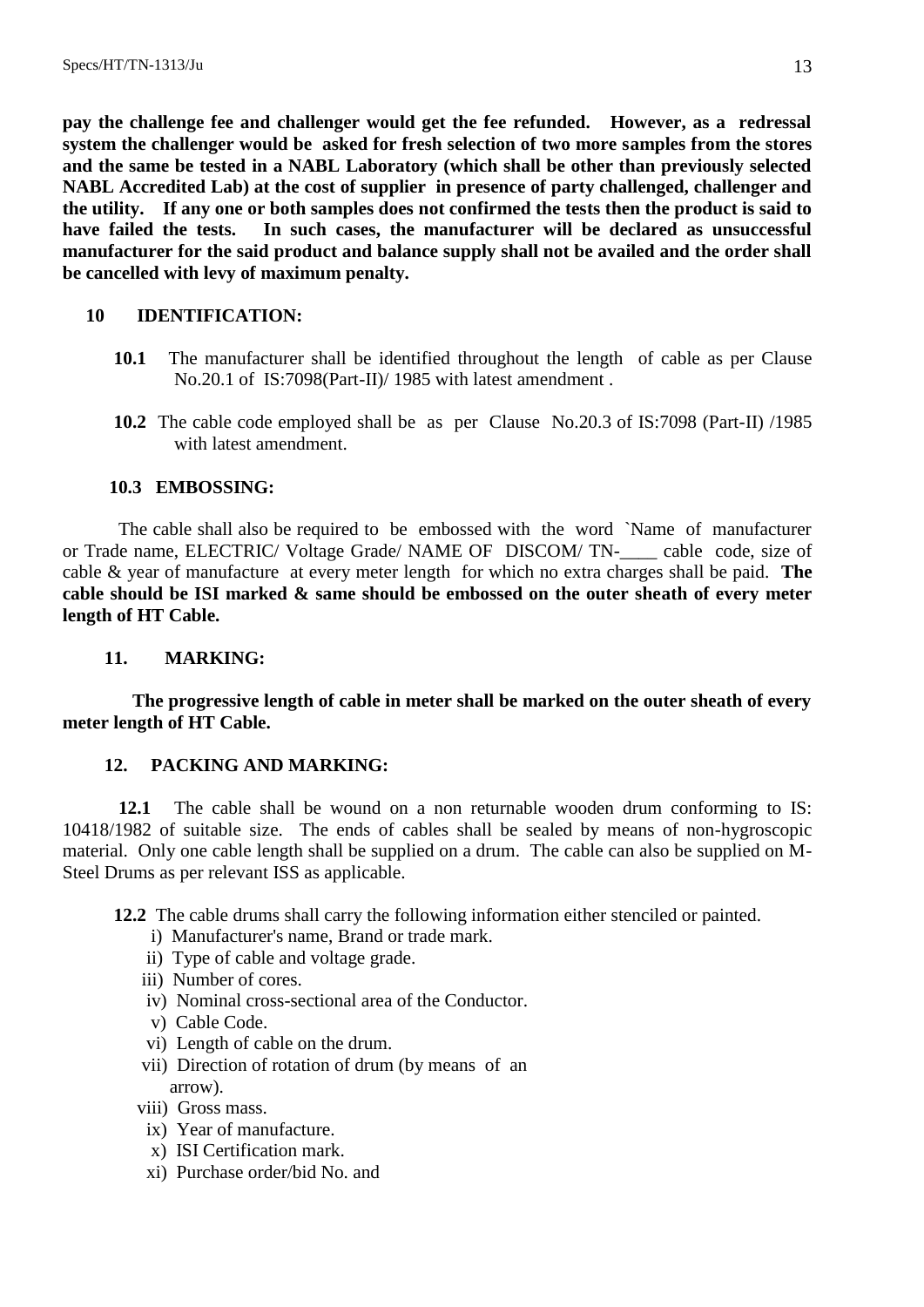xii) Name of Consignee.

# **13. STANDARD LENGTH:**

# **The cable shall be supplied in standard length of 250 Mtrs in one Drum for size 33 KV, 3CX300 Sq.mm.**

**13.1** A tolerance of  $(+/-)$  5% shall be allowed on standard length.

# **14. QUANTITY:**

- **a**) The quantities as mentioned in the schedule of requirement are tentative & these may increase/decrease as per the requirement of the Nigam **(Schedule-I).**
- **b)** Details of offered quantity alongwith justification with reference to Qualifying Requirement shall be furnished in **Schedule-IVA.**

# **15. QUANTITY TOLERANCE:**

The ordered quantity of the cable(s) can be supplied with quantity tolerance of  $(+/-)$  2% in each size.

# **16. DETAILS OF PAST EXPERIANCE:**

 The details of past orders executed by the bidder may be indicated in the relevant **Schedule- VII & VII A** . The bidder must furnish the documentary evidence like copy of purchase order placed for detailing of past supplies.

# **17. GUARANTEED TECHNICAL PARTICULARS :**

 The bidder shall furnish guaranteed technical particulars in the relevant **Schedule VA & VB.** Any departure from the G.T.P be indicated in **Schedule-V.**

# **18. DRAWINGS & DOCUMENTATIONS:**

The bidder is required to furnish the detailed constructional drawing of cable clearly showing shape of core, type, size of fillers/ interstices along with Center Filler etc. **calculations of weights of different components of the cable along with weight of armouring and calculation of number of armour strips indicating Lay Ratio & Lay Factor shall also be furnished. In absence of this, the bids are likely to be ignored. The drawing of drums shall also be furnished as per relevant applicable ISS.**

# **19. DELIVERY SCHEDULE:**

The bidder is required to quote monthly delivery in **Schedule-VIII**. **The delivery of quoted quantity should be as under:**

| <b>Commencement</b> | : After 30 days from the date of receipt of purchase order.     |
|---------------------|-----------------------------------------------------------------|
| <b>Completion</b>   | In five months thereafter at equal monthly rate of each size of |
|                     | cable.                                                          |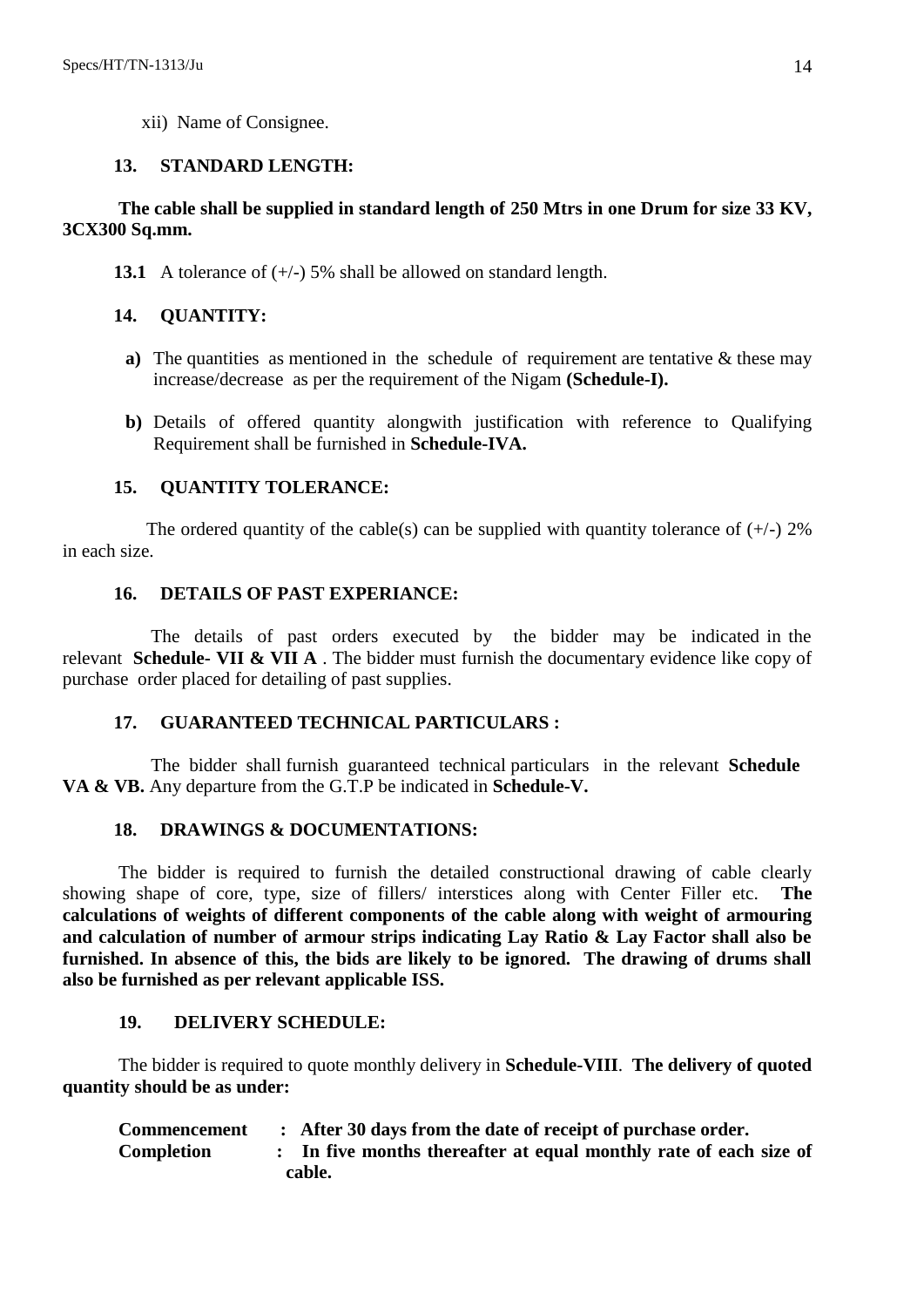In case of ordered quantity is different than the quoted quantity, then monthly delivery shall be adjusted proportionately. **Bids of bidders in which monthly delivery rate is not quoted shall be considered as Non-Responsive.**

## **20. PRICES :**

- **a)** The bidder shall quote the Prices in **Schedule-IV/BOQ (Price-schedule)** strictly in the manner prescribed in Clause No. 1.09 of Section-I (Instruction to Bidders) & Clause No. 1.33 of Section-II (General Conditions of Contract).
- **b)** The **prices** quoted shall be **variable as per PV formula** given in the specification at **Schedule-II** without any ceiling with **Base Date** as **1st day of one month prior to the date of opening of technical bid.** The Price Variation shall be governed by Clause No. 1.10 of Section-I (Instruction to Bidder).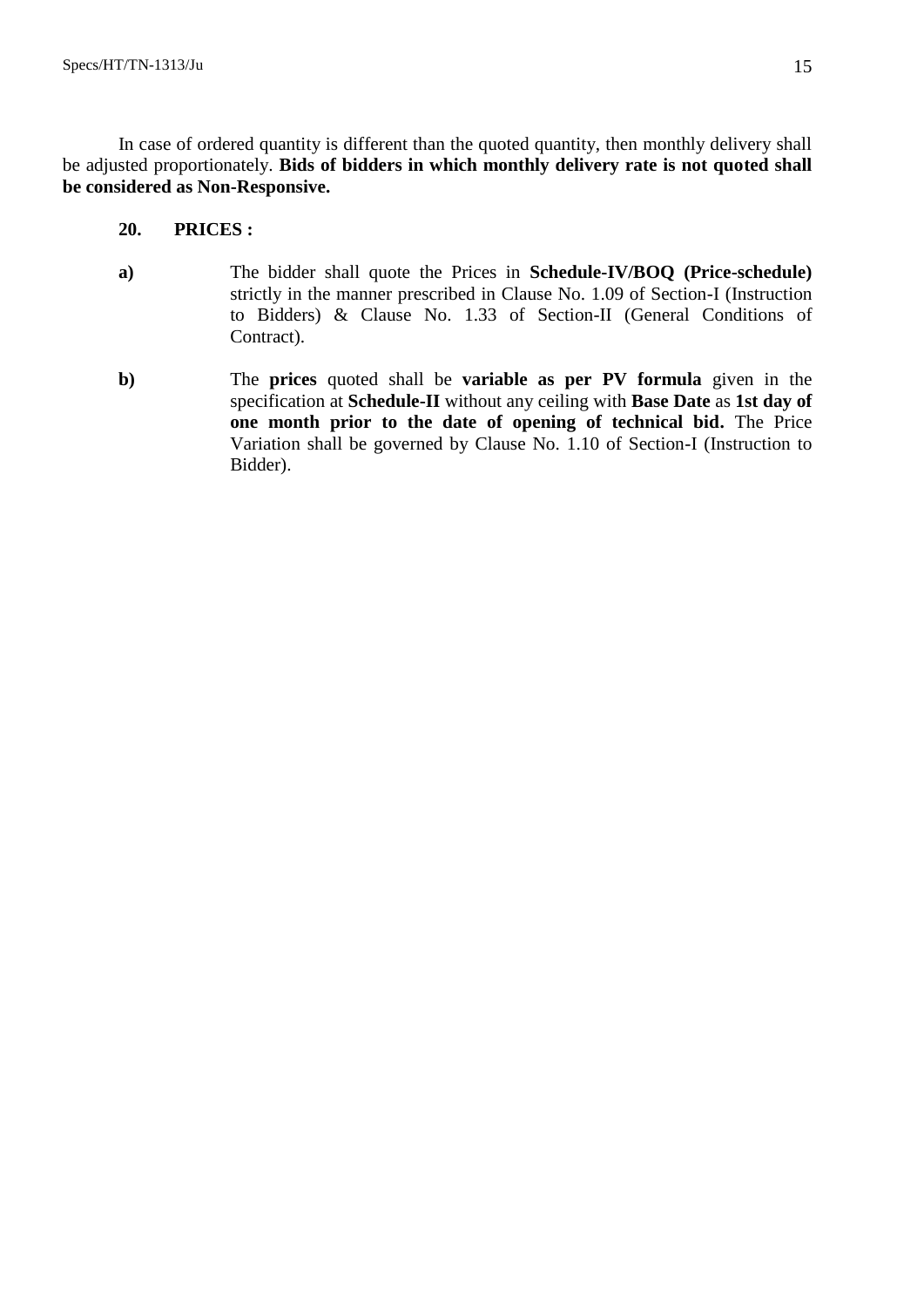#### **SCHEDULE- I**

# **SCHEDULE OF REQUIREMENT**

**33 KV ISI MARKED** ALUMINIUM CONDUCTOR SCREENED CROSS LINKED POLYETHYLENE (XLPE) INSULATED ARMOURED SHIELDED & PVC SHEATHED CABLE SUITABLE FOR WORKING VOLTAGE 33KV (EARTHED SYSTEM) CONFORMING TO IS:7098 (PART-II)/1985 AMENDED UPTO DATE OF THE FOLLOWING SIZE :

| S.No | ITEM                               | <b>OUANTITY</b> |
|------|------------------------------------|-----------------|
|      | 33 KV, 3CX300 Sq.mm HT Power Cable | <b>75 Kms</b>   |
|      |                                    |                 |

NOTE: The quantities as mentioned in the schedule of requirements are tentative and may increase/decrease as per the requirement of the Nigam.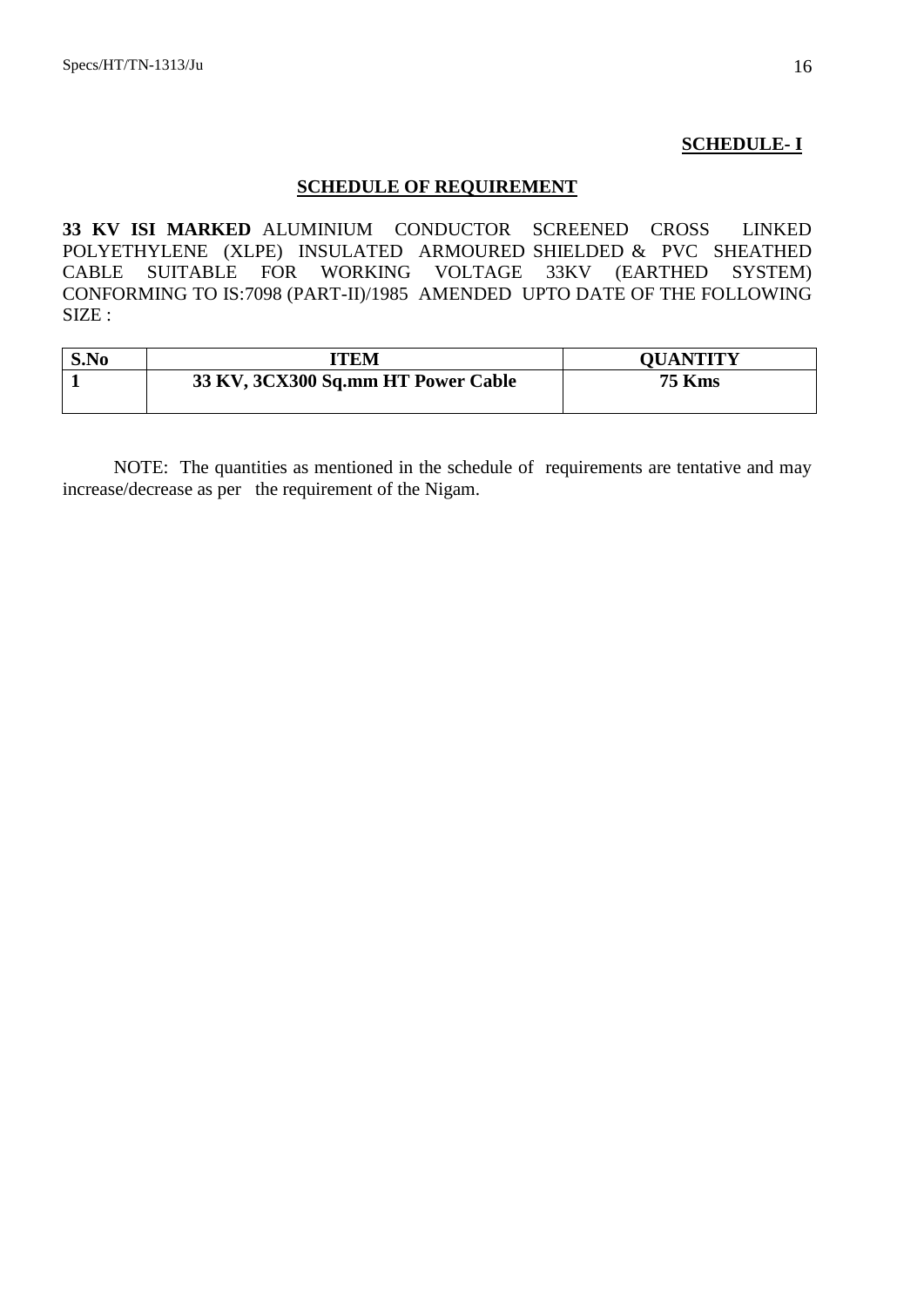# **SCHEDULE-II**

#### **PRICE VARIATION FORMULA FOR 33KV XLPE ARMOURED CABLE**

- $P = Po + ALF (Al Alo) + CCFAI (Cc Cco) + FeF (Fe Feo)$
- $P =$  Up-Dated Ex-Works price per Km.
- $Po = Ex-Works$  price quoted per Km.

 $ALF = Variation Factor for Aluminium.$ 

Alo = Price per MT of EC grade Aluminium rods ( properzi rods). **This price is as on 1st day of one month prior to the date of opening of technical bid (Base Date).**

 $Al =$  Price per MT of EC grade Aluminium rods (properzi rods). This price is applicable on first working day of month, one month prior to date of delivery.

CCFAI = Variation factor for PVC compound / polymer for Aluminium Conductor cable.

Cco = Price of PVC compound. **This price is as on 1st day of one month prior to the date of opening of technical bid (Base Date).**

 $Cc = Price of PVC compound. This price is applicable on first working day of month, one month$ prior to date of delivery.

 $FeF = Variation factor for Steel$ 

Feo = Price of Steel Strip. **This price is as on 1st day of one month prior to the date of opening of technical bid (Base Date).**

 $Fe = Price of Steel Strip.$  This price is applicable on first working day of month, one month prior to date of delivery.

#### **BASE DATE : This price is as on 1st day of one month prior to the date of opening of technical bid (Base Date).**

 The date of delivery (i.e. date of readiness of material) is to be considered as per Clause No. 1.10 of Section-I (Instruction to Bidders).

NOTE: 1. IEEMA prices will be exclusive of excise duty and other taxes.

- 2. No variation shall be allowed on labour, packing, forwarding, freight and insurance charges.
- 3. Any statutory variation on ED and CST / VAT on the finished Cable shall be payable according to Clause No.1.09.15 of section-I "Instructions to Bidder"

| Size of cable                        | 711 | `ΉΑ | FeF   |
|--------------------------------------|-----|-----|-------|
| $\sim$ 3CX300 S<br>33 KV<br>' Sq. mm | 635 | റാ  | 1.758 |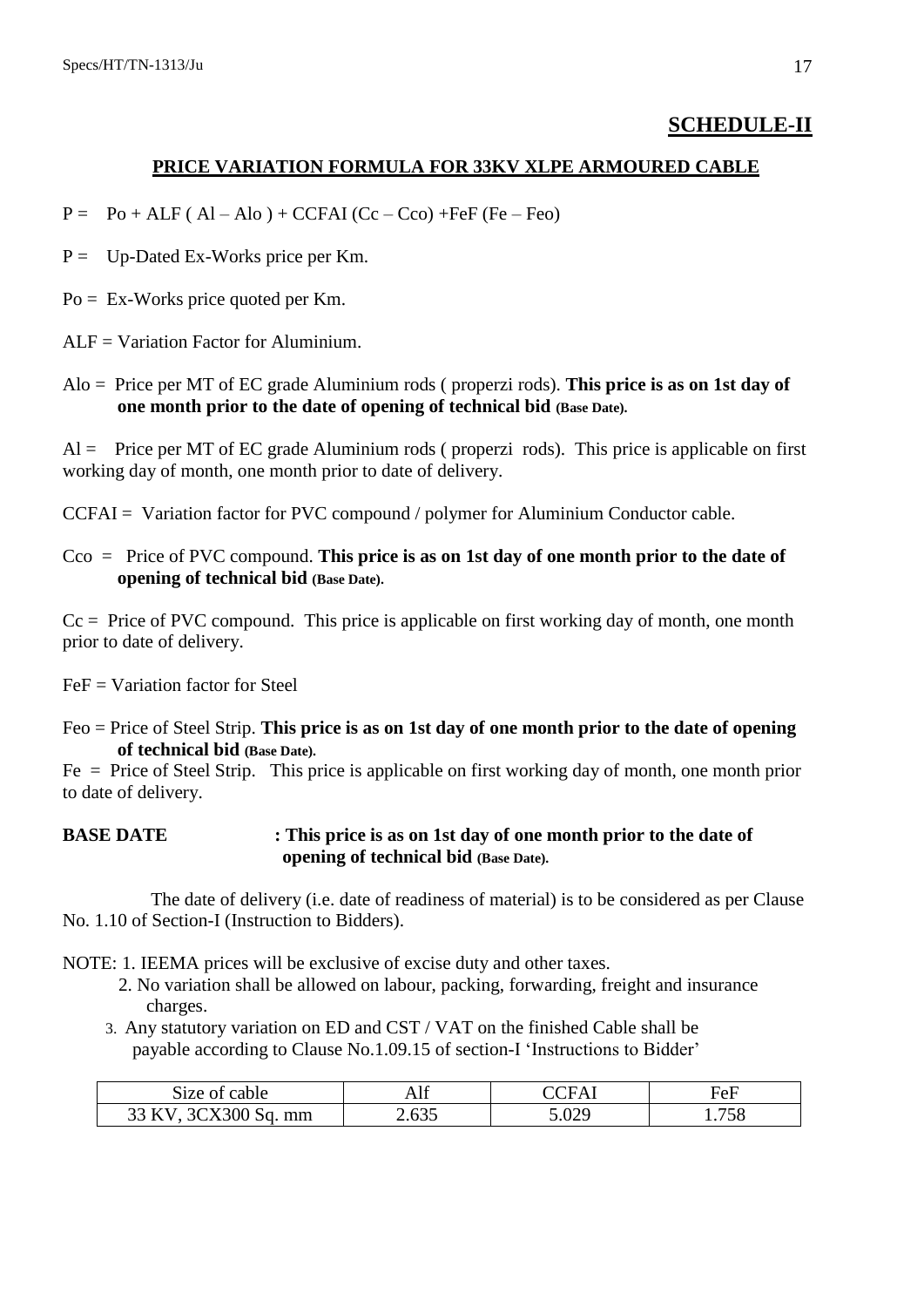# **SCHEDULE-III**

#### **JODHPUR VIDYUT VITARAN NIGAM LTD., JODHPUR**

# **A Govt. of Rajasthan Undertaking Prescribed technical specification for supply of**

(Name of Material/Equipment/Machinery/T&P etc.)

| S.No. | Technical specification<br>to which material/equipment/<br>Machinery/ $T\&P$ shall confirm | Name of IS/other<br>standard specification<br>to which material should | Other particulars<br>if any. |
|-------|--------------------------------------------------------------------------------------------|------------------------------------------------------------------------|------------------------------|
|       |                                                                                            | confirm                                                                |                              |

As per clause no. 2 of section –III of attached Specification

Certified that we agree to all the aforesaid technical specification except at S.No……. for which our technical specification shall be as under:

\_\_\_\_\_\_\_\_\_\_\_\_\_\_\_\_\_\_\_\_\_\_\_\_\_\_\_\_\_\_\_\_\_\_\_\_\_\_\_\_\_\_\_\_\_\_\_\_\_\_\_\_\_\_\_\_\_\_\_\_\_\_\_\_\_\_\_\_\_\_

| S.No. | Technical specification      | Name of IS/other         | Other particulars |
|-------|------------------------------|--------------------------|-------------------|
|       | to which material/equipment/ | standard specification   | if any.           |
|       | Machinery/ T&P shall confirm | to which material should |                   |
|       |                              | confirm                  |                   |

\_\_\_\_\_\_\_\_\_\_\_\_\_\_\_\_\_\_\_\_\_\_\_\_\_\_\_\_\_\_\_\_\_\_\_\_\_\_\_\_\_\_\_\_\_\_\_\_\_\_\_\_\_\_\_\_\_\_\_\_\_\_\_\_\_\_\_\_\_\_\_

 **(Signature)** Name & Designation with seal of the bidder.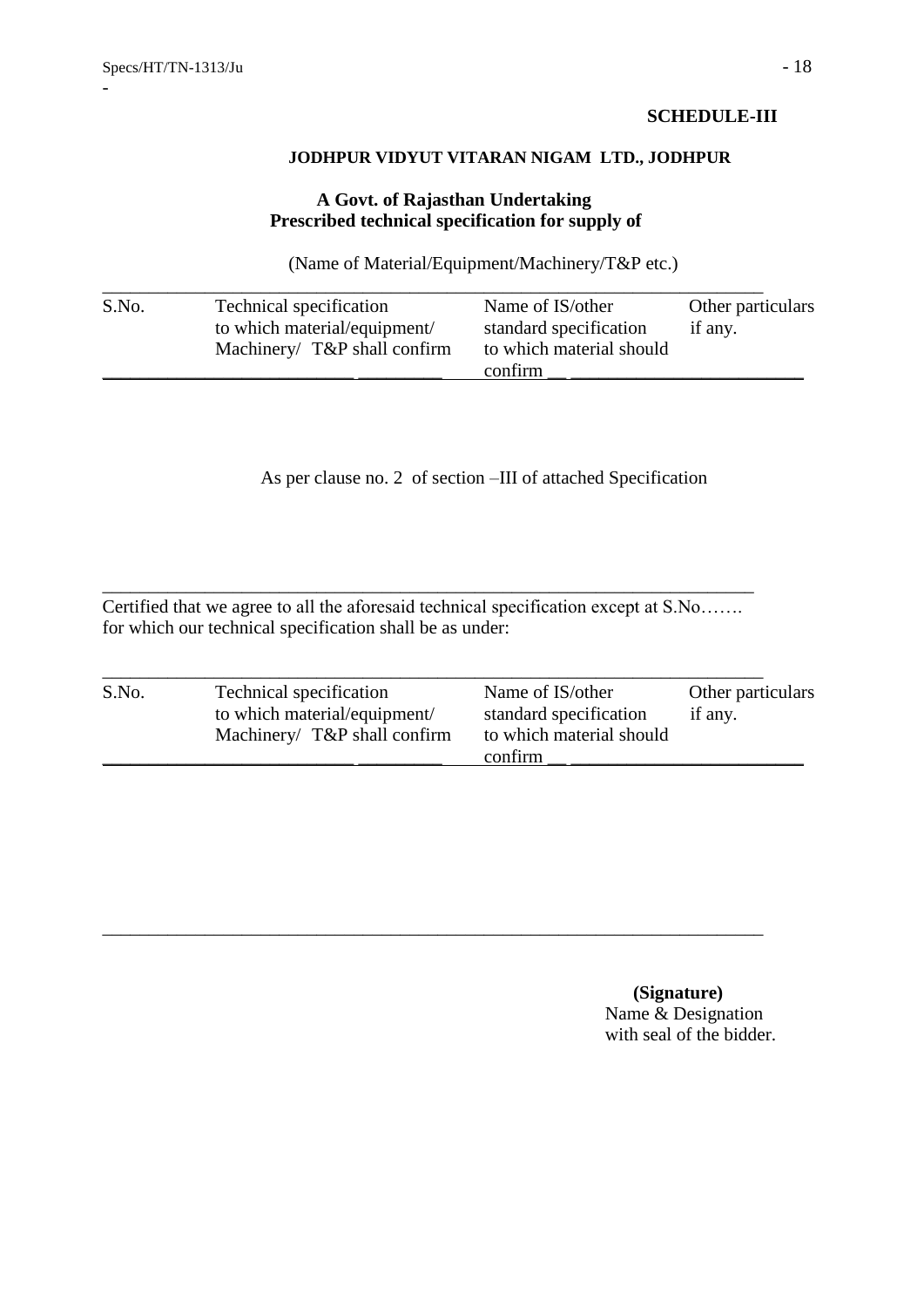# **SCHEDULE-III-A**

# **PRE- QUALIFICATION REQUIREMENT (PQR) FOR PURCHASE OF ISI MARKED 33 KV ALUMINIUM CONDUCTOR SCREENED CROSS-LINKED POLY ETHYLENE (XLPE) INSULATED ARMOURED SHIELDED & OVERALL PVC SHEATHED CABLE CONFORMING TO IS 7098(Pt-2) / 1985 WITH LATEST AMENDMENT AGAINST TN- 1313.**

The bidder should fulfill following qualifying requirements for successful participation in the tender along with relevant documentary evidence supporting each qualifying requirement without which the offer shall be considered non-responsive & rejected.

# 1.0 **STATUS OF BIDDER**:-

- a) The bidder should be a Manufacturer of offered items. The offers from sole selling agent/ authorized dealers shall not be entertained.
- b) Old/ New suppliers:- Any bidder located within or outside the state of Rajasthan has participated for the first time in a particular Discom & meeting minimum qualification requirement and has supplied the tendered material/or of higher rating in other utility shall be treated as an old supplier. Rajasthan"s firms although supplied in past but not meeting minimum quantity supplied criterion including altogether new units which have not supplied any quantity but having adequate & required manufacturing and testing facility and technical know-how of the tendered material shall be considered as new firms and would be eligible for trial order only. In case of supply made to the licensed power utility outside India, the C.A. certificate furnished by firm shall be considered.

Note:-The material supplied and accepted for same/higher rating for Turnkey projects to a licensed power utility/Govt. shall be considered for the purpose of evaluating criteria. The certificate given by C.A. shall indicate above quantity separately.

# 2.0 **PAST SUPPLY & PERFORMANCE CRITERIA** :-

The bidder shall meet both past supply and performance criteria as detailed below for opening of tenders:-

# 2.01 **PAST SUPPLY:-**

- 2.01.1 The bidder is required to quote for minimum 10% of tendered quantity failing which their offer may be considered Non-Responsive.
- 2.01.2 The bidder should have designed, manufactured / fabricated, tested and supplied to utility / Discoms / Govt. Departments at least  $2 \text{ X } QQ$  (QQ being the quoted quantity) of similar item / higher rating of tendered material / equipment in last 3 financial years from the date of opening of technical-commercial bid.
- Note: Requirement of quantity manufactured, minimum quantity to be offered and amount of Bank Guarantee to be furnished in absence of test certificate shall be reduced to 25% for Rajasthan based units.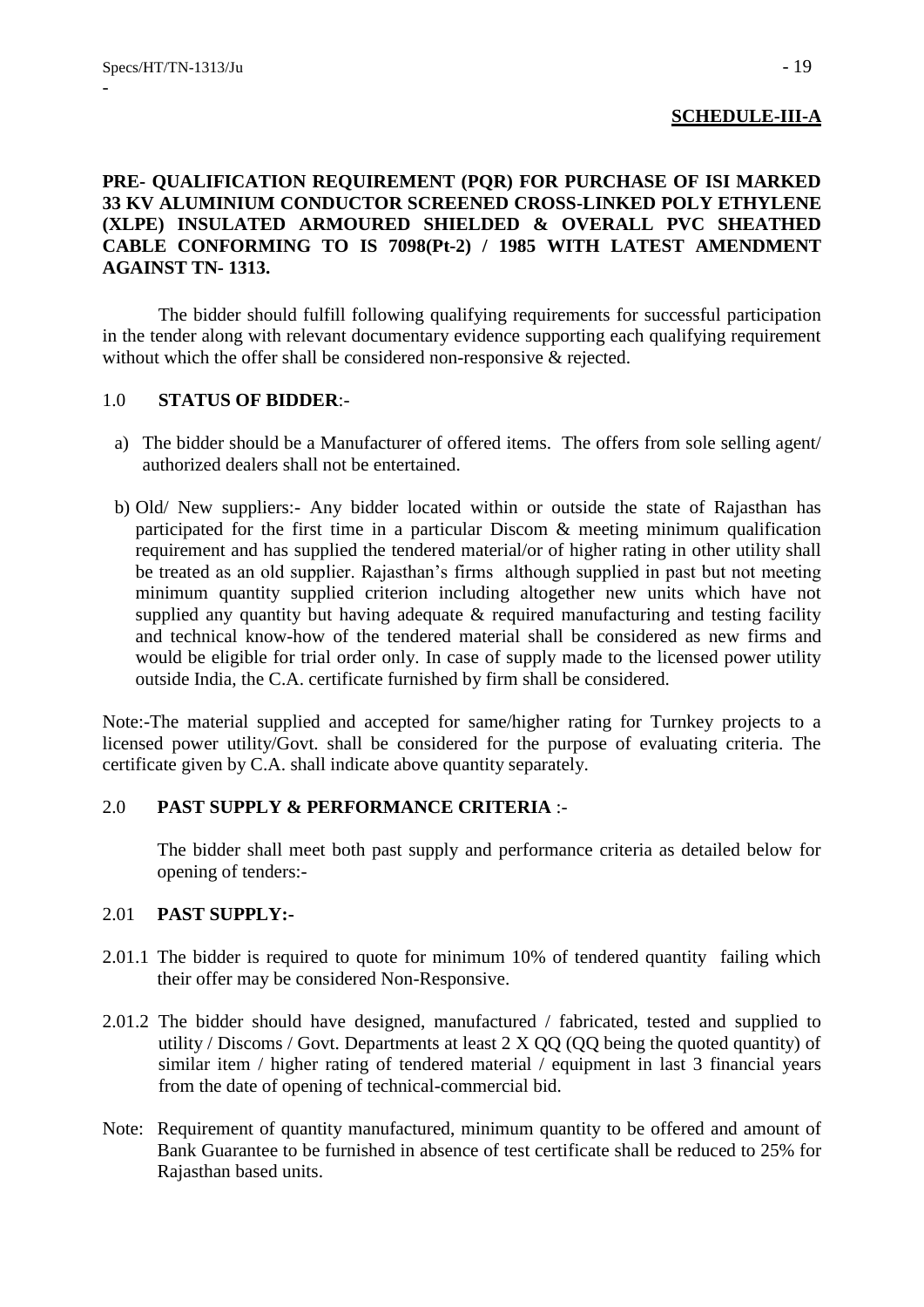2.01.3 In support of fulfillment of the past supply criteria, the bidder shall furnish documentary evidence in the form of certificate from Chartered Accountant in the enclosed prescribed proforma only. This prescribed proforma should be furnished either in original or copy duly attested by Notary. The bidder shall also sign and affix seal on the C.A. Certificate. The certificate should have membership number with the name & address of the chartered accountant. Certificate should clearly indicate the quantity supplied, period of supply, voltage Class, Rating of the Transformer etc. in the format prescribed, any deviation to format or information diverted format, will not be considered and rejected.

> Note:-The material supplied and accepted for same/higher rating for Turnkey projects to a licensed power utility/Govt. shall be considered for the purpose of evaluating criteria. The certificate given by C.A. shall indicate above quantity separately.

# 2.02 **PERFORMANCE CRITERIA:-**

2.02.1 i) If a bidder has supplied up to 50% of ordered quantity in previous tender up to date of opening of subsequent tender and scheduled delivery period expired, the bid of such bidder will not be opened in the Discom for that item.

ii) However, if the supplies have been completed for a quantity more than 50% but not completed up to date of opening of subsequent tender and scheduled delivery period expired, the quantity equal to the quantity pending in previous tender for that item shall be reduced from the subsequent tender quantity to be allocated to the bidder.

# **3.0 TYPE TEST CRITERIA**

3.0.1 The bidder shall furnish valid and authenticated type test certificate from a Govt. approved/ a Govt. recognized/ NABL accredited laboratory/ ILAC i.e. International Laboratory Accredited laboratory / ILAC i.e International Laboratory Accrediation Corporation ( In case of foreign laboratory) of similar rating and design of tendered material.

The bid of the bidders be also considered for meeting the Type Test criterion if the bidder have the requisite type test conducted successfully on the samples selected from the  $1<sup>st</sup>$  Lot (If Applicable) supplied to JdVVNL against previous tenders and its report are available with the Nigam & furnish certified copy of such Type Test Reports with the bid or reference of order / tender be mentioned in Bid document for verification purpose . Such type test certificates should not be older than **five years** as on the date of bid opening. For this purpose date of conducting type tests will be considered.

The type test certificates by in house laboratory of biding firm even if it is a Govt approved/ Govt recognized/ NABL accredited Laboratory / ILAC accredited, shall not be accepted, in case of their own bid. This will not apply if biding firm is Govt. Company/ Public Sector Undertaking.

- 3.0.2 The bidder should furnish documentary evidence in support of the laboratory whose type test have been furnished, that the said laboratory is a Govt/ a Govt. approved/ a Govt. recognized/ NABL accredited laboratory/ ILAC accredited ( in case of foreign laboratory)
- 3.0.3 The type test certificates shall be furnished either in original or duly attested by notary.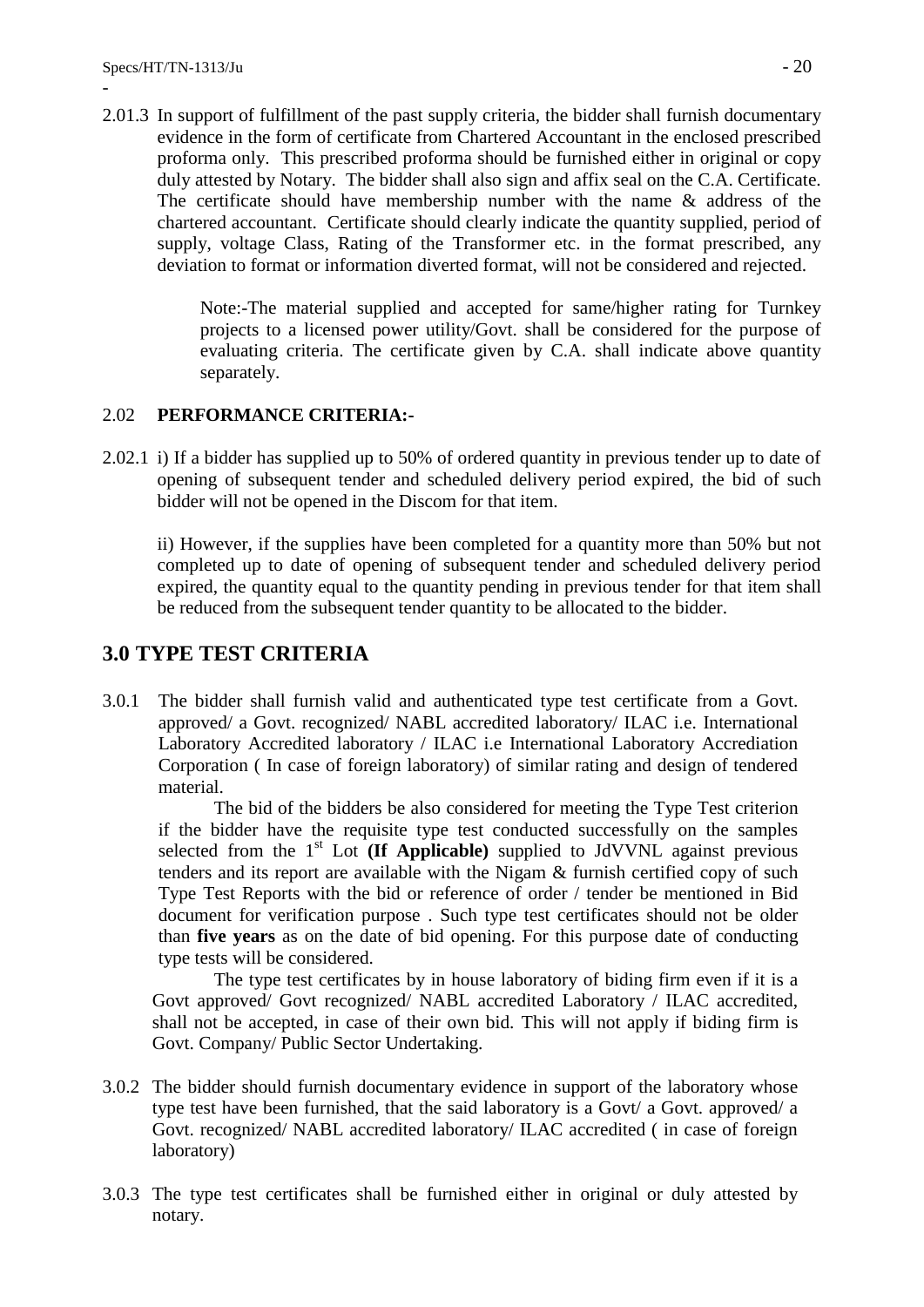- 3.0.4 The bids of only those bidders shall be considered to be meeting the type test criteria who furnishes complete type test certificates with the bid as per above provision.
- 3.0.5 However, in following cases the bid of the bidder may be considered meeting the type test criteria if the bidder furnishes an undertaking stating that valid type test certificate from a Govt. approved / Govt. recognized / NABL Accredited laboratory / ILAC Accredited laboratory shall be furnished from first lot received in Nigam store (without asking any delivery extension) along with bank guarantee with the technical bid from a Nationalized / Scheduled Bank in prescribed proforma at Schedule-III C or DD / Pay Order amounting to **value as detailed below**. The initial validity of bank guarantee shall be nine months with claim period of three months in addition
	- i) Where a new Rajasthan based firm is participating & is technically competent.
	- ii) Where one or more type test(s) is/ are older than **5 years**.
	- iii) Where Rajasthan/outside Rajasthan firm furnishes requisite type test report of higher rating material.

| Amount of Bank Guarantee in lieu of type test |                                   |  |
|-----------------------------------------------|-----------------------------------|--|
| For Rajasthan based firms                     | For Outside Rajasthan based firms |  |
| $1.25$ Lacs                                   | $5.0$ Lacs                        |  |

# **4.0 POOR RECORD OF PERFORMANCE AND DELIVERY**:

The bidder who has been black listed in any of the state Discom or with whom business relations have been severed in Jodhpur Discom shall not be considered. Severment of business relations will be done in case of following circumstances for the period and with the recovery mentioned against each:

| i) When vendor does not accept       | Forfeiture of EMD/cancellation of vendor registration to                               |
|--------------------------------------|----------------------------------------------------------------------------------------|
| order awarded on its accepted        | recover amount of EMD along with severment of business                                 |
| price and terms and conditions or    | relations for three years from the date of issue of order.                             |
| does not comply with contractual     |                                                                                        |
| formalities.                         |                                                                                        |
|                                      | ii) When vendor complies with Levy of maximum recovery on account of delay in delivery |
| contractual formalities but does not | along with severment of relations for a period of 2 years                              |
| commence supplies.                   | from the date of issue of order or in next two bids                                    |
|                                      | whichever is later along with forfeiture of EMD /                                      |
|                                      | cancellation of vendor registration.                                                   |

# **5.0 (A) Black listing of a firm:**

After having given Show Cause Notice of 30 days, and having established  $\&$  cogent reasons for blacklisting of the firm as given below, the firm should immediately be blacklisted for a period of 5 years indicating reasons of doing so, in the letter itself, and a copy of such blacklisting should be given to the firm, with the approval of CLPC:-

(i) There are sufficient and strong reasons to believe that the supplier or his employee has been guilty of malpractices such as manhandling/misbehavior with Government official by supplier or his partner/employee, bribery, corruption or abatement of such a offence in a position where he could corrupt Nigam"s official, fraud, vitiating fair tender process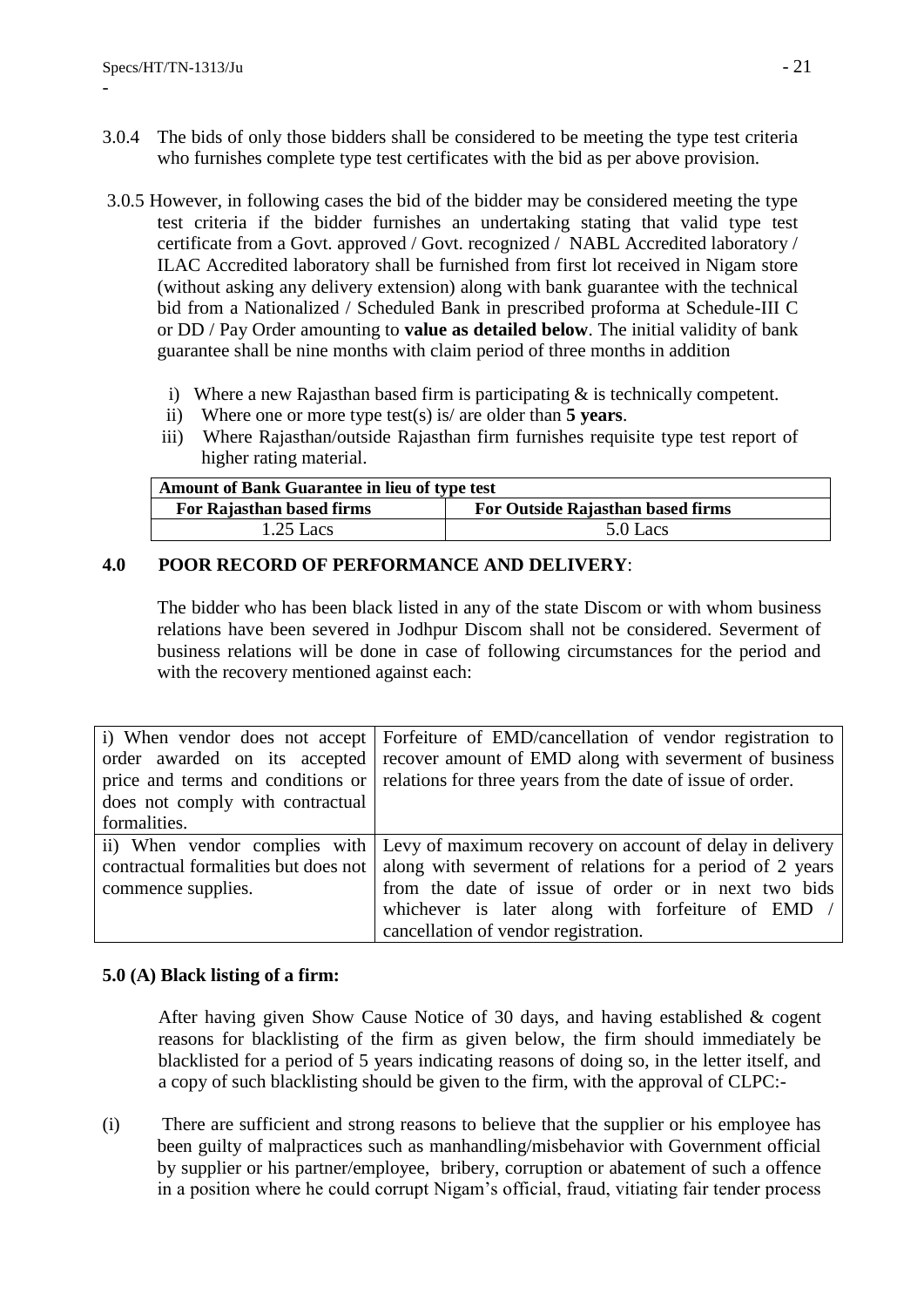including substitution of or interpolation in tender, mis-representation, pilfer-aging or unauthorized use or disposal of Nigam"s material issued for specific work etc.

- (ii) Where a supplier or his partner or his representative has been convicted by a court of Law for offences involving moral turpitude in relation to the business dealing or where security considerations including suspected disloyalty to the Nigam/state so warrant the blacklisting.
- (iii) If the State Bureau of Investigation or any other authorized investigating agency recommends for blacklisting after completing the investigation.
- Note:1 If a supplier after having tendered for a supply or after negotiations gives application voluntarily vitiating the fair tendering process, it shall also tantamount to malpractice.
- Note:2 A register containing the reasons for blacklisting the supplier as also the names of all the partner of the suppliers and the allied concerns coming within the effective influence of the blacklisted supplier will be maintained.
- Note:3 A register of black listed supplier will be maintained which will not only include suppliers enlisted with the Enlisting Authority but also black listed suppliers in Nigam.
- Note.4 A Black listed supplier (i) shall not be entitled for registration in any of the Discom (ii) shall not be awarded any supply order in future in any Discom during the notified period.(iii) his registration if any shall stand cancelled immediately and his registration security /EMD/S.D. shall stand forfeited. (iv) In case of blacklisting of the firm by any one of Discom for the cogent prescribed reason(s) as stipulated above, the same shall be applicable to all the three Discoms and as a consequence of blacklisting, all the pending orders to that firm, will be cancelled in all three (3) Discoms with immediate effect. However in respect of completed/executed contract G.P. obligations as well as other liabilities shall be fulfilled by the supplier.

# **(B) Severment of Business relation:**

- (a) After having given Show Cause Notice of 30 days, and having established & cogent reasons for Severment of business relation as given below, the firm should immediately be severed the business relations for a period of 2 to 3 years indicating reasons of doing so, in the letter itself, and a copy of such severment should be given to the firm, with the approval of CLPC:-
- (i) The supplier continuously refuses to pay Nigam dues without showing adequate reasons and where the purchasing authority is satisfied that no reasonable dispute attracting reference to Settlement Committee or Court of Law exists for the supplier's action of non-supply.
- (ii) When vendor does not accept LOI/detailed purchase order awarded on its accepted prices and terms & conditions or does not comply with the contractual formalities.
- (iii) When vendor/supplier who otherwise completed contractual formalities but does not commence supplies on the date of opening of technical bid of the fresh tender/completion of schedule delivery period whichever is later.
- Note.1 In case supplier does not deposit outstanding dues towards Nigam, even after completion of severment period, the period of severment will continue.
- Note.2 Severment done purely/ mainly on account of non-deposition of dues against the supplier/vendor/contractor could be lifted by CLPC, if the dues are deposited prior to the expiry of such severment period.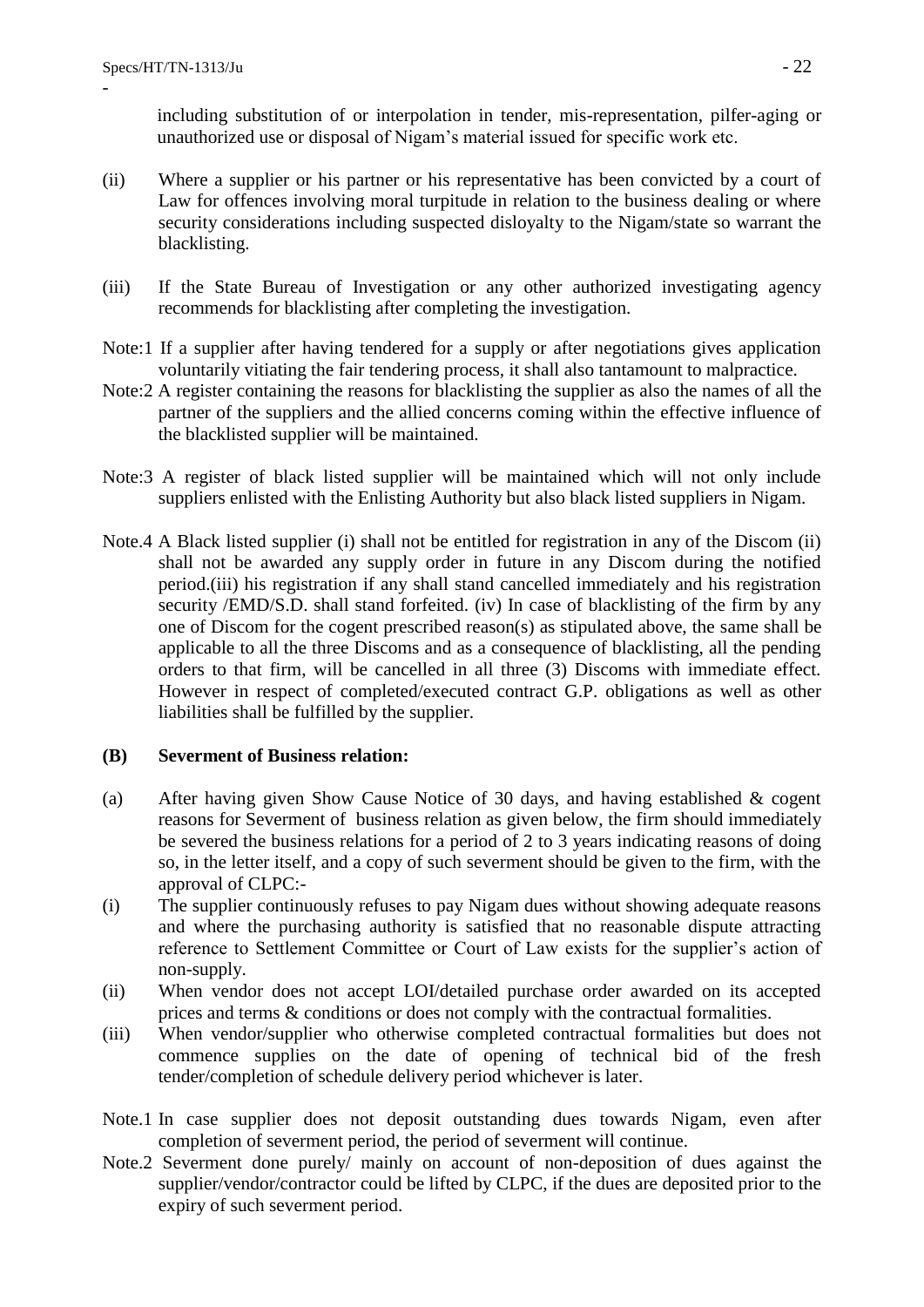- Note 3 Severment done by one Discom for non-supply of material and /or corresponding nonrecovery of dues will not be effective in other Discoms except in respect of common purchase cases of three Discom.
- Note 4 On severment of business, the EMD/SD/vendor registration security will be forfeited.
- Note 5 The orders in execution satisfactorily will not be cancelled other than the order on which severment have been done.

# **(C) Debarment**

Reasons on which Debarment can be made:-

- (i) The competent authority may debar the supplier on account of his performance or other disabilities, if it is no longer considered fit to remain under vendor registration as per his obligation under vendor registration.
- (ii) If at any subsequent stage of inspection of firms after award of contract, it is found that firm does not have sufficient tech. staff or required/necessary technical equipments, the purchasing authority can debar the firm for one year or next tenders whichever is later. The debarment will be lifted only on re-inspection of firm"s works; the defects noticed earlier are fully rectified to the satisfaction of Nigam.
- (iii) When contract agreement executed and supplies commenced but could supply only up to 50% of ordered quantity and scheduled delivery period expired, then the firm can be debarred for one year or next tender whichever is later in that Discom only for that particular item/rating/ capacity/size etc.
- (iv) The suppliers who have been awarded contract for supply of material is not adhering to the periodic delivery schedule, the contract awarding authority reserve the right to terminate the contract and may debar the firm in participating in tender for a period of 2 to 3 years.
- Note.1. On debarment, the EMD/ SD/Vendor Registration security shall be forfeited.
- Note.2 If the firm is debarred in one Discom for any reasons then the same should not be applicable in other Discom subject to exception that in case of common Discoms purchases such debarment of a firm would be applicable to all three Discoms for that particular item and rating/capacity/size etc.

# **6.0 Appeals and Applications:-**

Appeal against the order of blacklisting, severment and debarment can be filed before BOD within a period of 3 months from the date of intimation. The letter of appeal will be addressed to the order placing authority. Who will process the case for placing the matter in B.O.D. with in a period 60 days. The BOD may reduce or waive the penalty, if sufficient reasons/supporting documents are furnished by the supplier.

# **General Conditions: - (All Conditions be Duly Signed & Sealed)**

- **I) The bidder shall clearly indicate the deviations such as `Technical Deviation & Commercial Deviations' in the prescribed proforma only. The deviations indicated elsewhere in the bid shall not be accepted.**
- **II) The bidder must clearly fill up each and every particular of guaranteed technical particulars annexed with Technical Specifications otherwise he will be responsible for Technical Non-responsiveness.**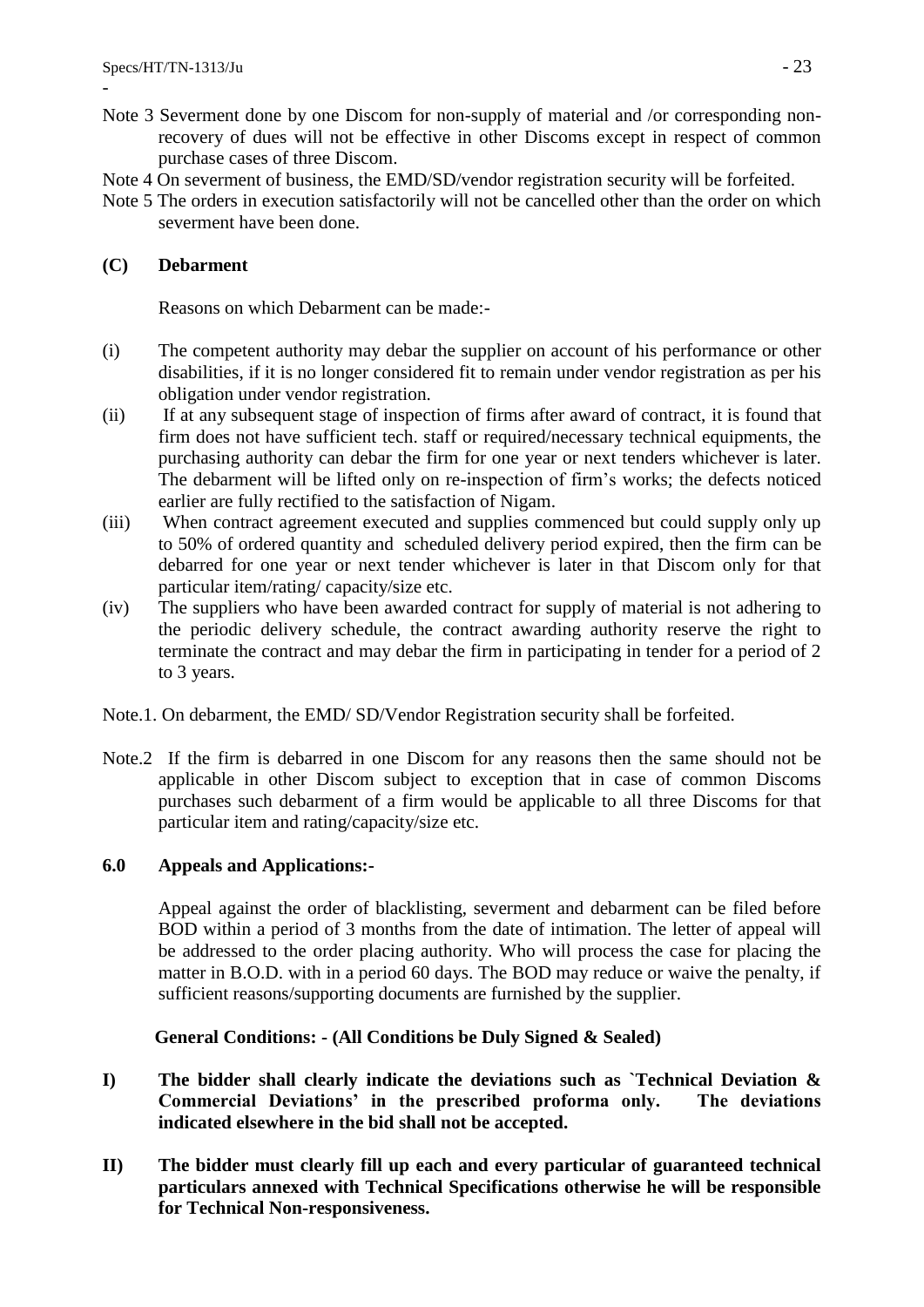- **III) All documents required in the prescribed format are to be furnished along with the bid itself only except an attested copy of BIS license (wherever it is required), failing which the bid will be summarily rejected.**
- **IV) However, a copy of BIS License may be submitted by the bidder up to the official working hours of one working day prior to the schedule / notified date of opening of price bid alongwith undertaking on NJS of Rs. 100 duly notorised that BIS License so furnished is valid till date and same has not been withdrawn/cancelled by Bureau of Indian Standard.**

Signature of bidder With stamp Dated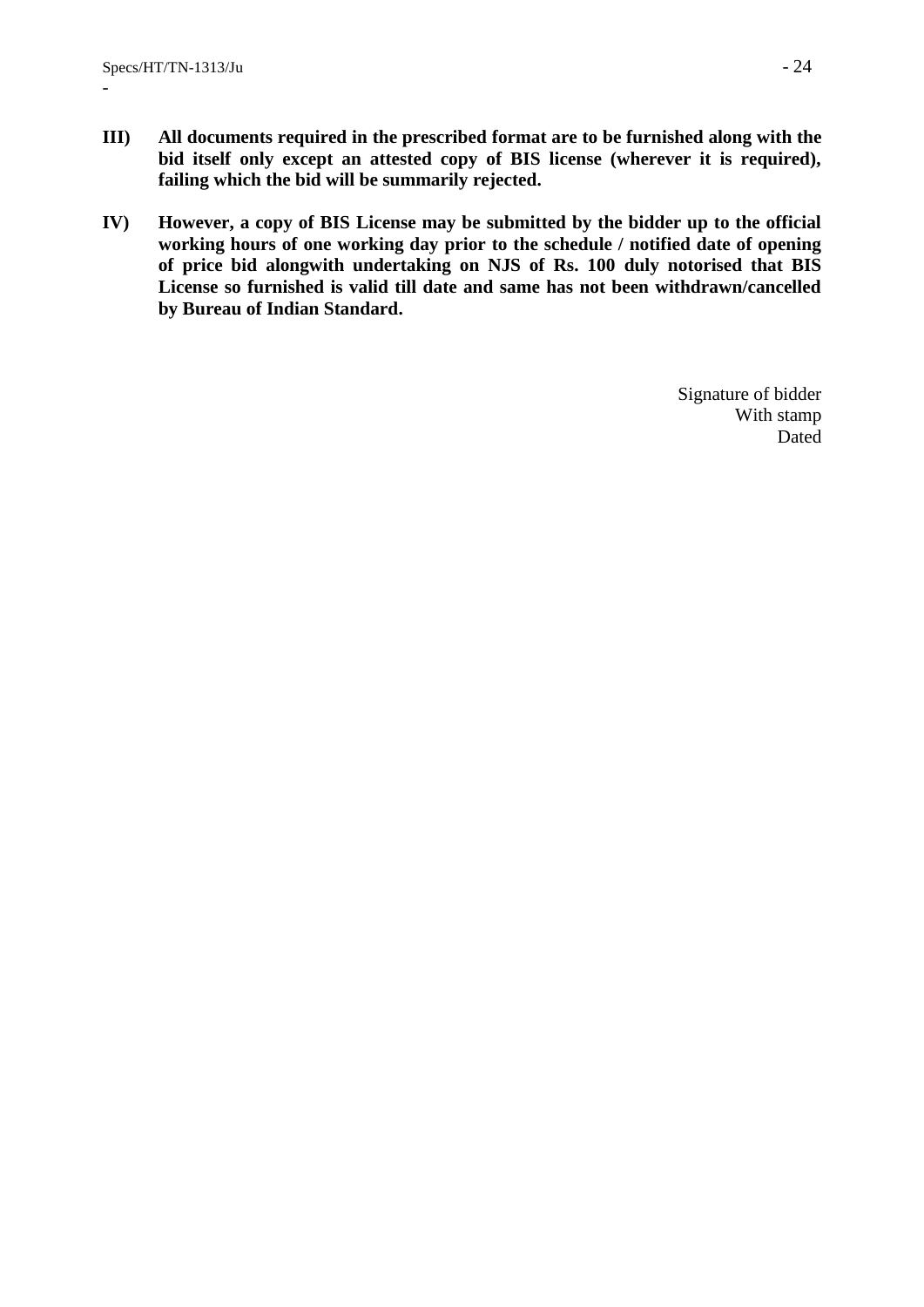#### **SCHEDULE-III-B**

# **BANK GUARANTEE IN LIEU OF FURNISHING OF TYPE TEST CERTIFICATE**  ( On Rajasthan Govt. Non-Judicial Stamp Paper worth Rs.0.25% of BG value or Rs. 25000/- whichever is less)

To,

-

The Superintending Engineer (MM&C), Jodhpur Vidyut Vitaran Nigam Limited, New Power House , Jodhpur.

Dear Sir,

 Whereas Jodhpur Vidyut Vitaran Nigam Limited, Jodhpur ( hereinafter called the purchaser) has issued a bid enquiry under TN-1313 for procurement of

……………………………………. ( Name of material)

 Whereas M/s …………………………………………….(hereinafter called the bidder ) has furnished a bid for supply of ………….. to The Superintending Engineer (MM&C), Jodhpur Vidyut Vitaran Nigam Limited, Jodhpur or his Nominated officer (s) .

 Whereas in accordance with the provision of the specification of the afore said TN-1313, the bidder can deposit a bank guarantee in lieu of the requirement of furnishing the type test certificates.

 Whereas M/s ………….. ( the bidder) have requested us (Name of the Bank) to furnish the bank guarantee in lieu of the type test certificate for an amount equivalent to Rs……………… ( in words also) only.

 Under this Bank Guarantee , we (Name of the Bank) hereby undertake unconditionally and irrevocably to guarantee as primary obligator and not as Surety merely, the payment to the purchaser on his first demand without whatsoever right of objection on our part and without his first claim to the bidder in the amount not exceeding ( amount of guarantee in figures and words).

 Payment pursuant to this undertaking will be demanded by the purchaser from the Bank and will be met by the Bank without question in the case in which the bidder , on receipt of the order and / or after the acceptance of this bid, makes default in furnishing the required type test certificates. Also whether the occasion or ground has arisen for such demand the decision of The Superintending Engineer (MM&C), Jodhpur Vidyut Vitaran Nigam Limited, Jodhpur, shall be final.

 The liability of the Bank shall not at any time exceed Rs……………………………..( Rupees……………).

 The undertaking will be determined on but will not withstanding such determination, continue to be in force till the expiry of 3 months from that date.

 No indulgence or grant of time by the purchaser to the bidder without the acknowledgement of the Bank will discharge the liabilities of the Bank under this guarantee.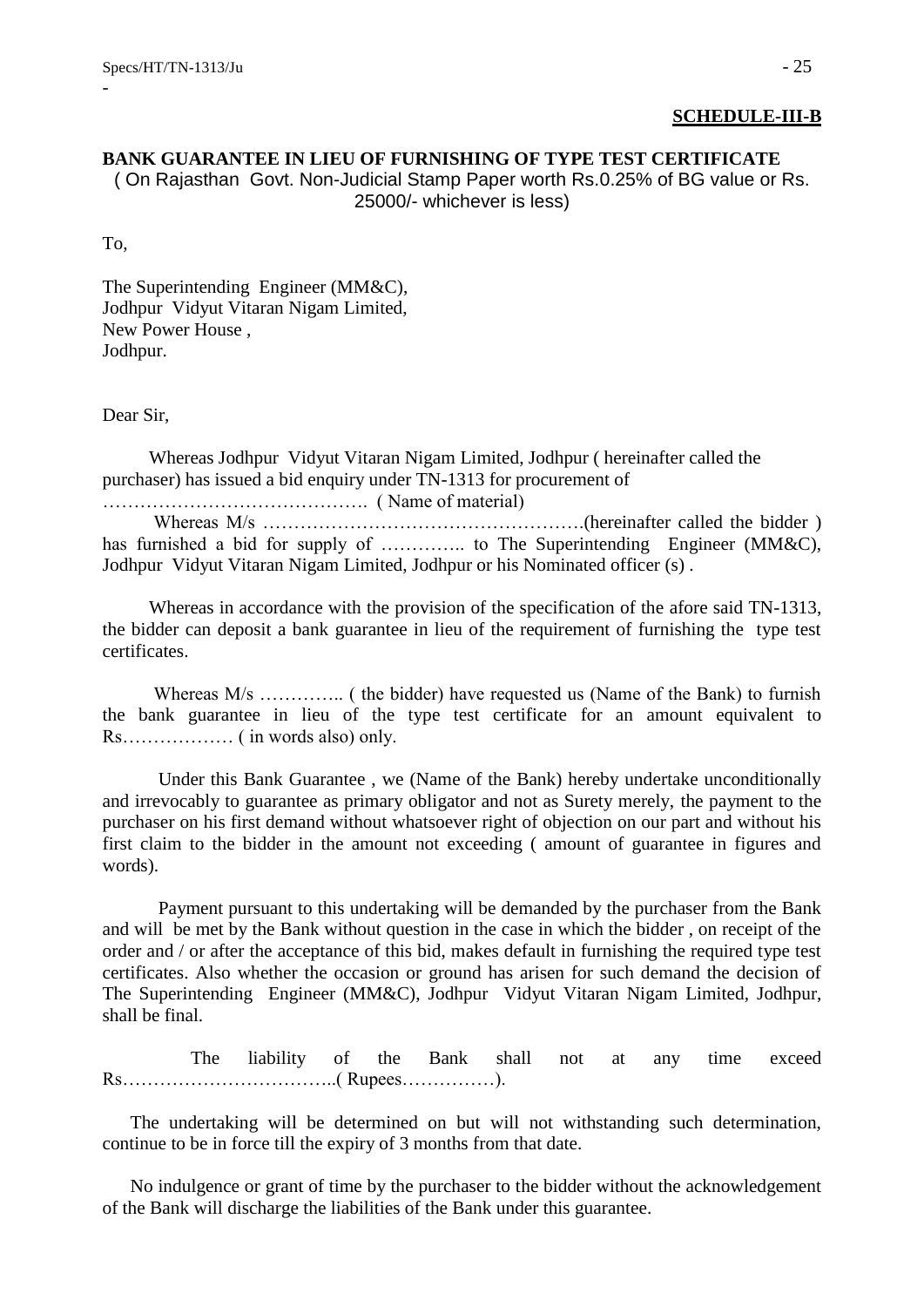The guarantee herein contained shall not be affected by any change in the constitution of the bidder.

 All disputes arising under the said guarantee between the Bank and the bidder or between the bidder and the purchaser pertaining to the guarantee shall be subject to the jurisdiction of Courts only at JODHPUR in Rajasthan.

 The bank further undertake not to revoke this guarantee during its currency except with the previous consent of The Superintending Engineer (MM&C), Jodhpur Vidyut Vitaran Nigam Limited, Jodhpur

 Notwithstanding anything contained herein before, the Bank"s liability under this guarantee i.e restricted to Rs………………… (Rupees …………..) and the guarantee shall remain in force upto …………………. Unless demand or claim in writing is presented on the Bank within three months from that date, the bank shall be released and discharged from all liabilities there under. However, the validity of the bank guarantee shall be extended as and when required by the purchaser.

 IN WITNESS WHEREOF the bank has executed these presents the day …………. month……………. and year…………….

Yours faithfully,

 ( Bankers) **Executants** 

Witness:

1.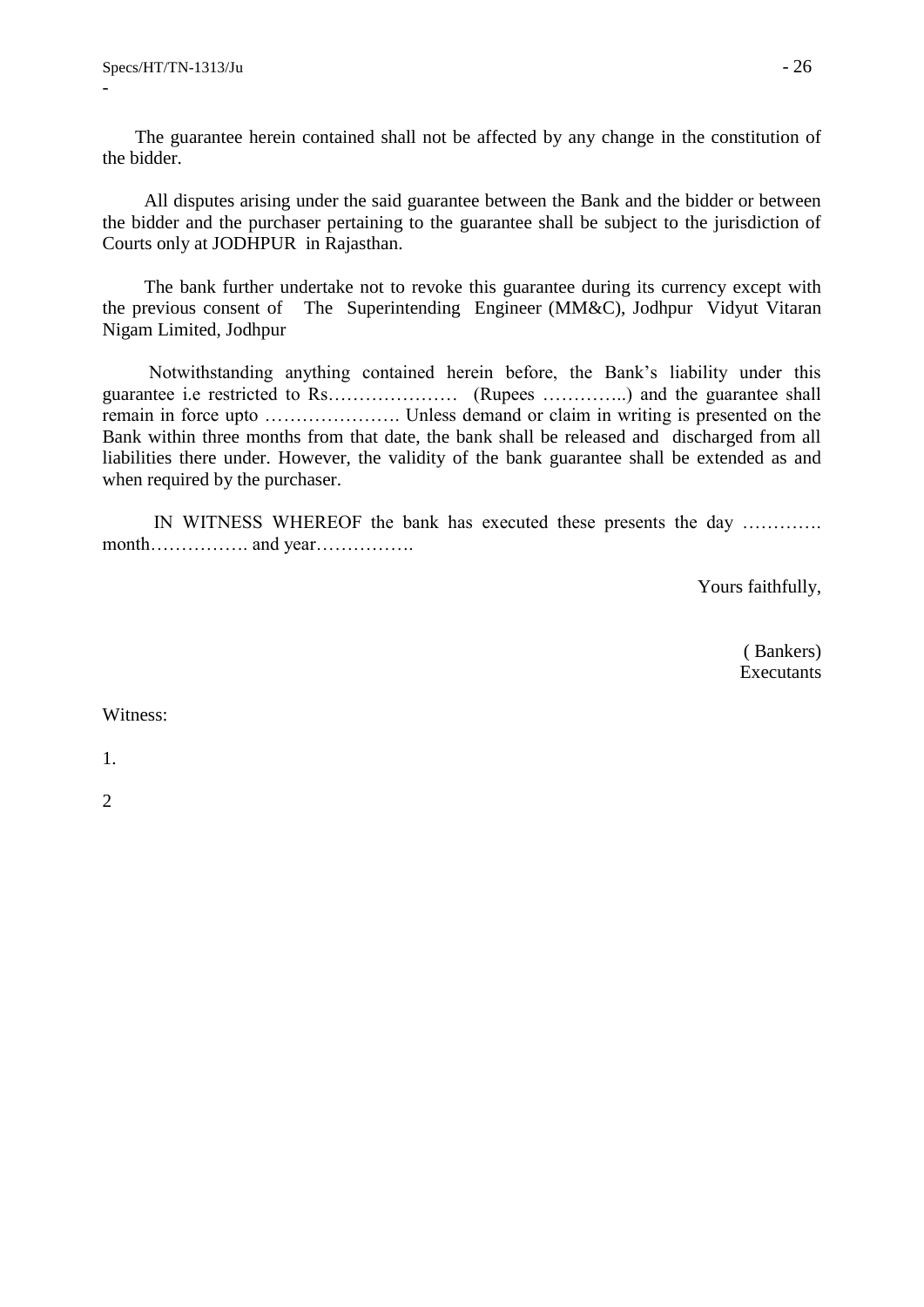# **SCHEDULE-IV A**

# **ITEM - 33 KV 3C x 300 sq. mm XLPE Armoured Cable**

### **Must be filled in by the bidder and attached with Technical Bid**

To,

-

The Superintending Engineer (MM&C), Jodhpur Vidyut Vitaran Nigam Limited, New Power House, Jodhpur.

#### Dear Sir,

With reference to your invitation to bid against specification No.JD/SE/MM&C/XENIIAIII/ TN- 1313, we agree to supply the following quantity:

| S.No. | <b>Particulars of Items</b> | <b>Bid</b>      | Qty.           | <b>Justification of</b>       |
|-------|-----------------------------|-----------------|----------------|-------------------------------|
|       |                             | <b>Quantity</b> | <b>Offered</b> | quantity offered as per       |
|       |                             | (KMS.)          | (KMS.)         | <b>Qualifying Requirement</b> |
|       |                             |                 | 4.             |                               |
|       | 33 KV, 3CX300 Sq.mm XLPE    | 75              |                |                               |
|       | <b>Armoured Cable</b>       |                 |                |                               |

- 1. The offer is valid for a period of 120 days from the next date of opening of Tecno-Commercial Bid.
- 2. The prices are variable are in all respect as per specification.
- 3. It is noted that the quantity as mentioned in the specification are approximate and we agree to supply any quantity as per your requirement.
- 4. The delivery shall strictly be in accordance with our delivery schedule as given in Schedule – VIII of this specification. In case we fail to deliver the materials as indicated in the clause No.1.23 of GCC (Schedule-II), we are liable to pay recovery for delay in delivery as per clause No.1.24 of this Schedule-II of this specification. The material shall conform to your specification No. JD/SE/MM&C/XENIIAII/ **TN- 1313** and as per relevant ISS in all respect.
- 5. We confirm that we agree to all the terms & conditions as well as the technical stipulation of your specification No. JD/SE/MM&C/XENIIAII/ **TN- 1313** and there are no deviations other than as specified in the Schedule-VI  $(A & B)$ .

 **Yours faithfully,** 

 **Signature of bidder with stamp & Date**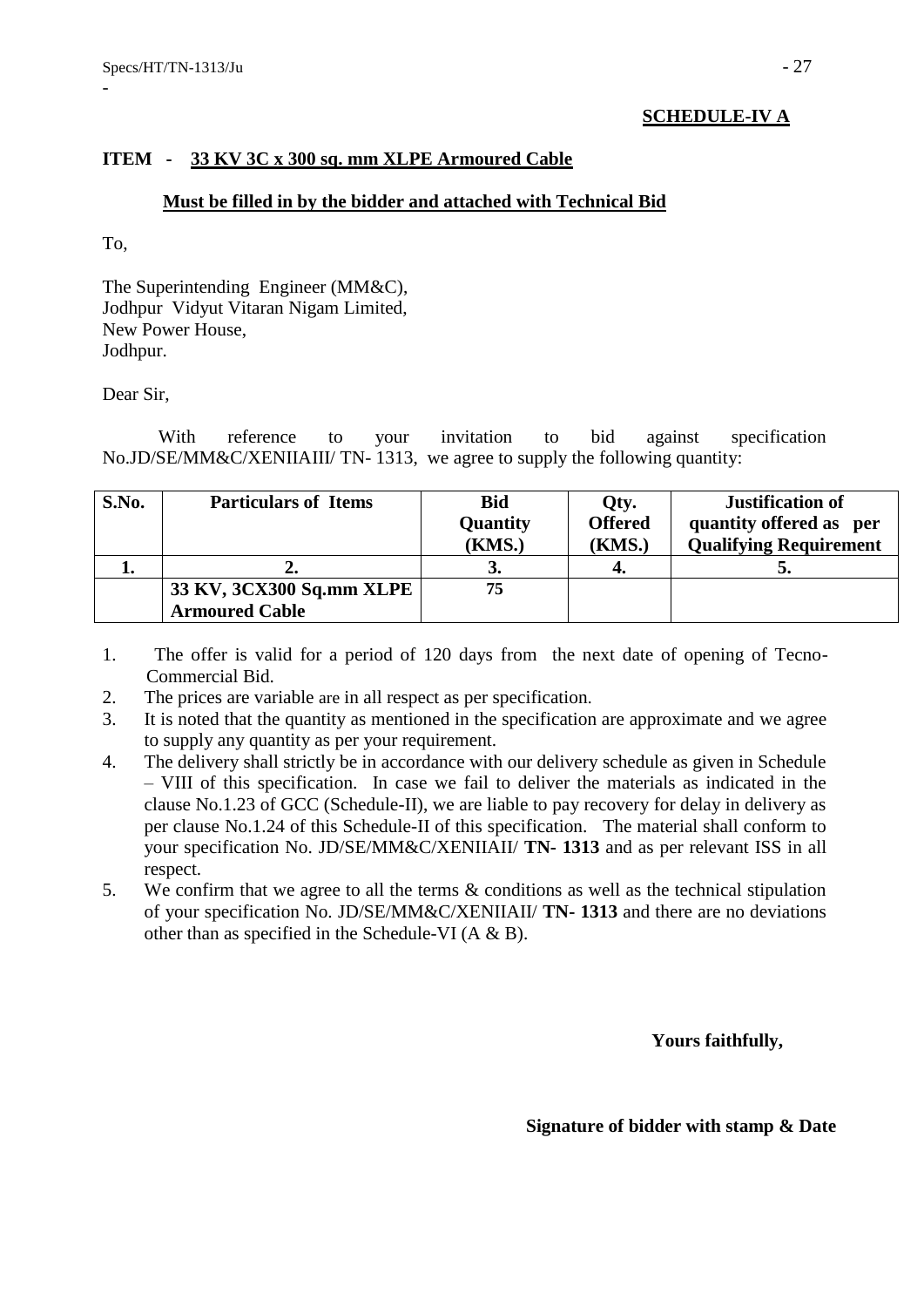# **SCHEDULE – V**

# **JODHPUR VIDYUT VITARAN NIGAM LIMITED A Govt. of Rajasthan Undertaking**

Statement of guaranteed technical particulars and other performance data for supply of ……………………………………….. (Name of material) against specification no..………………………..

S. No. Particulars of technical & other performance data guaranteed.

Certified that we agree to all the aforesaid technical particulars and other performance data except following:-

| S.No. | Particulars of technical & other | Reasons for           |
|-------|----------------------------------|-----------------------|
|       | Performance data                 | deviations/departure. |

**(Signature) Name & Designation with seal of the bidder**.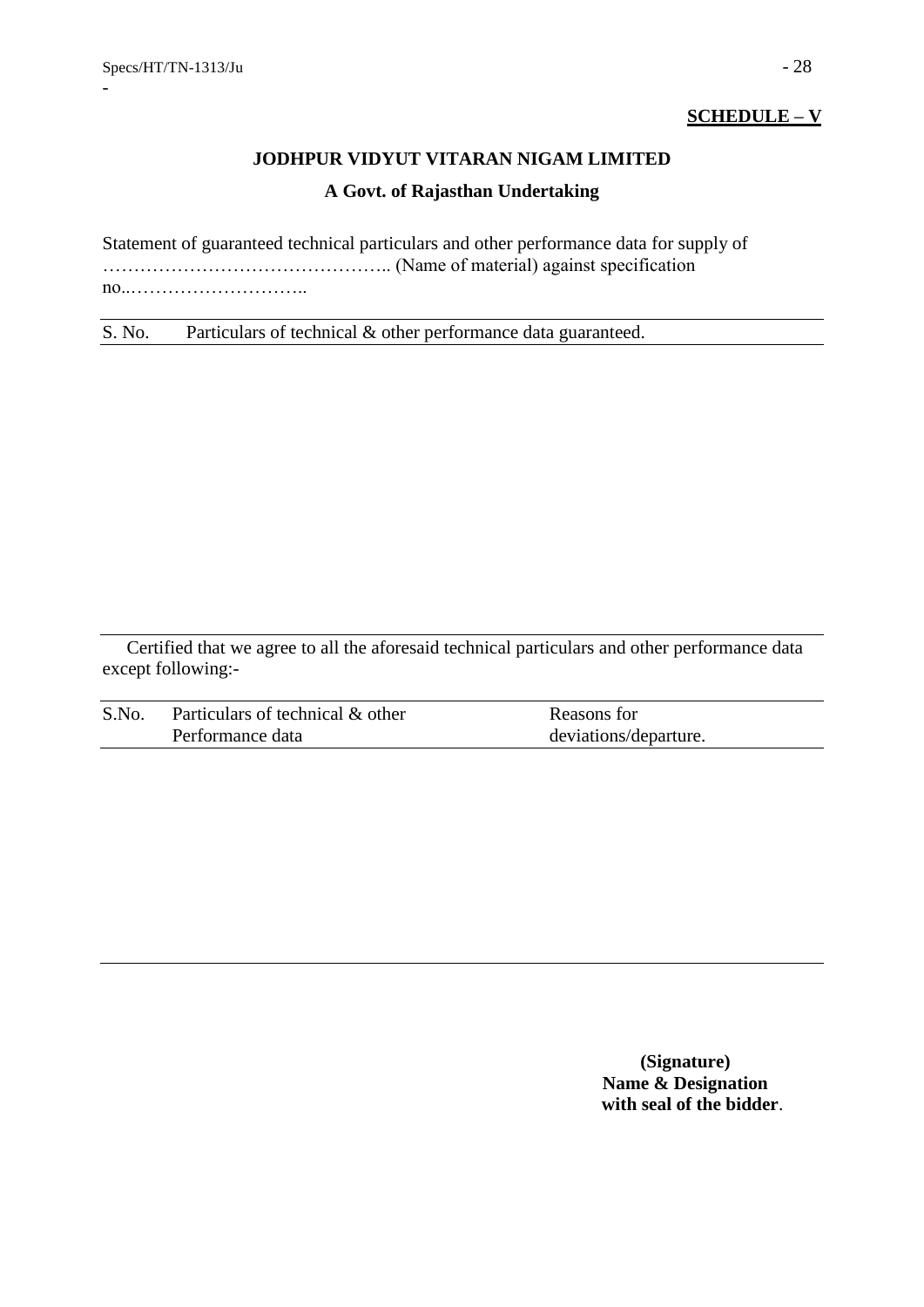# **SCHEDULE-VA**

# **GUARANTEED TECHNICAL AND OTHER PARTICULARS FOR THE SUPPLY OF THREE CORE 33 KV XLPE CABLES AGAINST TN-1313**

| S.             | <b>PARTICULARS</b>                     | <b>UNIT</b>          | <b>33 KV XLPE Cable</b>               |
|----------------|----------------------------------------|----------------------|---------------------------------------|
| No.            |                                        |                      | 3C x 300 sq. mm.                      |
|                |                                        |                      |                                       |
| $\overline{1}$ | Name of manufacturer and address       |                      |                                       |
|                | of Works                               |                      |                                       |
|                |                                        |                      |                                       |
| $\overline{2}$ | <b>Manufacturing process (Please</b>   |                      |                                       |
|                | specify any one of following):         |                      |                                       |
|                | a) CCV Line Process (Dry curing)       |                      |                                       |
|                | b) Syoplas process)                    |                      |                                       |
|                |                                        |                      |                                       |
| 3              | Standard specification to which the    |                      | IS: $7098$ (Part-II)/1985 with up-to- |
|                | material shall Confirm                 |                      | date amendments                       |
|                |                                        |                      |                                       |
| $\overline{4}$ | Type of cables and voltage grade       |                      | ----- Type-A2XFY---------             |
|                |                                        |                      | 19/33 KV                              |
| 5              | Power frequency withstand voltage      | <b>KVrms</b>         | To be furnished by the tenderer.      |
| 6              | Permissible voltage and frequency      |                      | To be furnished by the tenderer       |
|                | variation for the satisfactory         |                      |                                       |
|                | operation                              |                      |                                       |
| (i)            | Voltage                                | $\%$                 |                                       |
| (ii)           | Frequency                              | $\%$                 |                                       |
|                | (iii) Combined Voltage & Frequency     | $\%$                 |                                       |
| 7              | <b>Conductor details:</b>              |                      |                                       |
|                | a) Aluminum grade                      |                      | H2/H4 grade Class-2 conforming to     |
|                |                                        |                      | IS: 8130/1984 or latest version       |
|                | b) Nominal cross sectional area        | Sq.mm                | 300                                   |
|                | c) Shape of the stranded conductor.    |                      | Compact Stranded                      |
|                | d) Number of strands in each           | Nos.                 | 30                                    |
|                | conductor. (Min.)                      |                      |                                       |
|                | e) Nominal diameter of each inlet wire | Mm.                  | To be furnished by the tenderer       |
|                | before                                 |                      |                                       |
|                | f) Max. permissible resistance of      | Ohms/Km              | 0.100                                 |
|                | conductor at 20 Deg. C                 |                      |                                       |
| 8              | Diameter over laid up cores            | mm                   | To be furnished by the tenderer       |
| 9              | <b>Conductor screening:</b>            |                      | To be furnished by the tenderer       |
|                | a) Type and material                   | $\qquad \qquad -$    |                                       |
|                | b) Continuous working temperature      | $\overline{\circ}$ C |                                       |
|                | c) Max. Allowable temperature at       | $\rm ^{o}$ C         |                                       |
|                | Termination of short circuit           |                      |                                       |
| 10             | <b>Insulation:</b>                     |                      |                                       |
|                | a) Material                            |                      | Cross linked Polyethylene             |
|                |                                        |                      | confirming to IS: 7098(Part-II)/1985  |
|                |                                        |                      | with latest version                   |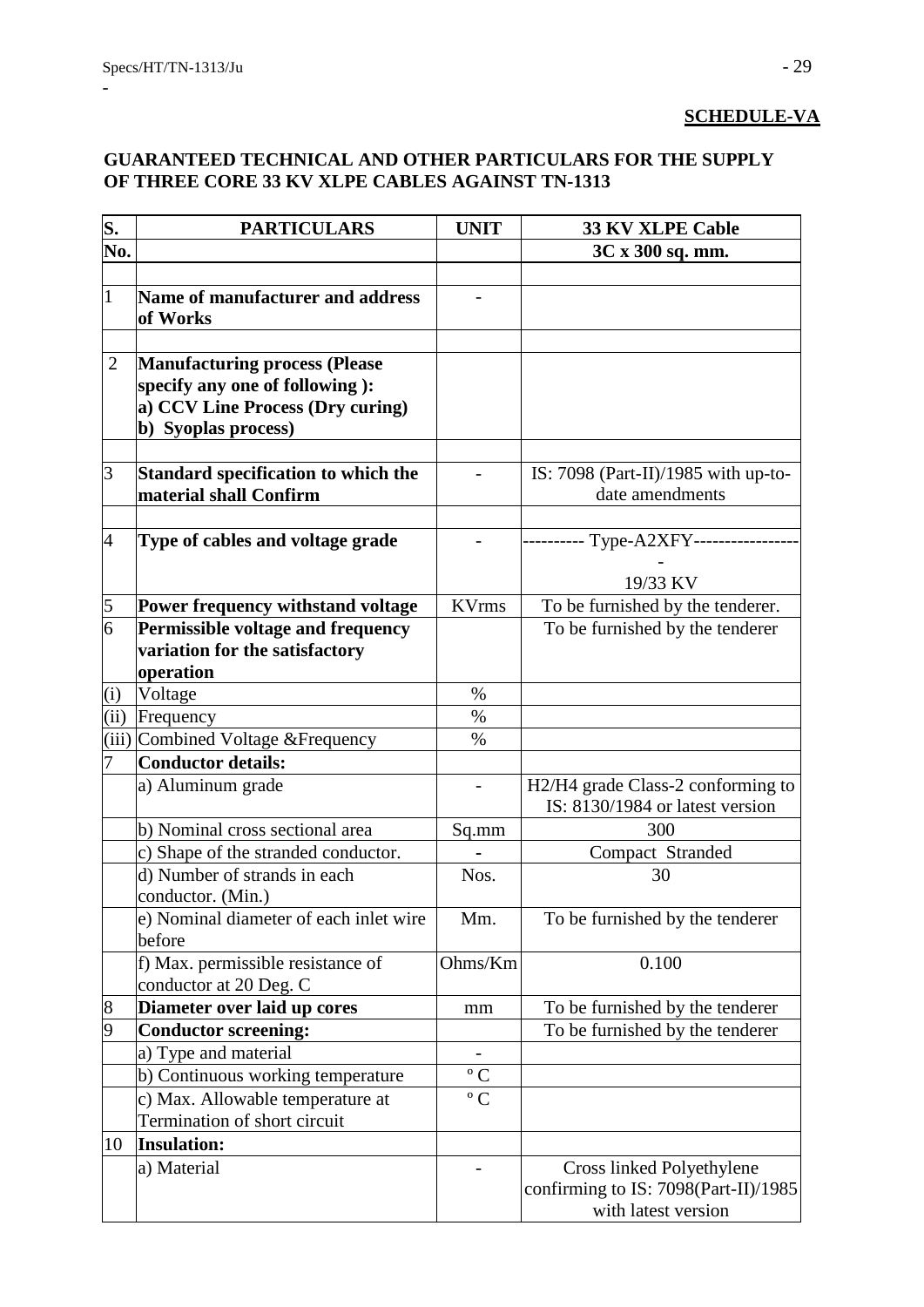|    | b) Nominal thickness of insulation                                         | mm                       | 8.8                             |
|----|----------------------------------------------------------------------------|--------------------------|---------------------------------|
|    | c) Minimum thickness of insulation                                         | mm                       | 7.82                            |
|    | d) Approx. diameter of core over                                           | mm                       | To be furnished by the tenderer |
|    | insulation                                                                 |                          |                                 |
| 11 | <b>Insulation screening:</b>                                               |                          |                                 |
|    | a) Material                                                                | $\overline{\phantom{a}}$ | To be furnished by the tenderer |
|    | b)-(i)-Approx. thickness of semi-                                          | mm                       | To be furnished by the tenderer |
|    | conducting part                                                            |                          |                                 |
|    | (ii)- Thickness of metallic part                                           | mm                       | To be furnished by the tenderer |
|    | c) Approx. diameter of cable over                                          | mm                       | To be furnished by the tenderer |
|    | screening                                                                  |                          |                                 |
| 12 | <b>Whether Binder Tape provided</b>                                        | mm                       | To be furnished by the tenderer |
| 13 | <b>Inner Sheath:</b>                                                       |                          |                                 |
|    | a]- Type of material                                                       | $\overline{\phantom{a}}$ | To be furnished by the tenderer |
|    | b]- Process of application                                                 |                          | By Extrusion                    |
|    | c]- Min. Thickness of sheath                                               | mm                       | 0.7                             |
|    | D]- Diameter of cable over inner                                           | mm                       | To be furnished by the tenderer |
| 14 | <b>Type of Filler Used</b>                                                 |                          | To be furnished by the tenderer |
|    | a) Material                                                                |                          |                                 |
|    | b) Shape & Size                                                            | mm                       |                                 |
|    | c) Central filler (Shape & Size)                                           | mm                       |                                 |
| 15 | <b>Armouring:</b>                                                          |                          |                                 |
|    | a) Material & type of Armouring                                            | $\blacksquare$           | <b>Galvanized Steel Strip</b>   |
|    | b) Nominal dimensions of Armour                                            | mm                       | 4.0 x 0.8                       |
|    | c) Whether galvanized                                                      |                          | Galvanized                      |
|    | d) Total no. of Armour Strips                                              | Nos.                     | To be furnished by the tenderer |
|    | e) Diameter of cable over Armouring                                        | mm                       | To be furnished by the tenderer |
| 16 | <b>Outer sheath:</b>                                                       |                          |                                 |
|    | a) Material                                                                |                          | PVC Type ST-2 confirming to IS: |
|    |                                                                            |                          | 5831 latest version             |
|    | b) Nominal thickness of outer sheath                                       | mm                       | As per Table-5 of IS:7098(Part- |
|    |                                                                            |                          | 2)/1985 with latest amendment   |
|    | c) Colour of sheath                                                        |                          | <b>Black</b>                    |
| 17 | Approximate over all diameter of                                           | mm                       | To be furnished by the tenderer |
|    | cable                                                                      |                          |                                 |
| 18 | a) Minimum Weight of Aluminium in<br>Kg./Km corresponding to nominal cross | Kg/Km                    | 2432                            |
|    | sectional area of conductor (guaranted)                                    |                          |                                 |
|    | b) Total weight of armouring                                               | Kg/Km                    | To be furnished by the tenderer |
|    | c) Total weight of PVC contents                                            | Kg/Km                    | To be furnished by the tenderer |
|    | (Inner/Outer sheath/filler)                                                |                          |                                 |
|    | d) Total weight of XLPE including                                          | Kg/Km                    | To be furnished by the tenderer |
|    | weight of conductor screening &                                            |                          |                                 |
|    | <b>Insulation screening (Non-metallic)</b>                                 |                          |                                 |
|    | e) Total weight of Insulation                                              | Kg/Km                    | To be furnished by the tenderer |
|    | screening (metallic)                                                       |                          |                                 |
|    | f) Total weight of finished cable.                                         | Kg/Km                    | To be furnished by the tenderer |
| 19 | a) Standard length of cable                                                | Mtrs.                    | 250                             |
|    | b) Tolerance on standard length                                            | Mtrs.                    | $(+/-)$ 5%                      |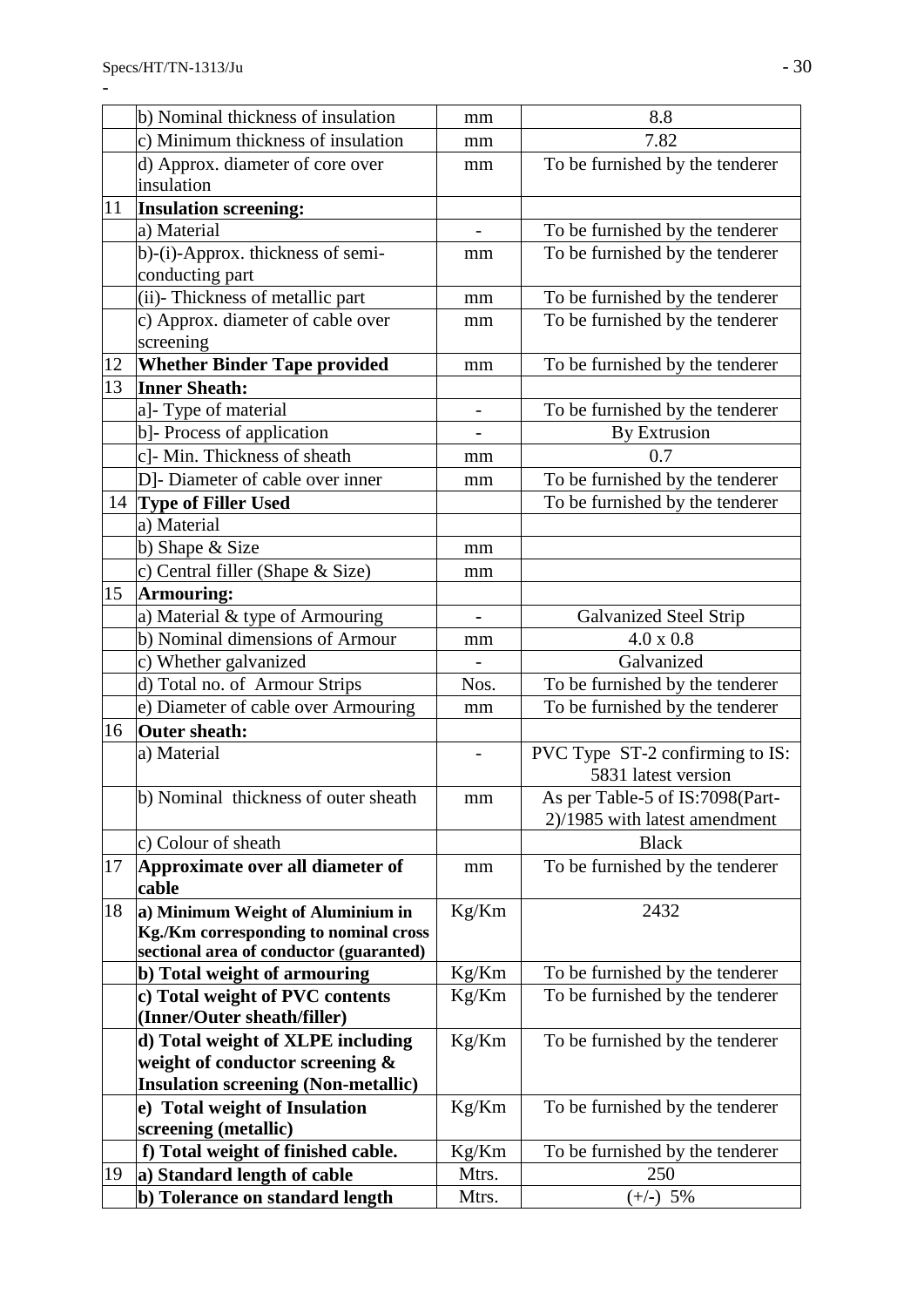| 20 | Length $(s)$ of cable in each drum                                        | Mtrs.                | One                                                  |
|----|---------------------------------------------------------------------------|----------------------|------------------------------------------------------|
| 21 | Approximate gross mass of each                                            | Kg.                  | To be furnished by the tenderer                      |
|    | drum including cable                                                      |                      |                                                      |
| 22 | (i) Drum Size (as per IS: $10418/1982$ )                                  | Kg.                  | To be furnished by the tenderer                      |
|    | (ii) Details of Drum                                                      |                      | To be furnished in the enclosed<br>Schedule $-V(B)$  |
|    | (iii) Approximate net weight of each<br>empty drum                        | Kg.                  | To be furnished by the tenderer.                     |
| 23 | <b>Max. Continuous AC current</b><br>carrying capacity:                   |                      |                                                      |
|    | a) When laid directly in ground                                           | Amps.                | To be furnished by the tenderer                      |
|    | b) When laid in covered trenches                                          | Amps.                | To be furnished by the tenderer                      |
|    | c) When laid vertically in air                                            | Amps.                | To be furnished by the tenderer                      |
| 24 | <b>Recommended depth of laying</b>                                        | cm                   | To be furnished by the tenderer                      |
| 25 | Short circuit current carrying capacity<br>and duration of short circuit. | KA-sec.              | To be furnished by the tenderer                      |
| 26 | Allowable/attainable max. Conductor                                       | $\rm ^{\circ}$ C     | 90 ° C                                               |
|    | temp. When carrying continuous rated<br>current.                          |                      |                                                      |
| 27 | Allowable/attainable max. Conductor<br>temp. At the termination of short  | $\rm ^{\circ}$ C     | 250 °C                                               |
|    | circuit current.                                                          |                      |                                                      |
| 28 | Voltage drop per 1000 meters length<br>of Cable at rated current.         |                      |                                                      |
|    | a) When laid directly in ground                                           | Volts                | To be furnished by the tenderer                      |
|    | b) When laid in covered trenches                                          | Volts                | To be furnished by the tenderer                      |
|    | c) When laid vertically in air                                            | Volts                | To be furnished by the tenderer                      |
| 29 | <b>Maximum conductor temperature:</b>                                     |                      |                                                      |
|    | a) When laid directly in ground                                           | $\rm ^{o}$ C         | 90 ° C                                               |
|    | b) When laid in covered trenches                                          | $\rm ^{\circ}$ C     | 90 ° C                                               |
|    | c) When laid vertically in air                                            | $\overline{\circ}$ C | 90 $\degree$ C                                       |
| 30 | Impulse strength                                                          | <b>KV</b>            | As per IS:7098(Part-2)/1985 with<br>latest amendment |
| 31 | a) DC resistance of each conductor at Ohms/Km                             |                      | As per IS:7098(Part-2)/1985 with                     |
|    | 20 ° C (Max.)                                                             |                      | latest amendment                                     |
|    | b) AC resistance of each conductor<br>at $90^{\circ}$ C (Max.)            | Ohms/Km              | To be furnished by the tenderer                      |
|    | c) Approximate reactance of each<br>conductor                             | Ohms/Km              | To be furnished by the tenderer                      |
|    | d) Approximate capacitance of each                                        | Micro F              | To be furnished by the tenderer                      |
|    | conductor                                                                 | KN                   |                                                      |
|    | e) Insulation resistance (min.) :                                         | Ohm-cm.              |                                                      |
|    | I) At $27 °C$                                                             |                      | To be furnished by the tenderer                      |
|    | II) At $90 °C$                                                            |                      | To be furnished by the tenderer                      |
|    | f) Loss tangent                                                           |                      | To be furnished by the tenderer                      |
|    | (i) As a function of voltage                                              |                      |                                                      |
|    | (ii) As a function of temperature                                         |                      |                                                      |
|    | g) Dielectric constant                                                    |                      | To be furnished by the tenderer                      |
| 32 | Charging current at normal<br>operating voltage                           | Amps./Km             | To be furnished by the tenderer                      |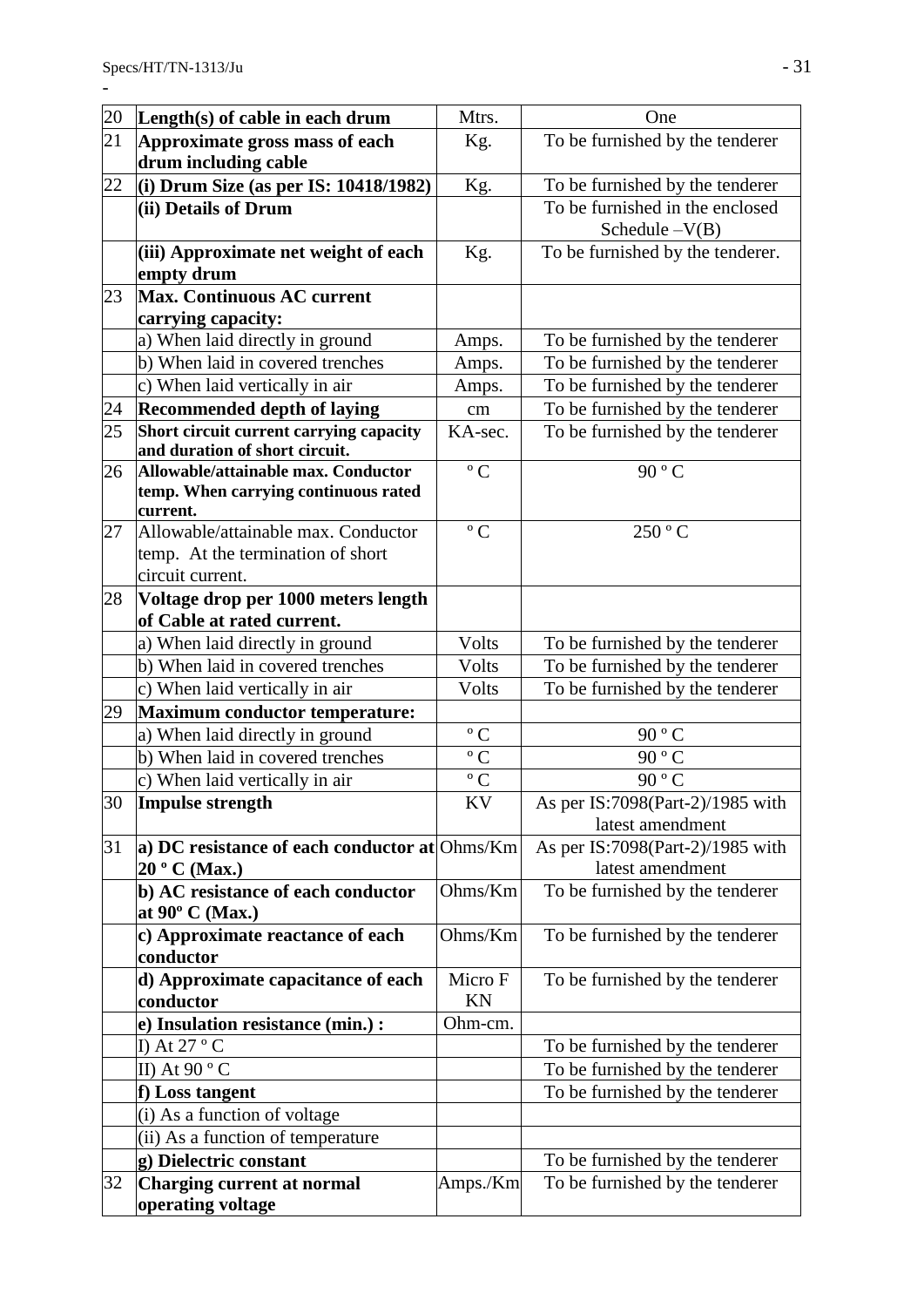| 33 | Derating factor                                             |    | To be furnished by the tenderer |
|----|-------------------------------------------------------------|----|---------------------------------|
|    | Furnish charts showing derating factors                     |    |                                 |
|    | for:                                                        |    |                                 |
|    | i) Variation in ambient temp. From 30°                      |    |                                 |
|    | C Up to 70 $\degree$ C. In steps of 5 $\degree$ C           |    |                                 |
|    | ii) Variation in ambient temp. From 25                      |    |                                 |
|    | $\degree$ C Up to 60 $\degree$ C. In steps of 5 $\degree$ C |    |                                 |
|    | iii) Different specing of cables n                          |    |                                 |
|    | horizontal single row formation for 3                       |    |                                 |
|    | core cables under the following                             |    |                                 |
|    | conductions of laying :                                     |    |                                 |
|    | a)Cables laid on cable trays in                             |    |                                 |
|    | concrete cable trenches with                                |    |                                 |
|    | removable covers.                                           |    |                                 |
|    | b)Cables laid on cable trays in air                         |    |                                 |
|    | c)Cables laid in ground.                                    |    |                                 |
|    | d)Cables laid in pipes or ducts.                            |    |                                 |
|    | e)Variation in depth of laying for                          |    |                                 |
|    | cables laid direct in ground.                               |    |                                 |
|    | f) Variation in Thermal resistively of                      |    |                                 |
|    | soll for cables laid in ground                              |    |                                 |
| 34 | Quantity tolerance                                          |    | -------- $(+/-)$ 2%             |
| 35 | Recommended min. bending radius                             | mm | To be furnished by the tenderer |
| 36 | <b>Embossing</b>                                            |    | As per Specification TN-1313    |
| 37 | <b>BIS license No. &amp; Validity</b>                       |    | To be furnished by the tenderer |
| 38 | <b>ISO: 9001 Certification</b>                              |    |                                 |
| 39 | Any other particulars                                       |    | To be furnished by the tenderer |
|    |                                                             |    |                                 |

**NOTE:** SPECIFIC VALUES MAY BE INDICATED IN ABOVE SCHEDULE. USE OF "DO" OR AS PER " IS" IS TO BE AVOIDED.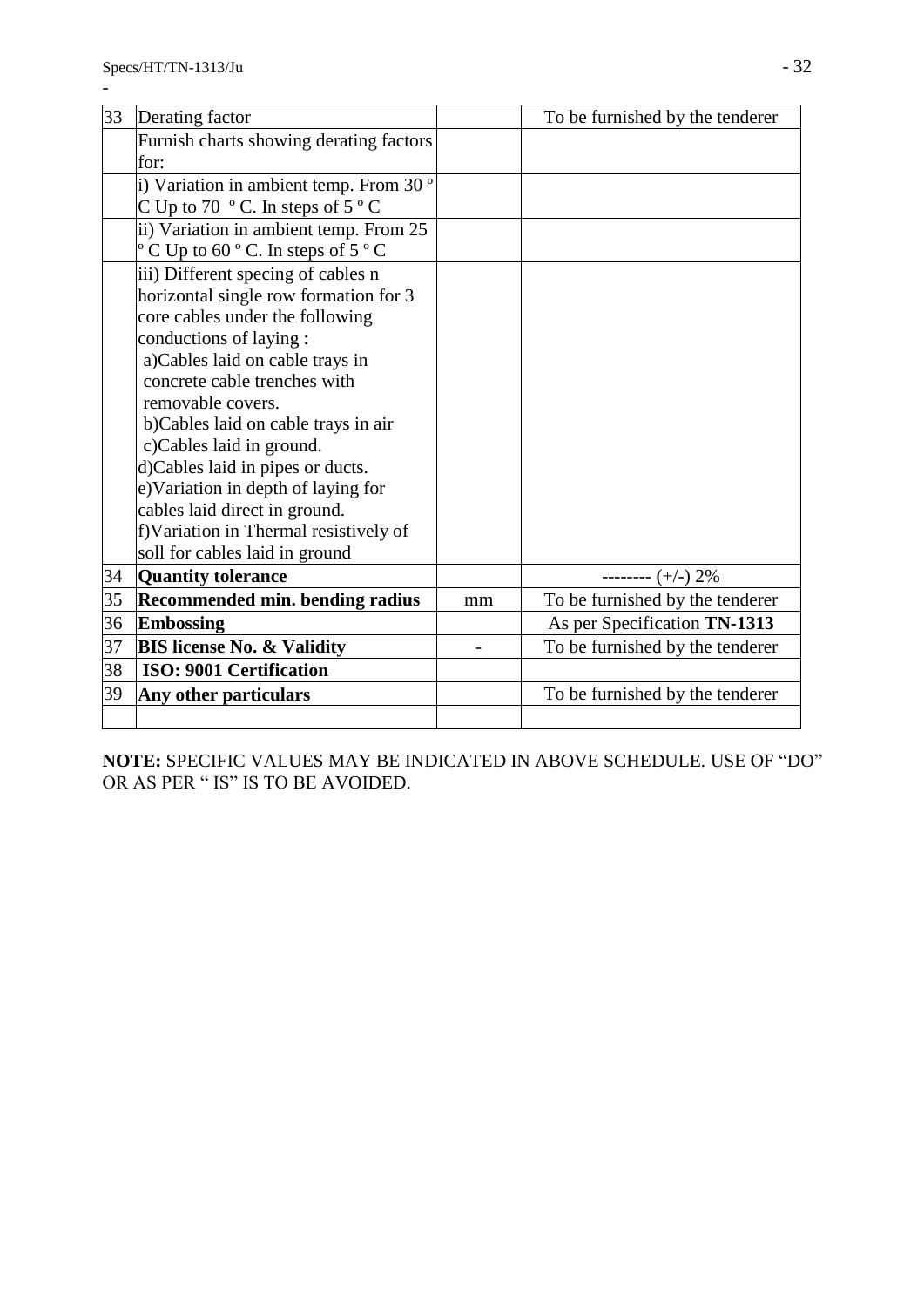# FILE : GTP-DRUM-33 KV SCHEDULE-VB

# **GUARANTEED TECHNICAL AND OTHER PARTICULARS OF DRUM FOR SUPPLY OF 33 KV, 3CX300 SQ. MM XLPE CABLES AGAINST TN-1313**

| S.            |                                         | <b>33 KV XLPE CABLES</b>         |
|---------------|-----------------------------------------|----------------------------------|
| No.           | <b>PARTICULARS</b>                      | 3CX300 SQ. MM                    |
|               |                                         |                                  |
| A             | Drum Size<br>(in mm)                    |                                  |
| B             | Flange Diameter(d1) (mm)                |                                  |
| $\mathcal{C}$ | Barrel Diameter(d2) (mm)                |                                  |
| D             | Centre hole Diameter(d3) (mm)           |                                  |
| E             | Overall width (L1) (mm)                 |                                  |
| ${\rm F}$     | Traverse<br>$(L2)$ (mm)                 |                                  |
| G             | Thickness of Flange                     |                                  |
|               |                                         |                                  |
| H             | Barrel End (supporting disc             |                                  |
|               | or core segment)                        |                                  |
| a)            | Diameter (mm)                           |                                  |
| b)            | Thickness (mm)                          |                                  |
|               |                                         |                                  |
| $\mathbf I$   | <b>Stretchers</b> (Core Carrier Planks) | As per IS 10418/1982 with Latest |
| a)            | Number (Min)                            | Amendments                       |
| b)            | Thickness x width (mm)                  |                                  |
|               |                                         |                                  |
| $\bf J$       | <b>Barrel Battens thickness</b>         |                                  |
|               | (Core Filler Planks)                    |                                  |
|               |                                         |                                  |
| $\bf K$       | <b>Barrel Middle Supports</b>           |                                  |
|               | (Middle Core discs)                     |                                  |
|               |                                         |                                  |
| L             | Thickness of External Laggings.(mm)     |                                  |
|               |                                         |                                  |
|               | DETAILS OF METAL COMPONENTS:            |                                  |
| M             | Clamping Studs with Hexagonal Nuts      |                                  |
| a)            | Numbers                                 |                                  |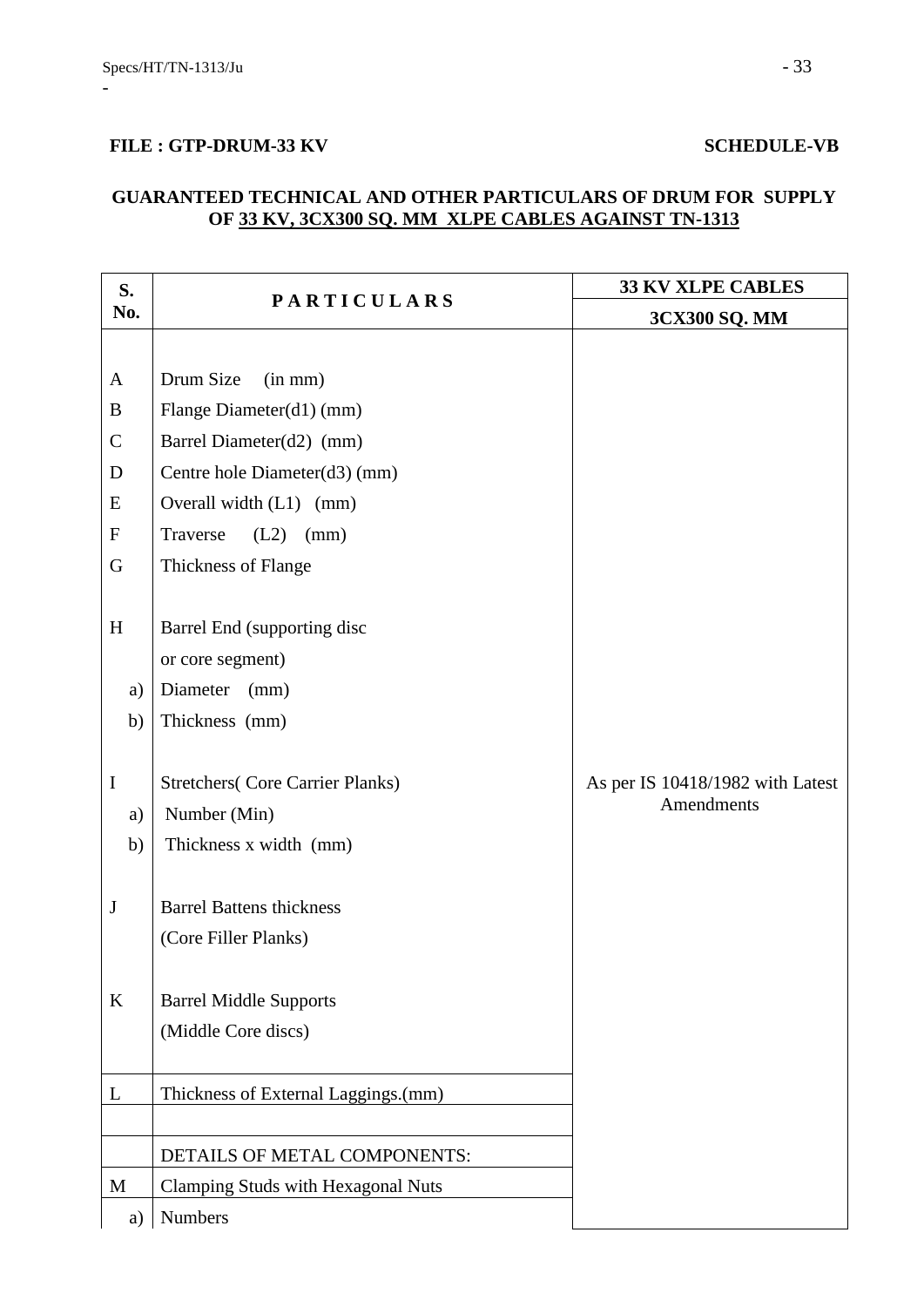| b)            | Diameter (mm)                  |  |
|---------------|--------------------------------|--|
| ${\bf N}$     | <b>Square or Round Washers</b> |  |
| a)            | Numbers                        |  |
|               |                                |  |
| b)            | Diameter (mm)                  |  |
|               |                                |  |
| $\Omega$      | M.S. Bushes                    |  |
| a)            | <b>Numbers</b>                 |  |
| b)            | Thickness of Sleeve (mm)       |  |
| $\mathbf{c})$ | Dimension of Sleeve (mm)       |  |
| $\mathbf{d}$  | Number of Bolts                |  |
| e)            | Diameter of Bolts              |  |
|               |                                |  |
| ${\bf P}$     | M.S./ C.I. Centre Plate        |  |
| a)            | Numbers                        |  |
| b)            | Dimensions of Square/          |  |
|               | Triangular equal sides (mm)    |  |
| $\mathbf{c})$ | Centre Plate Bolts.            |  |
|               |                                |  |
| Q             | <b>Numbers</b>                 |  |
| $\mathbf{i}$  | Diameter of bolts (mm)         |  |
| $\rm ii)$     | Centre Hole Diameter (mm)      |  |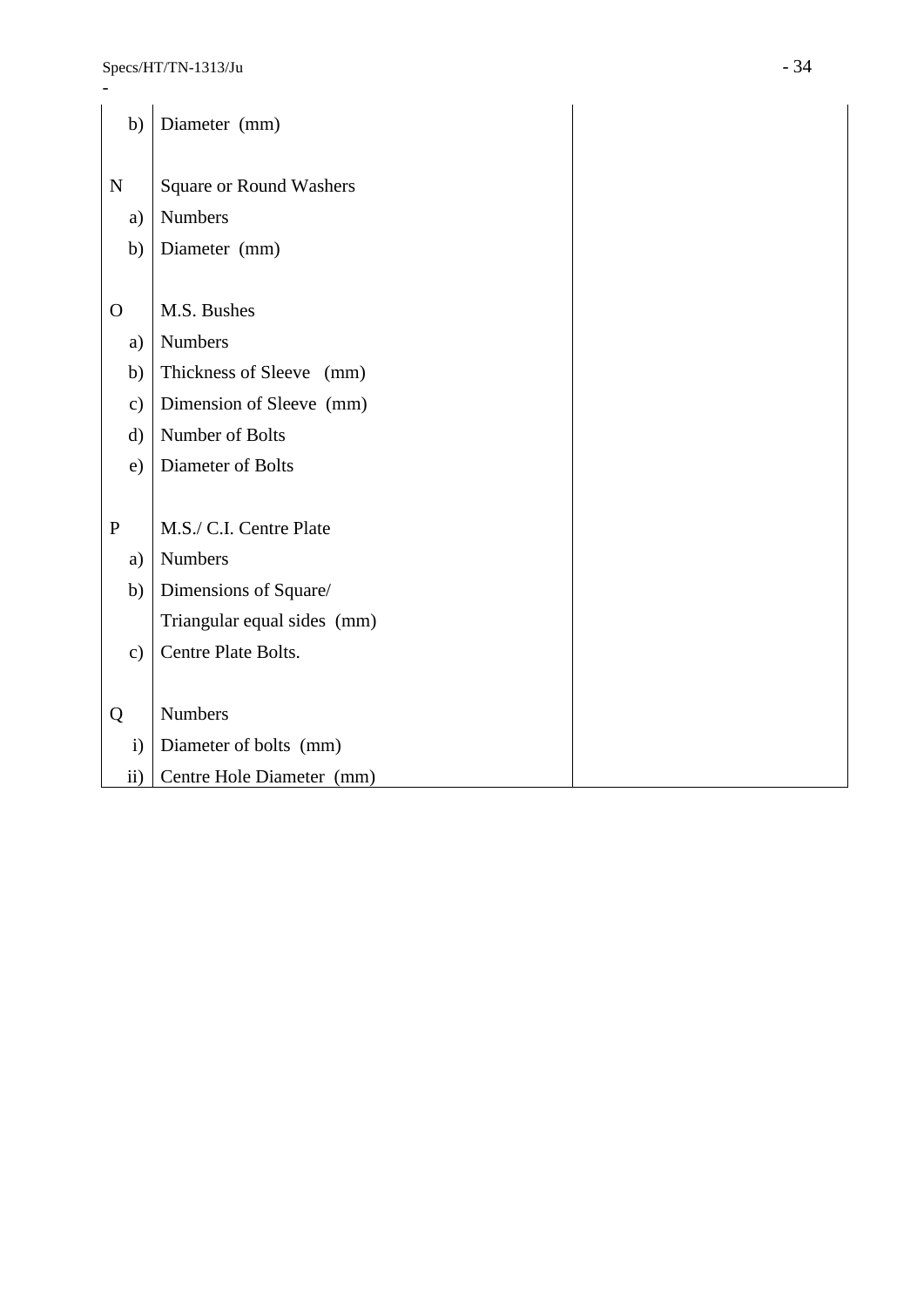# **SCHEDULE – VI (A) TN-1313**

#### **JODHPUR VIDYUT VITARAN NIGAM LIMITED**

# **A Govt. of Rajasthan Undertaking DEPARTURE/DEVIATION FROM TECHNICAL SPECIFICATION**

The bidder shall state under this schedule the departure from the Purchaser's specification in respect of technical is as under:-

S.No. Main Deviations from Technical Specification.

Certified that we agree to all the technical specification of the NIT except for the deviation to the extent indicated above.

> **(Signature) Name & Designation with seal of the bidder.**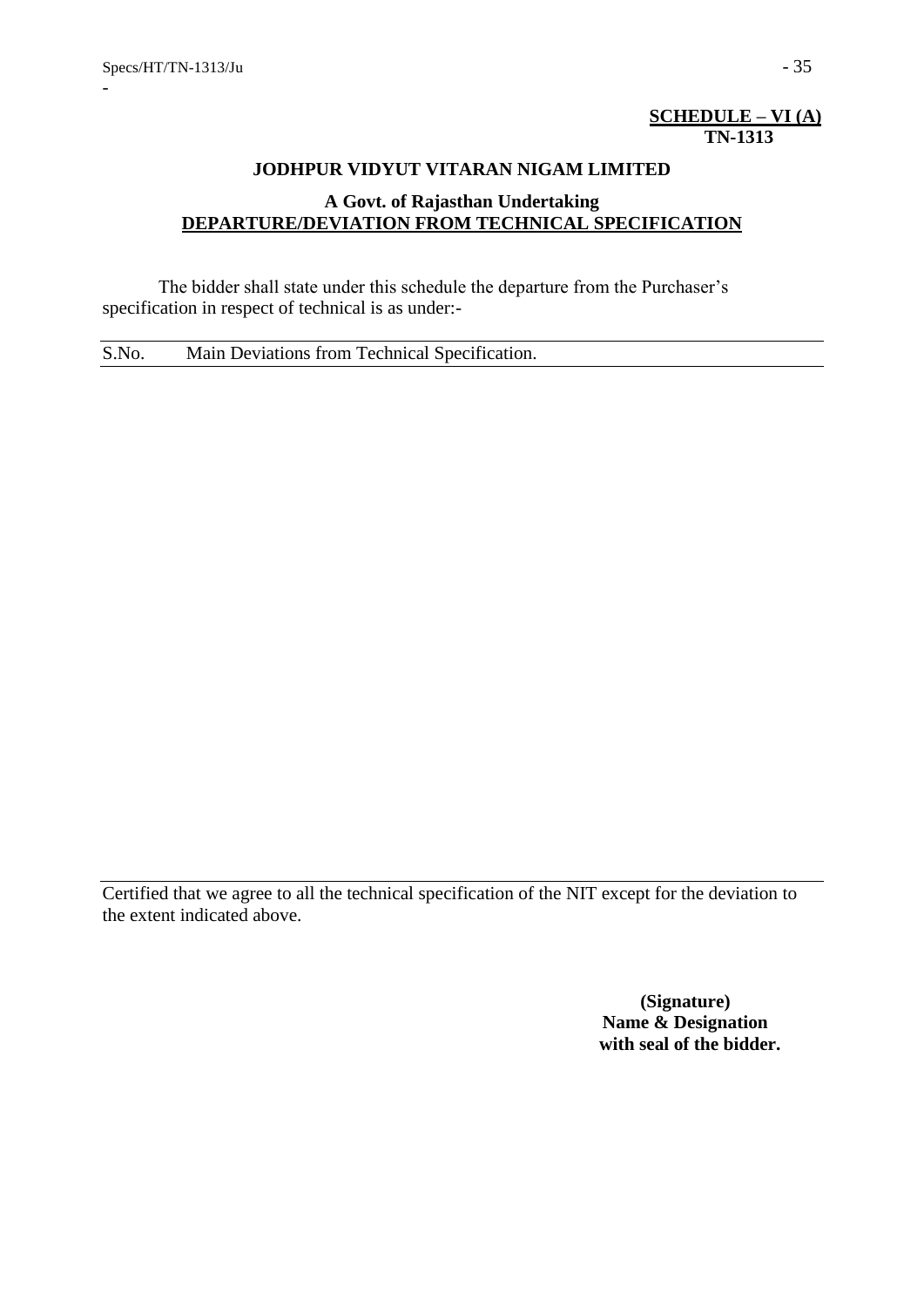# **SCHEDULE – VI (B) TN-1313**

#### **JODHPUR VIDYUT VITARAN NIGAM LIMITED**

# **A Govt. of Rajasthan Undertaking DEPARTURE FROM COMMERCIAL TERMS & CONDITIONS OF THE SPECIFICATION**

The bidder shall state under this schedule the departure from the Purchaser's specification in respect of Commercial terms & conditions:-

S.No. Main Deviations from Specification.

Certified that we agree to all the commercial terms & conditions as laid down in General Conditions of Contract to the specification except for the deviation to the extent indicated above.

> **(Signature)** Name & Designation with seal of the bidder.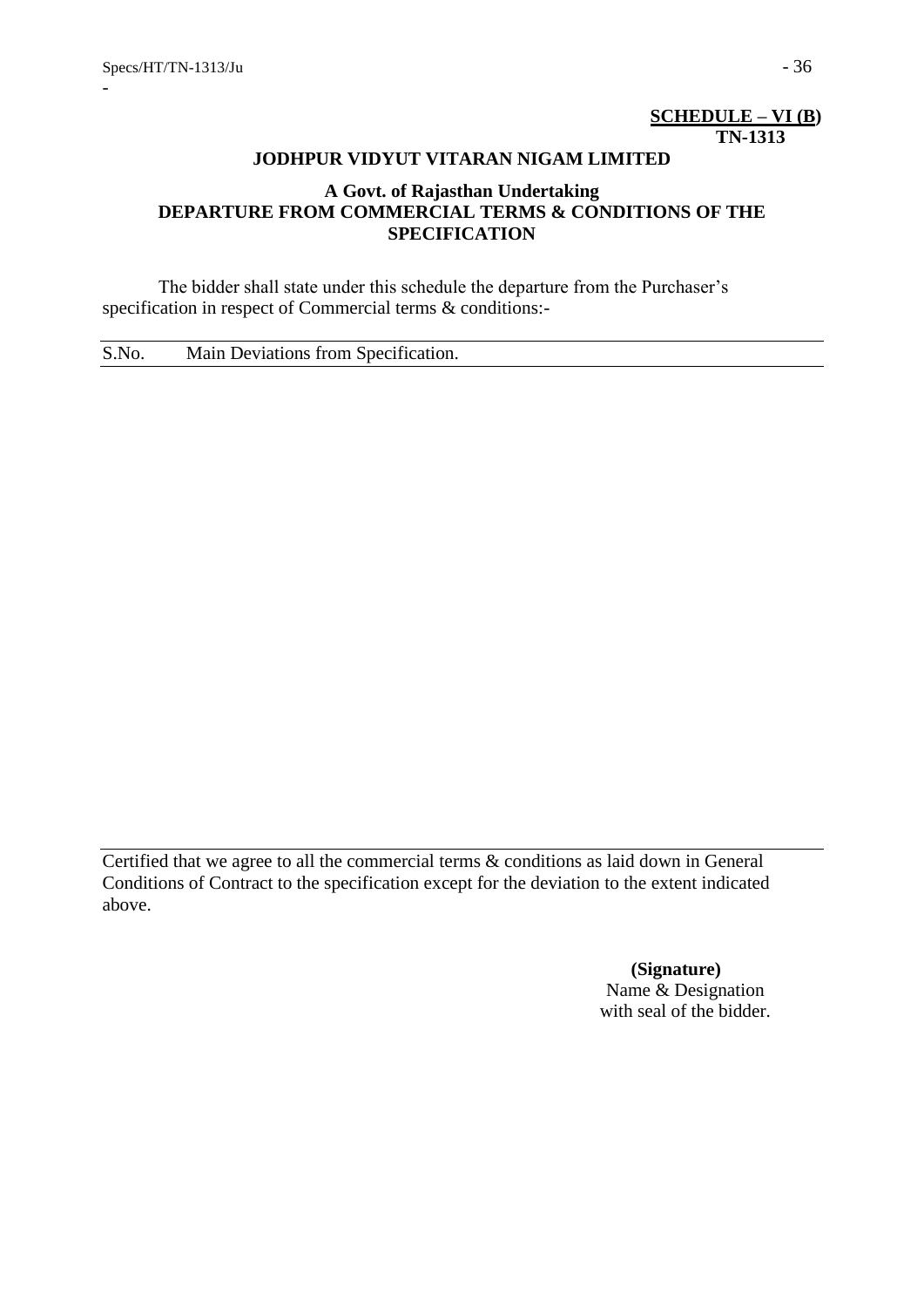# **SCHEDULE – VII TN-1313**

### **JODHPUR VIDYUT VITARAN NIGAM LIMITED**

# **A Govt. of Rajasthan Undertaking LIST OF PAST SUPPLIES**

The bidder shall state under this schedule whether material and equipments, similar to those offered in the tender have been previously supplied by him. A list shall be given of such orders executed by him together with information regarding the names of purchasing organizations, quantities supplied and when the supplies were effected. This list should be in form given below:-

| S.No. Detailed particulars<br>of items supplied | Oty | & Date | Order No. Name & details<br>of purchasing<br>authority | Date of<br>Completion |
|-------------------------------------------------|-----|--------|--------------------------------------------------------|-----------------------|
|                                                 |     |        |                                                        |                       |

| If executed partially<br>to be mentioned<br>(Quantity) | whether still<br>to be executed | Delivery<br>stipulated in<br>order | Remarks |
|--------------------------------------------------------|---------------------------------|------------------------------------|---------|
|                                                        |                                 |                                    |         |

**Note:** Separate schedules are to be furnished by the bidder for past supply to the JDVVNL, JODHPUR other State Electricity Boards and other Departments /Organisations.

> **(Signature)** Name & Designation with seal of the bidder.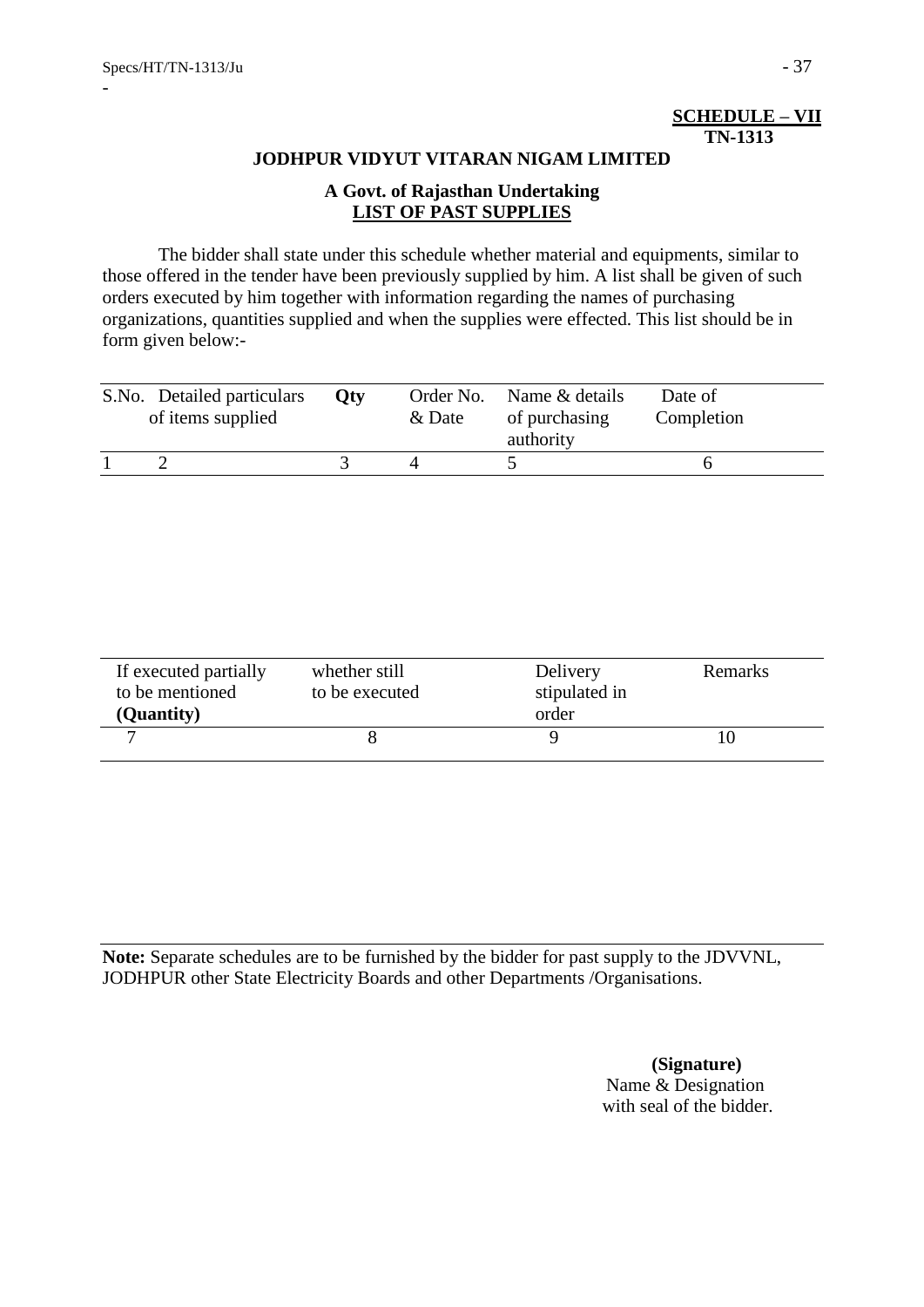# **SCHEDULE-VIIA TN-1313**

### **TO WHOMSOEVER IT MAY CONCERN**

*This is to certify that M/s. \_\_\_\_\_\_\_\_\_\_\_\_\_\_\_\_\_\_\_\_\_\_\_\_\_\_\_\_\_\_\_\_\_\_\_\_ (Complete* 

*with address) have manufactured and supplied the goods / equipments / material during the following financial year(s) to the Electrical Utilities / Government Departments / Discoms/ SEBs as detailed out below:* 

| S.<br>No | Financial<br>year in | Detailed<br>Particulars   | Name and<br>& date      | particulars of | Order No.    |          |       |          | Unit  |      | Ordered | Actual Supplied up<br>to |  | Remarks |
|----------|----------------------|---------------------------|-------------------------|----------------|--------------|----------|-------|----------|-------|------|---------|--------------------------|--|---------|
|          | which                | of item $(s)$<br>supplied | purchasing<br>authority | against        |              | Quantity | Value | Quantity | Value |      |         |                          |  |         |
|          | material<br>supplied | item(s)<br>supplied       | which                   |                |              |          |       | (Rs)     |       | (Rs) |         |                          |  |         |
|          | $\sim$               | $\sim$                    |                         |                | <sub>n</sub> | −        |       |          | 10    | 11   |         |                          |  |         |
|          |                      |                           |                         |                |              |          |       |          |       |      |         |                          |  |         |
|          |                      |                           |                         |                |              |          |       |          |       |      |         |                          |  |         |
|          |                      |                           |                         |                |              |          |       |          |       |      |         |                          |  |         |

Signature, Signature of C.A. Name & Designation Name: With Seal of the Bidder Address: Date\_\_\_\_\_\_\_\_\_\_\_\_\_ Place\_\_\_\_\_\_\_\_\_\_\_\_\_

Membership No.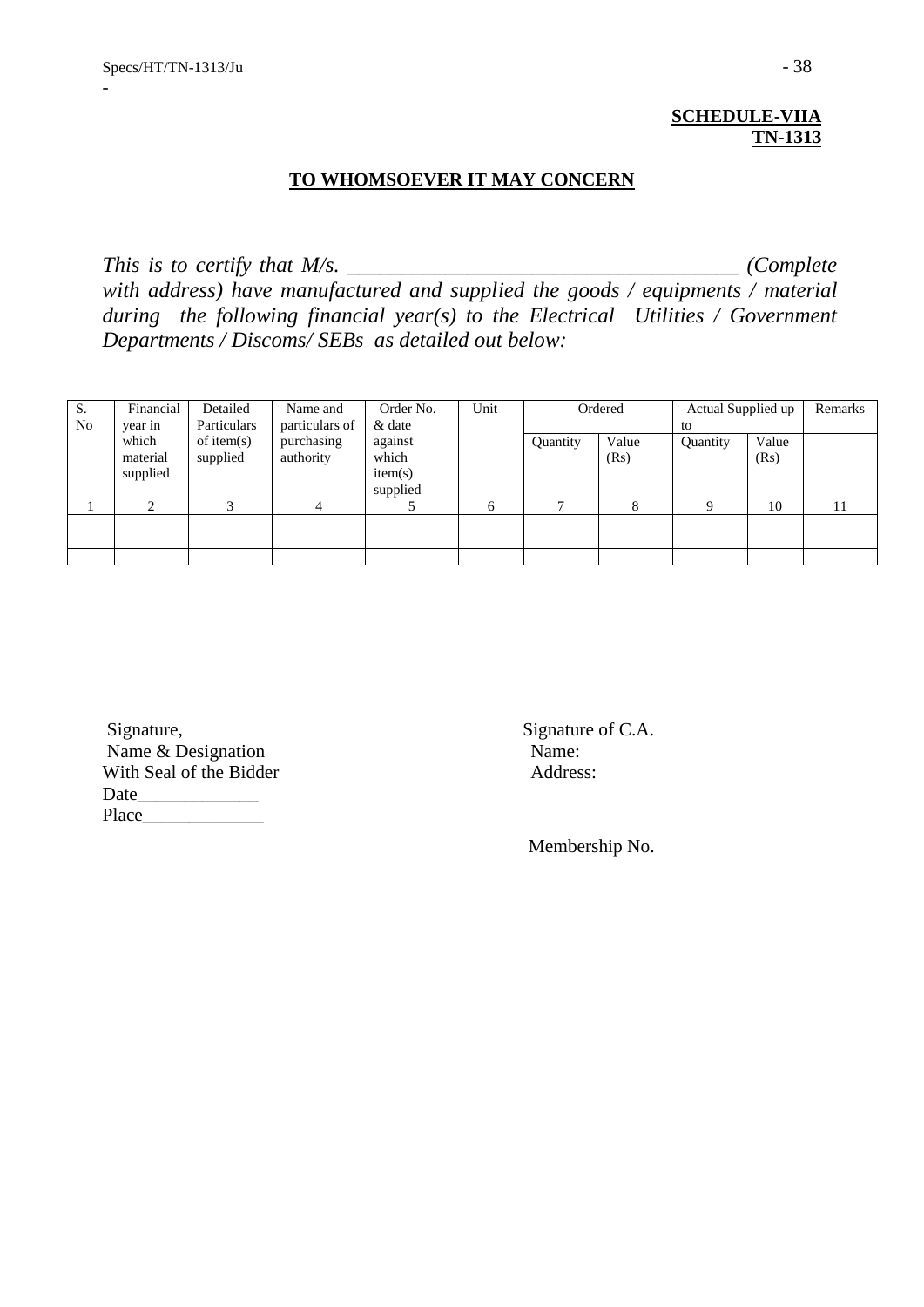# **SCHEDULE-VIII**

# **JODHPUR VIDYUT VITARAN NIGAM LIMITED**

# **DELIVERY SCHEDULE**

# **TN-1313**

# **PART – A**

The delivery Schedule of the material by the Purchaser Officer is as mentioned hereunder:-

| S.N         | <b>Particular Of Material</b> | <b>Commencement</b>       | <b>Rate Of</b> | <b>Period for</b>    |
|-------------|-------------------------------|---------------------------|----------------|----------------------|
| $\mathbf 0$ |                               | <b>Period</b>             | Supply per     | <b>Completion of</b> |
|             |                               |                           | <b>Month</b>   | delivery of Entire   |
|             |                               |                           |                | material             |
|             | <b>33 KV XLPE</b>             | <b>After 30 Days from</b> |                | In Five Months       |
|             | <b>INSULATED POWER</b>        | the date of receipt of    |                | thereafter at equal  |
|             | <b>CABLE</b>                  | detailed Purchase         |                | monthly rate of      |
|             |                               | Order.                    |                | each size of cable.  |

**Note – In case ordered quantity is different than quoted quantity, then monthly delivery shall be adjusted proportionately. Bids, in which monthly delivery schedule is not indicated, shall be ignored.**

# **PART - B**

In case bidder deviates from the delivery schedule mentioned by the purchaser in Part-A , then the delivery Schedule of the material by the bidder shall be indicated / mentioned as under:-

| S.N<br>$\mathbf 0$ | <b>Particular Of Material</b> | <b>Commencement</b><br><b>Period</b> | <b>Rate Of</b><br><b>Supply per</b><br><b>Month</b> | <b>Period for</b><br><b>Completion of</b><br>delivery of Entire<br>material |
|--------------------|-------------------------------|--------------------------------------|-----------------------------------------------------|-----------------------------------------------------------------------------|
|                    |                               |                                      |                                                     |                                                                             |

Note: (i) During the commencement period, the process of model assembly and submission of B.O.M. for approval shall be got completed.

(ii) During the commencement period the contractual formalities shall be got completed.

 **Signature Name & Designation With Seal of the Bidder**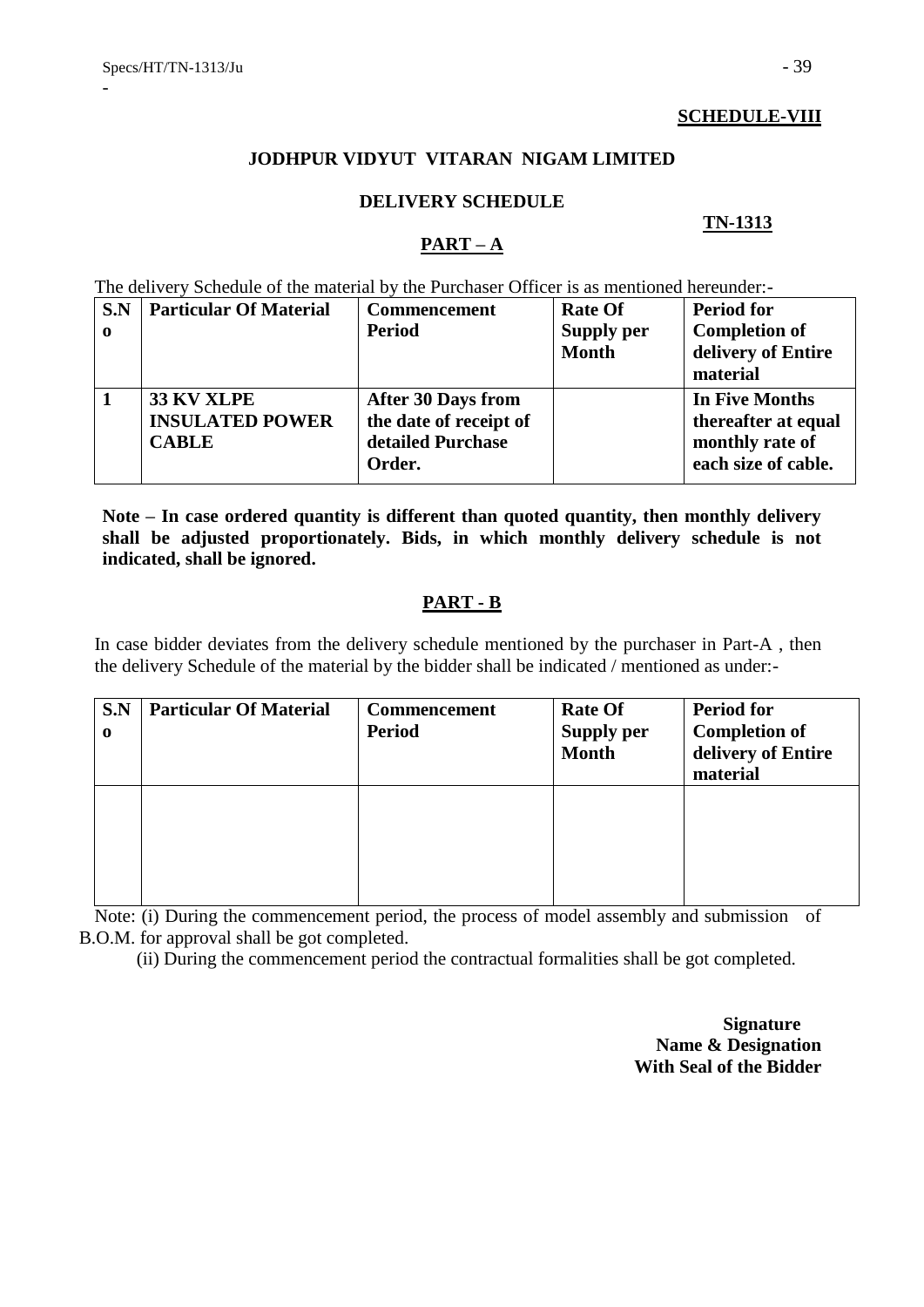## **SCHEDULE - IX TN-1313**

#### **JODHPUR VIDYUT VITARAN NIGAM LIMITED**

#### **A Govt. of Rajasthan Undertaking**

List of Equipments and Technical Hands Available with the Firm

(To be filled in by the bidders & enclosed with the bid)

Manufacturers and / or their authorized agents who are quoting against this bid are requested to furnish the following information along-with the bid. The Purchaser will have the discretion to ignore the bid without the under noted particulars and/or ignore the bid particulars.

- 1. Name and Address of Manufacturer.
- 2. Place where works exist.
- 3. Details of machinery particularly with B.H.P. of each item installed.
- 4. Details of staff employed in the works.
- 5. Date when started the manufacturing of item under reference.
- 6. List of items manufactured.
- 7. Literature and drawings of items manufactured showing their description, size, design and other important technical particulars.
- 8. Details of order so far, executed alongwith the names of organization to whom supplied.
- 9. Manufacturing capacity.
- 10. Is the workshop open for inspection by the representative of the board, if required?
- 11. Statement of financial resources and Banking Reference alongwith Balance-Sheet for previous two years.
- 12. Testing facilities available for the manufactured articles in the testing laboratory of works.
- 13. Whether the Firm is a small/medium/large scale industry.
- 14. Registration No. with :
	- i. Small Scale, National/State.
	- ii. DGTD
	- iii. State Industries Department.

 **(Signature)** Name & Designation with seal of the bidder.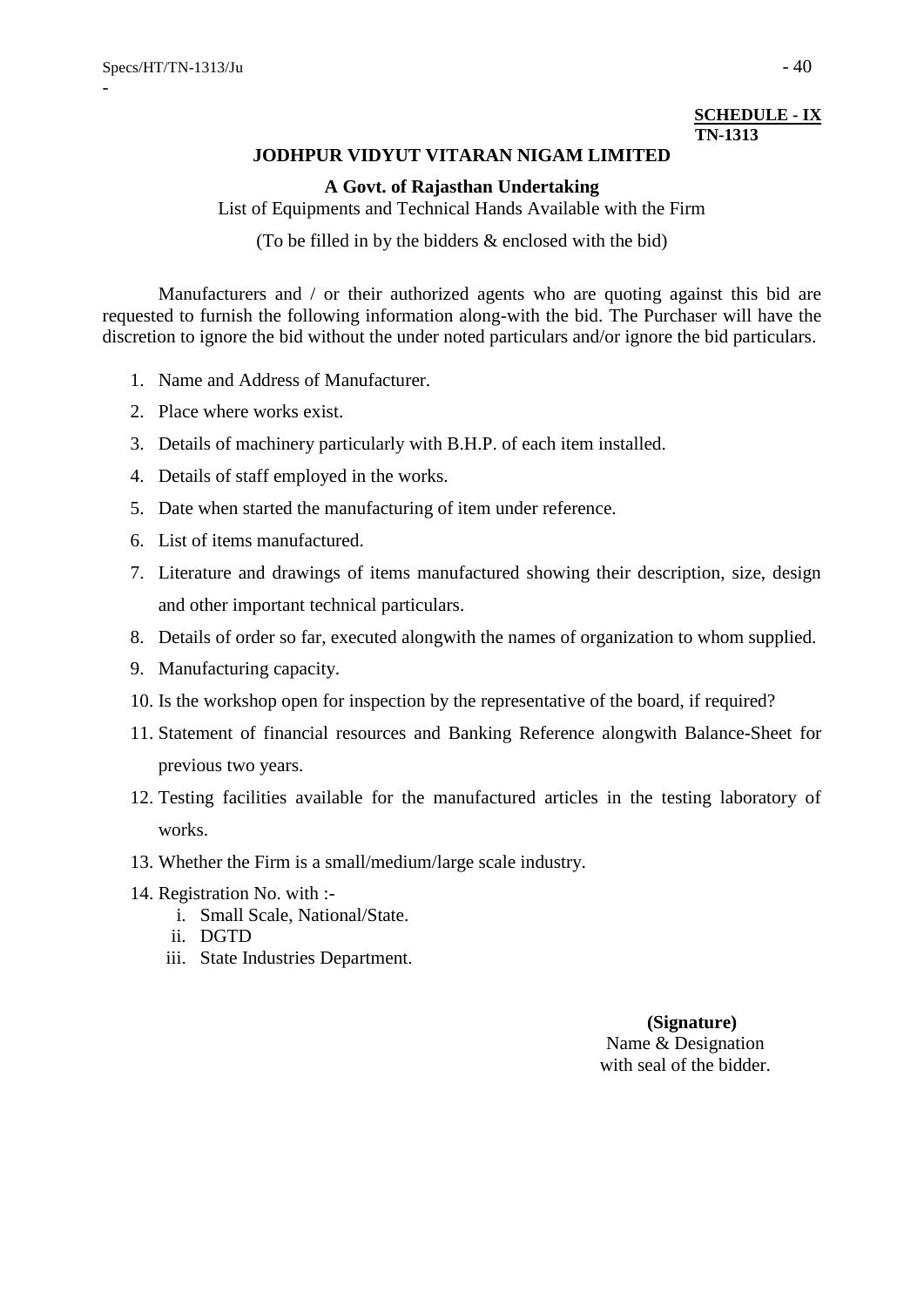# **SCHEDULE-X JODHPUR VIDYUT VITARAN NIGAM LIMTED ( MATERIAL MANAGEMENT & CONTRACT CIRCLE ) NEW POWER HOUSE, INDUSTRIAL AREA, JODHPUR-03**

#### **TELEPHONE: 0291-2742223 FAX: 0291-2746539**

 **BID DOCUMENTS FOR PURCHASE OF ISI MARKED 33 KV ALUMINIUM CONDUCTOR SCREENED CROSS-LINKED POLY ETHYLENE (XLPE) INSULATED ARMOURED SHIELDED PVC SHEATHED POWER CABLE UNDER TN-1313**

---------------------------------------------------------------------------------------------------

Tenders are to be submitted online in electronic format on website **[http:eproc.rajasthan.gov.in](http://www.eproc.rajasthan.gov.in/nicgep/app)**. The details are as under-

| S. No. | <b>Name of Item</b>                                                                                                                        |                      |                                                                                                      | Quantity      |
|--------|--------------------------------------------------------------------------------------------------------------------------------------------|----------------------|------------------------------------------------------------------------------------------------------|---------------|
| 1      | 33 KV, 3CX300 Sq.mm XLPE Armoured Cable                                                                                                    |                      |                                                                                                      | <b>75 Kms</b> |
|        | LAST DATE AND TIME FOR THE RESERVE THAT AND THE RESERVE THAT AND THE RESERVE THAT AND THE RESERVE THAT AND THE<br>DOWNLOAD OF BID DOCUMENT |                      | 05.04.2017 UPTO 6.00 P.M.                                                                            |               |
|        | LAST DATE AND TIME FOR<br>SUBMISSION OF BID DOCUMENT<br>(ONLINE)                                                                           | <b>Service State</b> | 06.04.2017 UPTO 12.00 P.M.                                                                           |               |
|        | DATE AND TIME FOR<br>OPENING OF BID                                                                                                        |                      | diam'r.<br>06.04.2017 AT 03.00 P.M.                                                                  |               |
|        | <b>EARNEST MONEY TO BE</b><br><b>DEPOSITED</b>                                                                                             | ÷                    | RS.5,00,000.00 OR EXEMPTION<br><b>CERTIFICATE OR VENDOR</b><br>REGISTRATION OF CLASS`A'<br>CATEGORY. |               |
|        | COST OF THE SPECIFICATION                                                                                                                  | diam'r.              | RS.2,500/- (non refundable)                                                                          |               |
|        | TENDER PROCESSING FEE                                                                                                                      | diam'r.              | RS.1,000/-(non refundable)                                                                           |               |
|        | <b>VALIDITY</b>                                                                                                                            |                      | 120 DAYS FROM THE NEXT DATE<br>OF OPENING OF TECHNO COMMERCIAL BID.                                  |               |

 1. The bids not accompanied with qualification requirement , technical requirement indicated in the specification and other requirement given here under will be considered as incomplete offer and sufficient grounds for offer to be passed over:

------------------------------------------------------------------------------------------------------------------------------------

- i) Capacity, capability and competency proofing documents.
- a) Capacity /orders of similar and higher rating of tendered equipment booked as on date of biding with type and rating and construction details of equipment for which order received be indicated.